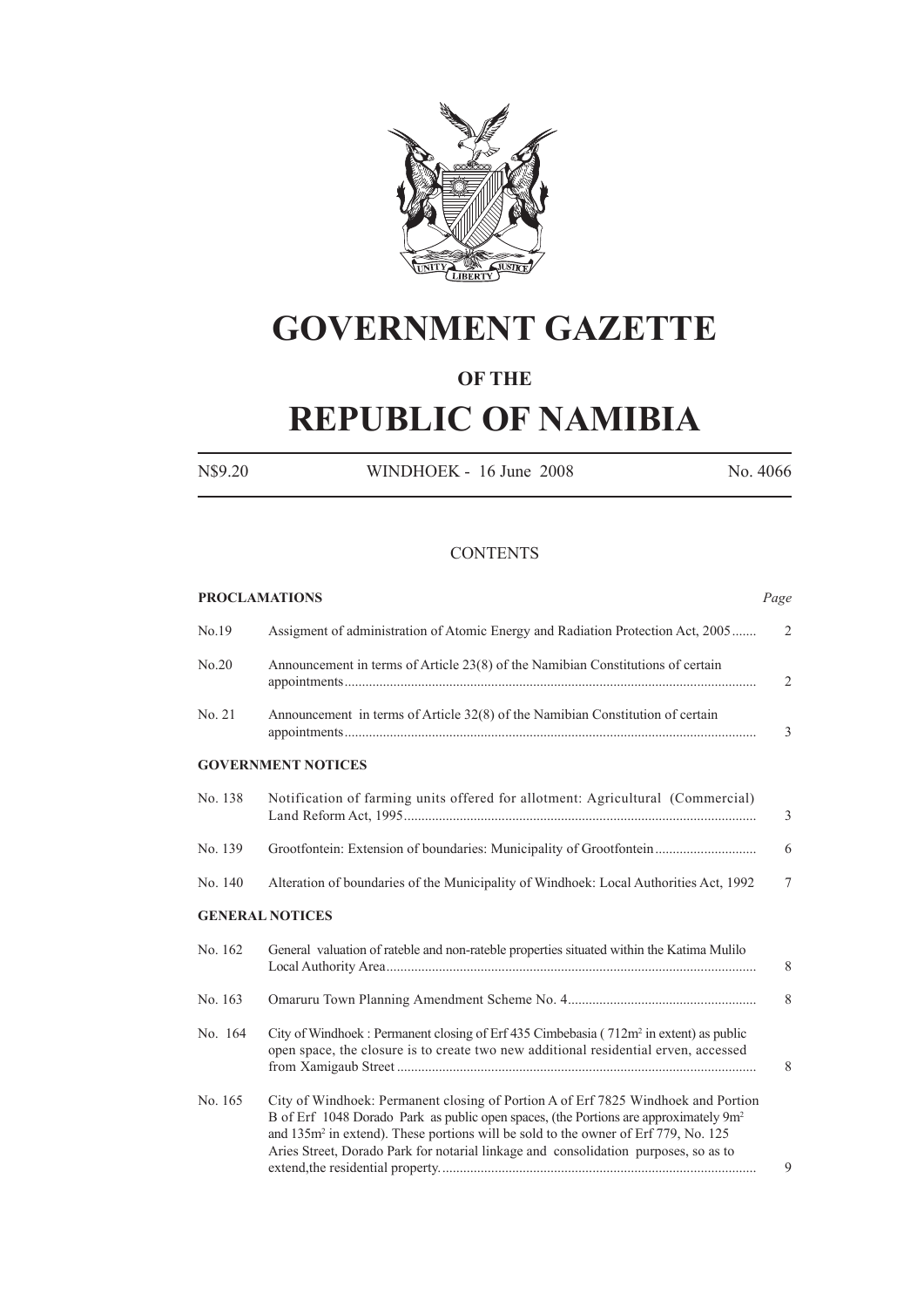| $\overline{2}$ | Government Gazette 16 June 2008<br>No. 4066                                                                                                                                                                                                                             |    |
|----------------|-------------------------------------------------------------------------------------------------------------------------------------------------------------------------------------------------------------------------------------------------------------------------|----|
| No. 166        | City of Windhoek: Permanent closing of Portion A of Erf 593 Cleopatra Street, Dorado<br>Park as public open space, (The Portion is approximately $167m^2$ in extend, adjacent<br>to Erf 526 Dorado Park and will be sold to the owner of Erf 526 Dorado Park for conso- | 10 |
| No. 167        | Permanent closure of Erf 993, Lüderitz Extension 3, as public open space                                                                                                                                                                                                | 10 |
| No. 168        | Permenent closure of Erf 110, Luiperdheuwel, Grootfontein as public open space                                                                                                                                                                                          | 11 |
| No. 169        |                                                                                                                                                                                                                                                                         | 11 |
| No. 170        | Municipality of Omaruru: Amendment of tariff structure for the financial year                                                                                                                                                                                           | 13 |
| No. 171        |                                                                                                                                                                                                                                                                         | 22 |
| No. 172        | Oshakati Town Council: Annual Tariff Structure for the financial year ending                                                                                                                                                                                            | 31 |
| No. 173        |                                                                                                                                                                                                                                                                         | 46 |

# **Proclamations**

by the

#### **PRESIDENT OF THE REPUBLIC OF NAMIBIA**

No.19 2008

#### ASSIGNMENT OF ADMINISTRATION OF ATOMIC ENERGY AND RADIATION PROTECTION ACT, 2005

Under the powers vested in me by section 44(1) of the Atomic Energy and Radiation Protection Act, 2005 (Act No. 5 of 2005), I assign the administration of that Act to the Minister of Health and Social Services, and determine the Ministry of Health and Social Services to be charged with the administration of that Act.

Given under my Hand and the Seal of the Republic of Namibia at Windhoek, this 26th day of May, Two Thousand and Eight.

 $\frac{1}{2}$  , where  $\frac{1}{2}$  , where  $\frac{1}{2}$ 

#### **Hifikepunye Pohamba President BY ORDER OF THE PRESIDENT-IN-CABINET**

No. 20 2008

#### ANNOUNCEMENT IN TERMS OF ARTICLE 32(8) OF THE NAMIBIAN CONSTITUTION OF CERTAIN APPOINTMENTS

In terms of Sub-Article (8) of Article 32 of the Namibian Constitution, I announce that I have under Sub-Article 4(a)(aa) of that Article, read with Article 82(3) of the Namibian Constitution, appointed on the recommendation of the Judicial Service Commission Mr. Theo J. Frank, SC as Acting Judge of the High Court of Namibia for the period 15 May 2008 to 31 July 2008.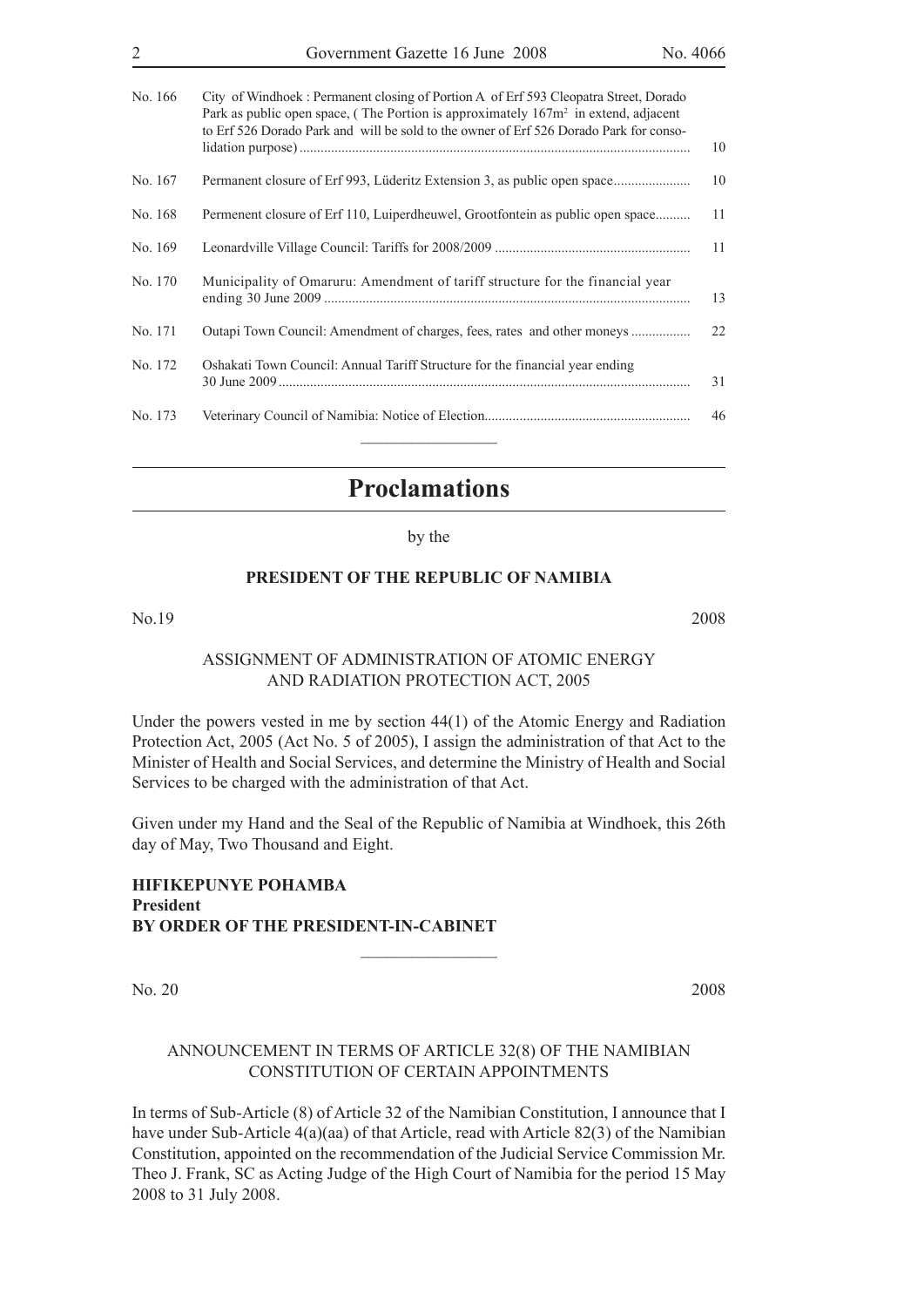Given under my Hand and the Seal of the Republic of Namibia at Windhoek, this 26th day of May Two Thousand and Eight.

#### **HIFIKEPUNYE POHAMBA President BY ORDER OF THE PRESIDENT-IN-CABINET**

No. 21 2008

#### ANNOUNCEMENT IN TERMS OF ARTICLE 32(8) OF THE NAMIBIAN CONSTITUTION OF CERTAIN APPOINTMENTS

 $\frac{1}{2}$ 

In terms of Sub-Article (8) of Article 32 of the Namibian Constitution, I announce that I have under Sub-Article 4(a)(aa) of that Article, read with Article 82(3) of the Namibian Constitution, appointed on the recommendation of the Judicial Service Commission Mr. Gervasius Nate Ndauendapo as Judge of the High Court of Namibia with effect from 1 May 2008.

Given under my Hand and the Seal of the Republic of Namibia at Windhoek, this 26th day of May Two Thousand and Eight.

#### **HIFIKEPUNYE POHAMBA President BY ORDER OF THE PRESIDENT-IN-CABINET**

# **Government Notices**

 $\frac{1}{2}$ 

#### **MINISTRY OF LANDS AND RESETTLEMENT**

No. 138 2008

NOTIFICATION OF FARMINING UNITS OFFERED FOR ALLOTMENT: AGRICULTURAL (COMMERCIAL) LAND REFORM ACT, 1995

In terms of section 39 of the Agricultural (Commercial) Land Reform Act, 1995 (Act No. 6 of 1995) I -

- (a) make known that copies of the allotment plans approved in respect of the farming units referred to in the Schedule will be available for public inspection at the places and time indicated in the Schedule; and
- (b) invite applications for the allotment of those farming units.

| A.G. !NARUSEB                      |                       |
|------------------------------------|-----------------------|
| MINISTER OF LANDS AND RESETTLEMENT | Windhoek, 29 May 2008 |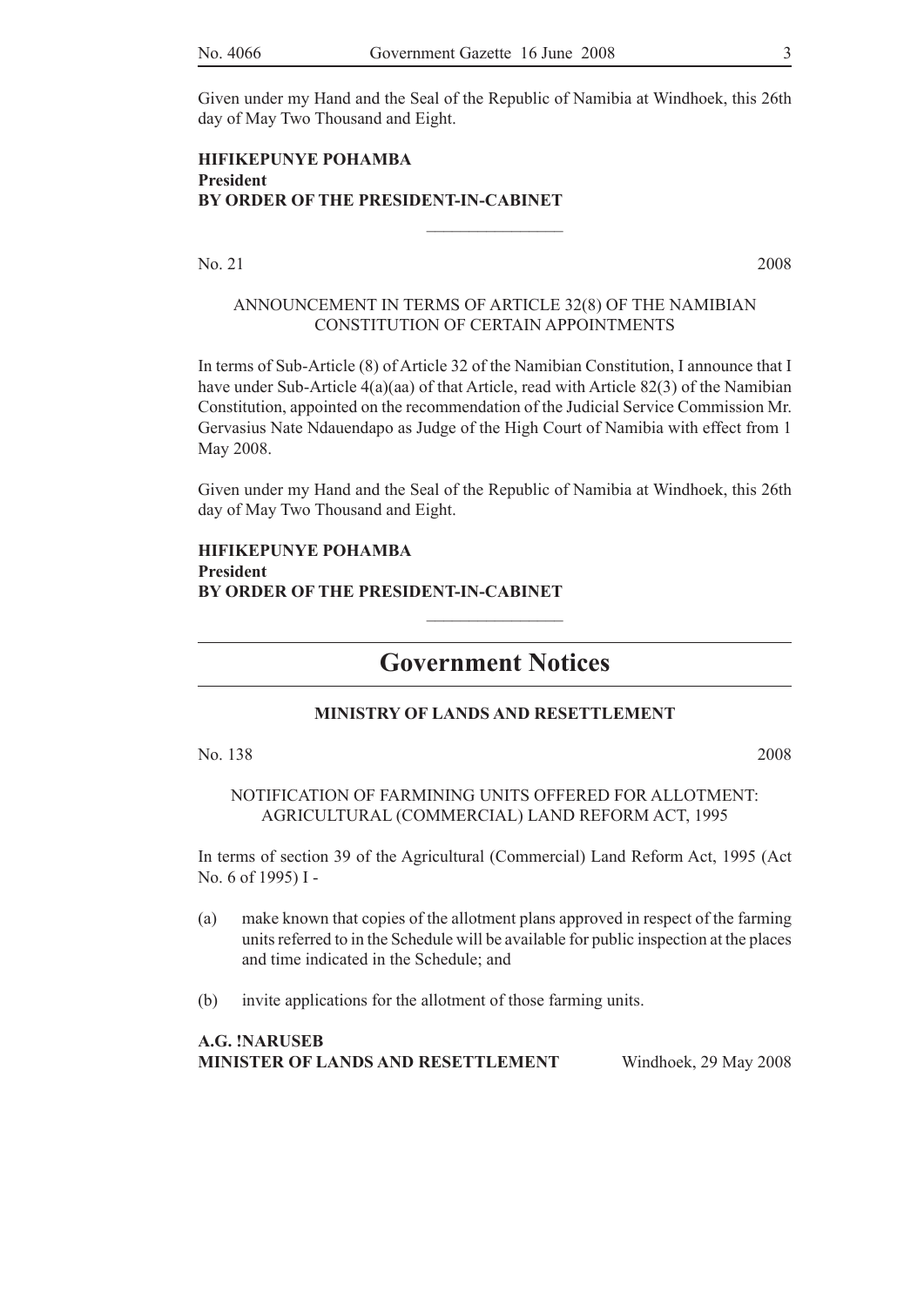#### **SCHEDULE**

### **1. Location and description of farming unit offered for allotment:**

| <b>Region</b> | <b>District</b> | Name of<br>Farm                                                                         | <b>Number</b><br>0 <sup>f</sup><br>farming<br>units<br>offered<br>for<br>allotment | Size in hectare (ha) of<br>farming units                             | Land use of<br>farming units                                         |
|---------------|-----------------|-----------------------------------------------------------------------------------------|------------------------------------------------------------------------------------|----------------------------------------------------------------------|----------------------------------------------------------------------|
| Karas         | Karasburg       | Schwarzeck<br>No. 130                                                                   | $\overline{2}$                                                                     | Unit A Measuring 5974<br>ha<br>Unit B Measuring 6762<br>ha           | Small Stock farming<br>Small Stock farming                           |
| Karas         | Karasburg       | Portion <sub>1</sub><br>(Vredental)<br>& Rem. Ext.<br>of Goabis No.<br>130              | $\overline{2}$                                                                     | Unit A Measuring 7004<br>ha<br>Unit B Measuring 7005<br>ha           | Small Stock farming<br>Small Stock farming                           |
| Karas         | Keetmanshoop    | Aurus No.<br>149                                                                        | $\overline{2}$                                                                     | Unit A Measuring<br>4131.3198 ha<br>Unit B Measuring<br>4513.2101 ha | Large and Small Stock<br>farming<br>Large and Small Stock<br>farming |
| Hardap        | Mariental       | Dassisfontein<br>No. 102                                                                | Single<br>Unit                                                                     | Measuring 4547.2460<br>ha                                            | Large and Small Stock<br>farming                                     |
| Hardap        | Maltahöhe       | Lekker Rus<br>No. 732                                                                   | Single<br>Unit                                                                     | 1857 ha                                                              | Large and Small stock<br>farming                                     |
| Kunene        | Kamanjab        | Franken No.<br>242, Ptn.<br>2 of farm<br>Kamanjab<br>No. 190 &<br>farm Gauss<br>No. 265 | Single<br>Unit                                                                     | 10830 ha                                                             | Livestock and Game<br>Farming                                        |

#### **2. Public Inspection of Allotment Plans:**

The allotment plans in respect of the farming units offered for allotment are available during office hours for public inspection at the offices referred to in paragraph 3(c) for a period of 30 days from the date of publication of this notice in the *Gazette.* 

#### **3. Application for allotment of a farming unit:**

- (a) An application for allotment of a farming unit must be made on the prescribed form obtainable from any of the offices mentioned in paragraph 3(c).
- (b) In case of project development by a company or co-operative a duly completed application form must be accompanied by the detailed project proposal and a certified copy of the registration certificate or proof of registration of the company or the co-operative.
- (c) A duly completed application form must be delivered at or forwarded to any of the offices mentioned below and is to reach such office on or before the expiry of 30 days from the date of publication of this notice in the *Gazette*.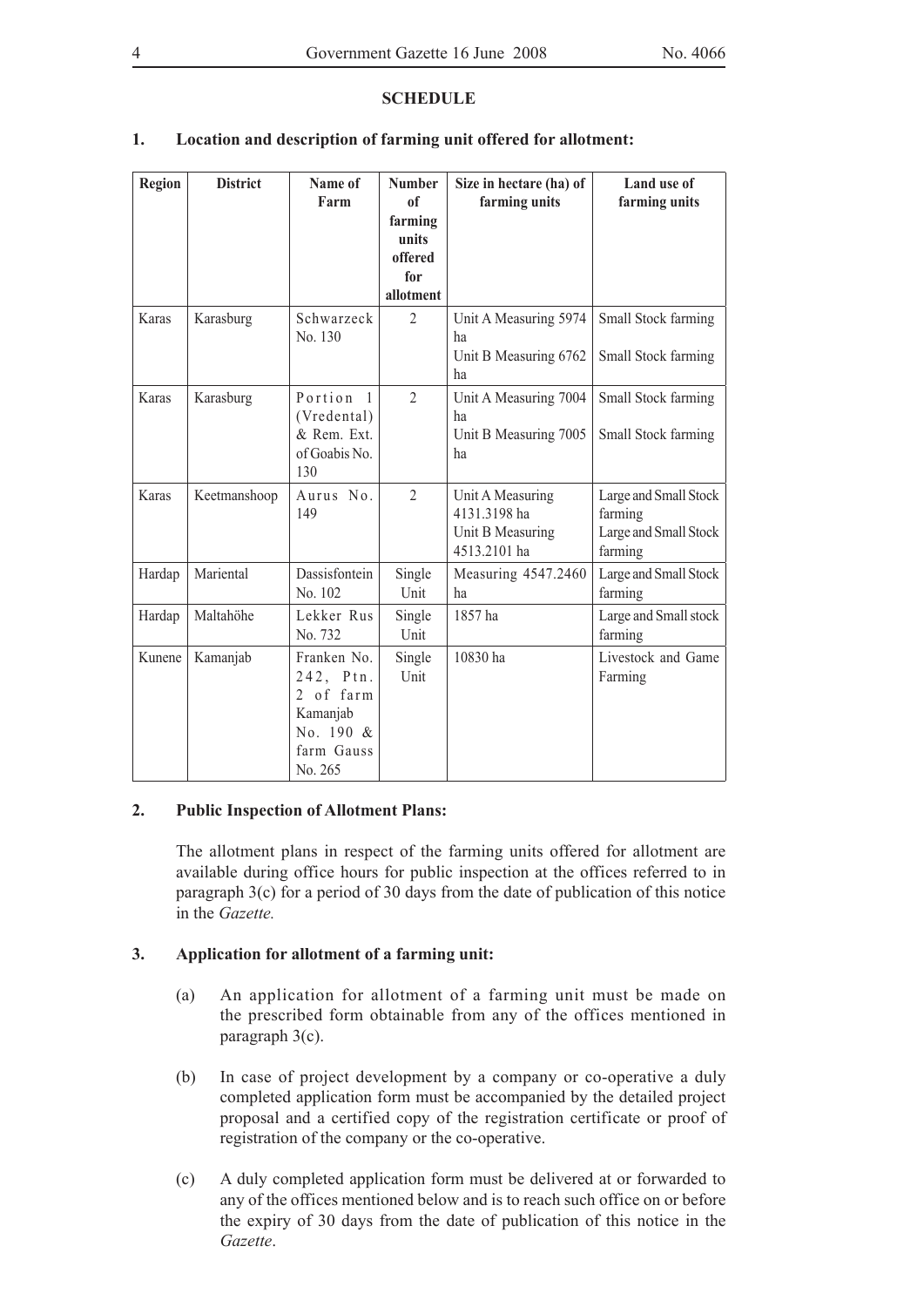#### **Physical Addresses: Postal Address:**

The Deputy Director The Deputy Director Resettlement Division<br>Resettlement Division 2nd Floor, BRB, Building Private Bag 13343 Garten Street Windhoek Windhoek

Khomas Regional Council P O Box 3379 Windhoek Windhoek

The Regional Governor<br>The Regional Governor The Government Building Private Bag 2277 Gobabis Gobabis

Main Street P O Box 11196 Tsumeb Tsumeb

Government Building Private Bag 35002 Katima Mulilo Katima Mulilo

Government Building P O Box 384 Keetmanshoop Keetmanshoop

Government Building Private Bag 321 Mariental Mariental

The Regional Governor The Regional Governor Government Building P O Box 1682 Hospital Street Otjiwarongo Otjiwarongo

Government Building Private Bag 5543 Oshakati Oshakati

Government Building Private Bag 502 Opuwo Opuwo

Government Building Private Bag 2082 Rundu Rundu

Government Building Private Bag 523 Outapi Outapi Cutapi Cutapi Cutapi Cutapi Cutapi Cutapi Cutapi Cutapi Cutapi Cutapi Cutapi Cutapi Cutapi Cutapi Cutapi Cutapi Cutapi Cutapi Cutapi Cutapi Cutapi Cutapi Cutapi Cutapi Cutapi Cutapi Cutapi Cutapi Cutapi Cutap

The Regional Governor<br>The Regional Governor Akasia Building, Mittel Street Private Bag 1230 Swakopmund Swakopmund

The Regional Governor<br>The Regional Governor

The Regional Governor The Regional Governor

The Regional Governor<br>The Regional Governor

The Regional Governor The Regional Governor

The Regional Governor<br>The Regional Governor

The Regional Governor The Regional Governor

The Regional Governor The Regional Governor

The Regional Governor<br>
The Regional Governor

The Regional Governor The Regional Governor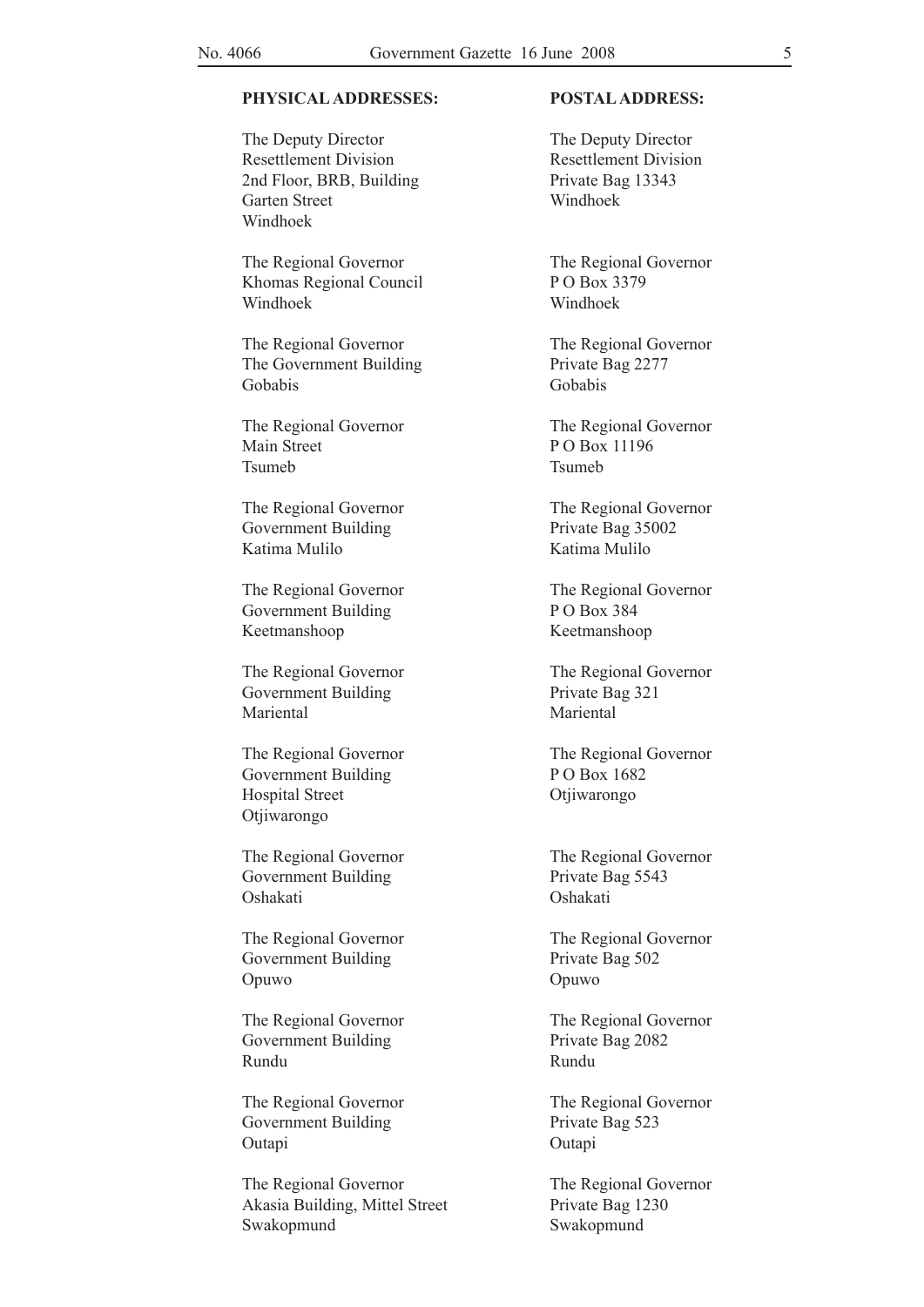Government Building Private Bag 2032 Eenhana Eenhana

The Regional Governor<br>
The Regional Governor

#### **4. Minimum qualifications required to qualify for allotment:**

An applicant (other than a company or close corporation contemplated in section 41(7) of the Agricultural (Commercial) Land Reform Act, 1995 (Act No. 6 of 1995) must be a Namibian citizen who -

- (a) is 18 years of age or older;
- (b) has a background or interest in agriculture or related enterprises;
- (c) has been socially, economically, or educationally disadvantaged by past discriminatory laws or practices;
- (d) has relinquished any right in respect of agricultural land.

#### **5. Rent payable in respect of farming units:**

A farming unit is to be leased for 99 years. The approximate rent payable in respect of a farming unit so leased for livestock farming, shall be determinate by the Minister, on the recommendation of the commission, based on the value of the farming unit.

#### **6. Lease Agreement:**

A successful applicant must enter into a lease agreement with the Minister of Lands and Resettlement.

#### **MINISTRY OF REGIONAL AND LOCAL GOVERNMENT, HOUSING AND RURAL DEVELOPMENT**

 $\frac{1}{2}$ 

No. 139 2008

#### GROOTFONTEIN: EXTENSION OF BOUNDARIES: MUNICIPALITY OF GROOTFONTEIN

Under section 29 (1) of the Townships and Division of Land Ordinance, 1963 (Ordinance No.11 of 1963) I hereby extend the boundaries of the township of Grootfontein to include Portion 1 of the Farm Hangover No.773 situated in the Registration Division "B" and represented by Cadastral Diagram A 456/76 which shall at all times lie open for inspection at the Office of the Surveyor-General, Windhoek, and at the Office of the Chief Executive Officer, Municipality of Grootfontein.

 $\frac{1}{2}$ 

The property so included shall be known as Erf 1074, Grootfontein.

**J. EKANDJO Minister of regionaland local Government and rural development** Windhoek, 9 May 2008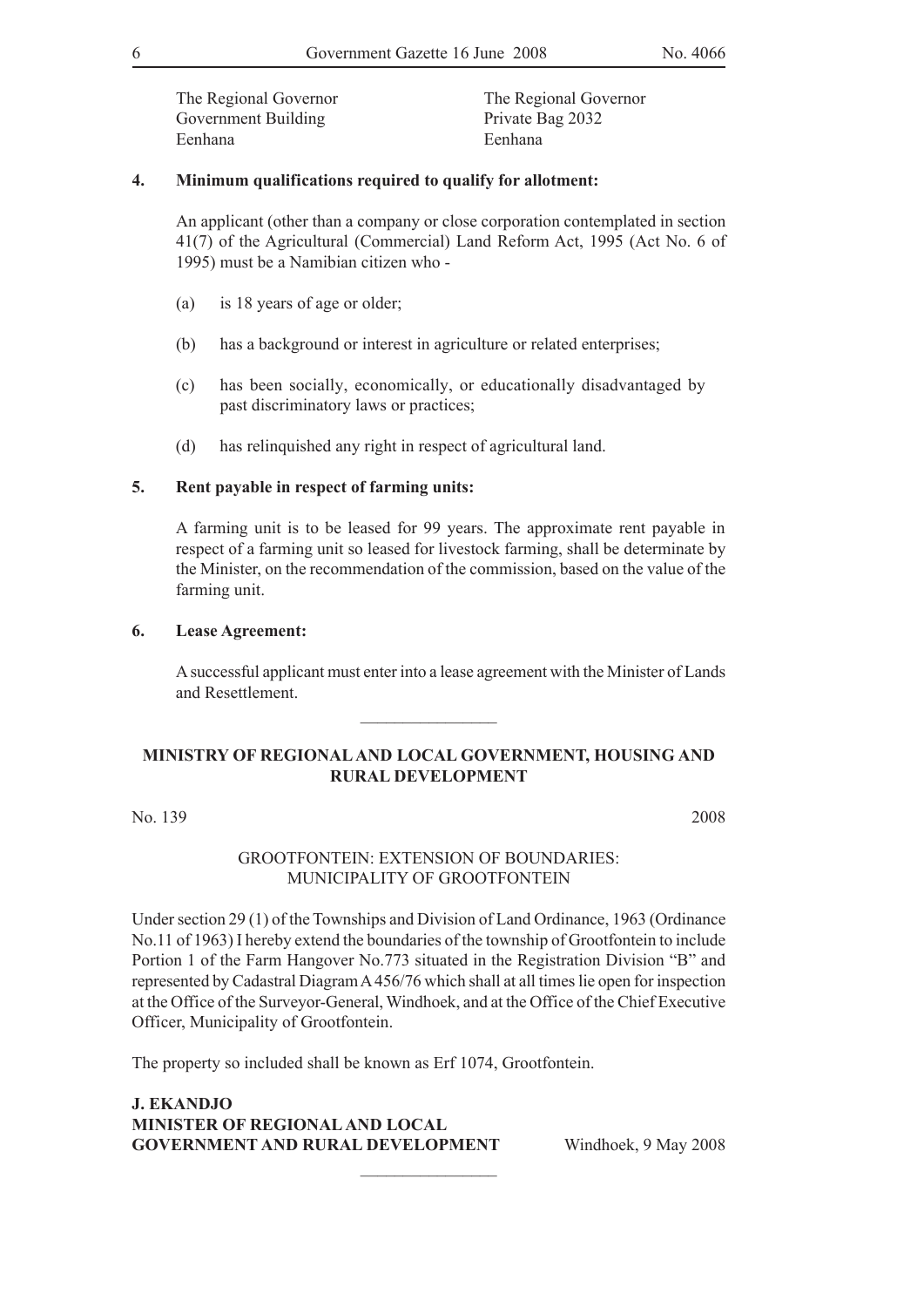#### **MINISTRY OF REGIONAL AND LOCAL GOVERNMENT, HOUSING AND RURAL DEVELOPMENT**

No. 140 2008

#### ALTERATION OF BOUNDARIES OF THE MUNICIPALITY OF WINDHOEK LOCAL AUTHORITIES ACT, 1992

Under section 4(1)(b) of the Local Authorities Act 1992, (Act No. 23 of 1992), I -

- (a) alter the boundaries of the Municipality of Windhoek, by adding to its boundaries Remainder of Portion 13 (A Portion of Portion 4) of consolidated Farm Augeigas No. 34 situated in the Registration Division "K", (to be known as Sukulu Township) and represented by Cadastral Diagram A 386/1998, which shall lie open for inspection at the Office of the Surveyor-General, Windhoek, during office hours; and
- (b) redefine the boundaries of the Municipality of Windhoek as set out in the Schedule.

The description of the boundaries is in substitution of the description in terms of the Schedule to Proclamation, 1992 (Proclamation No. 26 of 1992).

#### **J. EKANDJO Minister of regionaland local government, housing and RURAL DEVELOPMENT** Windhoek, 23 May 2008

#### **SCHEDULE**

Beginning at the north eastern corner beacon of the Remainder of the farm Dobra 49; thence generally southwards along the eastern boundary of the Remainder of the Farm Dobra 49, along the eastern boundary of the Portion 4 of the Farm Elisenheim 68 to the northern corner beacon of the Remainder of farm Eros 69; thence generally south and south-eastwards along the northern and eastern boundary of the Remainder of the Farm Eros 69, along the northen and then eastern boundary of the Remainder of Portion B of the farm Klein Windhoek Town and Townlands 70 to its south eastern corner beacon; thence generally south westwards along its southern boundary, along the southern boundary of, the Remainder of Portion B of the farm Windhoek Town and Townlands 31 to its westernmost corner beacon; thence generally north-eastwards along the boundary of the Remainder of Portion B of the farm Windhoek Town and Townlands 31 till it reaches the Remainder of Portion 13 of the consolidated Farm Augeigas 34 following this boundary of this remainder in a clockwise direction till it again reaches the Remainder of Portion B of the farm Windhoek Town and Townlands 31, following its western boundary, then along the western and then northern boundaries of the Remainder of Farm 508 along the eastern boundaries of the farms Ongos 38, Portion 3 (Monte Christo Süd) of the farm Monte Christo 46 and the Remainder of the farm Monte Christo 46 to the south-western corner beacon of Portion 135 of the farm Brakwater 48; thence along the southern boundary of Remainder of Portion 135 of the farm Brakwater 48, along the southern boundary of the Farm Gross Okapuka 50 and along the northern boundary of the Remainder of the Farm Dobra 49, to the point of beginning.

 $\frac{1}{2}$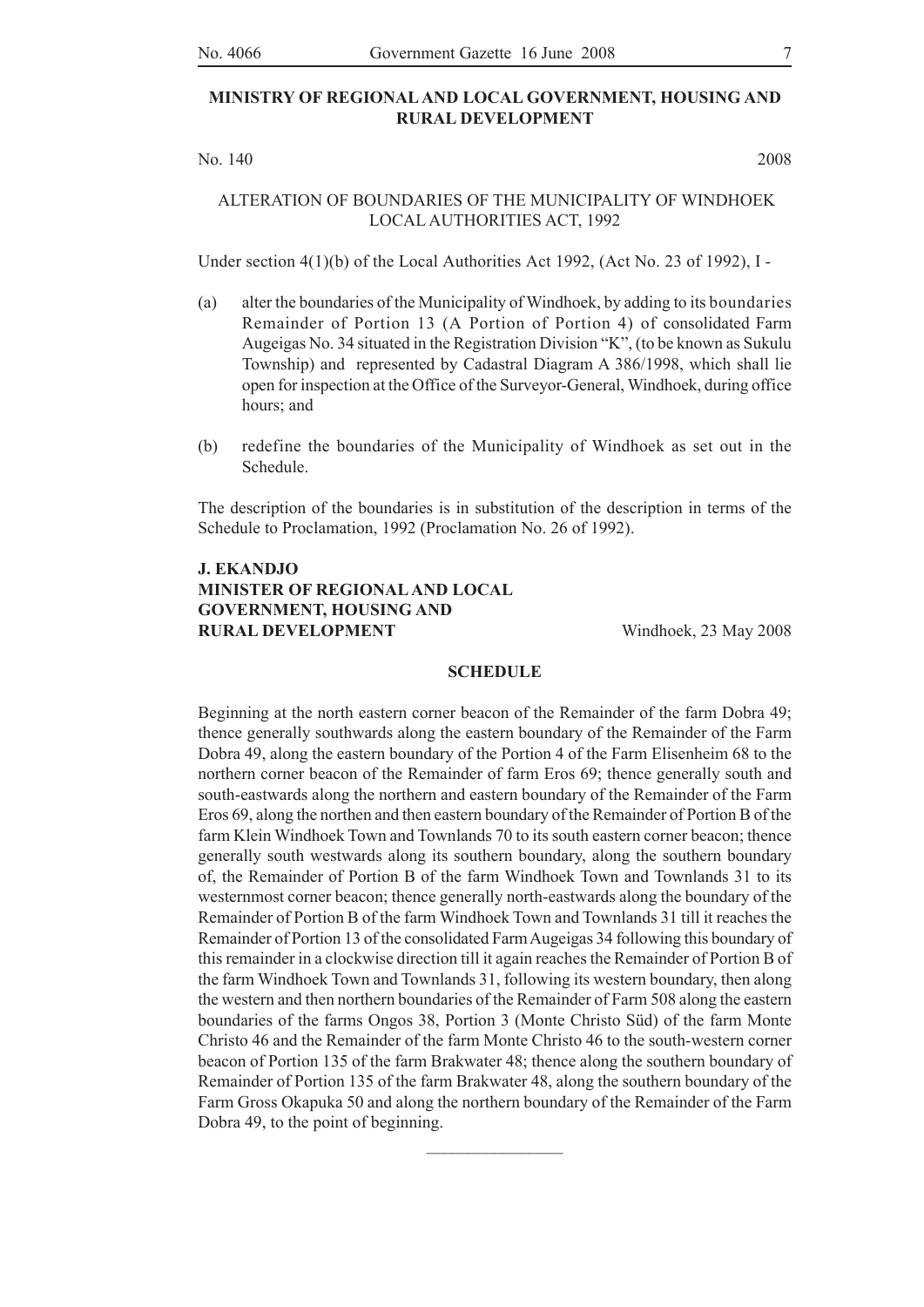### **KATIMA MULILO TOWN COUNCIL**

No. 162 2008

#### GENERAL VALUATION OF RATEABLE AND NON-RATEABLE PROPERTIES SITUATED WITHIN THE KATIMA MULILO LOCAL AUTHORITY AREA

Notice is hereby given in terms of the provisions of section 66 (1) of the Local Authorities Amendment Act, 2000 (Act No. 24 of 2000) that a General valuation of all rateable and non-rateable properties situated within the KATIMA MULILO Local Authority Area will be carried out as from 15 May 2008, in accordance with the provisions and stipulations contained in section 67 to 72, inclusive, of the Local Authorities Act, 1992 (Act No. 23 of 1992).

#### **V. N. SAZITA CHIEF EXECUTIVE OFFICER KATIMA MULILO TOWN COUNCIL**

No. 163 2008

#### OMARURU TOWN PLANNING AMENDMENT SCHEME NO. 4

 $\frac{1}{2}$  ,  $\frac{1}{2}$  ,  $\frac{1}{2}$  ,  $\frac{1}{2}$  ,  $\frac{1}{2}$  ,  $\frac{1}{2}$  ,  $\frac{1}{2}$  ,  $\frac{1}{2}$  ,  $\frac{1}{2}$ 

Notice is hereby given in terms of Section 23 of the Town Planning Ordinance 1954, (Ordinance No.18 of 1954), as amended, that the Omaruru Town Planning Amendment Scheme No. 4, has been submitted to the Minister of Regional and Local Government, Housing and Rural Development for approval,

Copies of the Omaruru Town Planning Amendment Scheme No. 4 and the maps, plans, documents and other relevant matters are lying for inspection during office hours at the Municipality of Omaruru and also at the Namibia Planning Advisory Board (NAMPAB), Ministry of Regional and Local Gowernment, Housing and Rural Development 2nd Floor. Room 234, GRN Office Park, Windhoek.

Any person who wishes to object to the approval of the Town Planning Scheme, should lodge objections in writing to the Secretary, Namibia Plarming Advisory Board (NAMPAB), Private Bag 13289, Windhoek on or before 1 August 2008.

 $\overline{\phantom{a}}$  , where  $\overline{\phantom{a}}$ 

#### **CITY OF WINDHOEK**

No.164 2008

#### PERMANENT CLOSING OF ERF 435 CIMBEBASIA (712 m<sup>2</sup> IN EXTENT) AS PUBLIC OPEN SPACE, THE CLOSURE IS TO CREATE TWO NEW ADDITIONAL RESIDENTIAL ERVEN, ACCESSED FROM XAMIGAUB STREET

Notice is hereby given in terms of article 50 (1) (a) (ii) of the Local Authorities Act of 1992 (Act No. 23 of 1992) that the City of Windhoek proposes to close permanent the undermentioned portion as indicated on locality plan, which lies for inspection during office hours at the office of the Division: Urban Planning Room 519, Municipal Offices, Independence Avenue.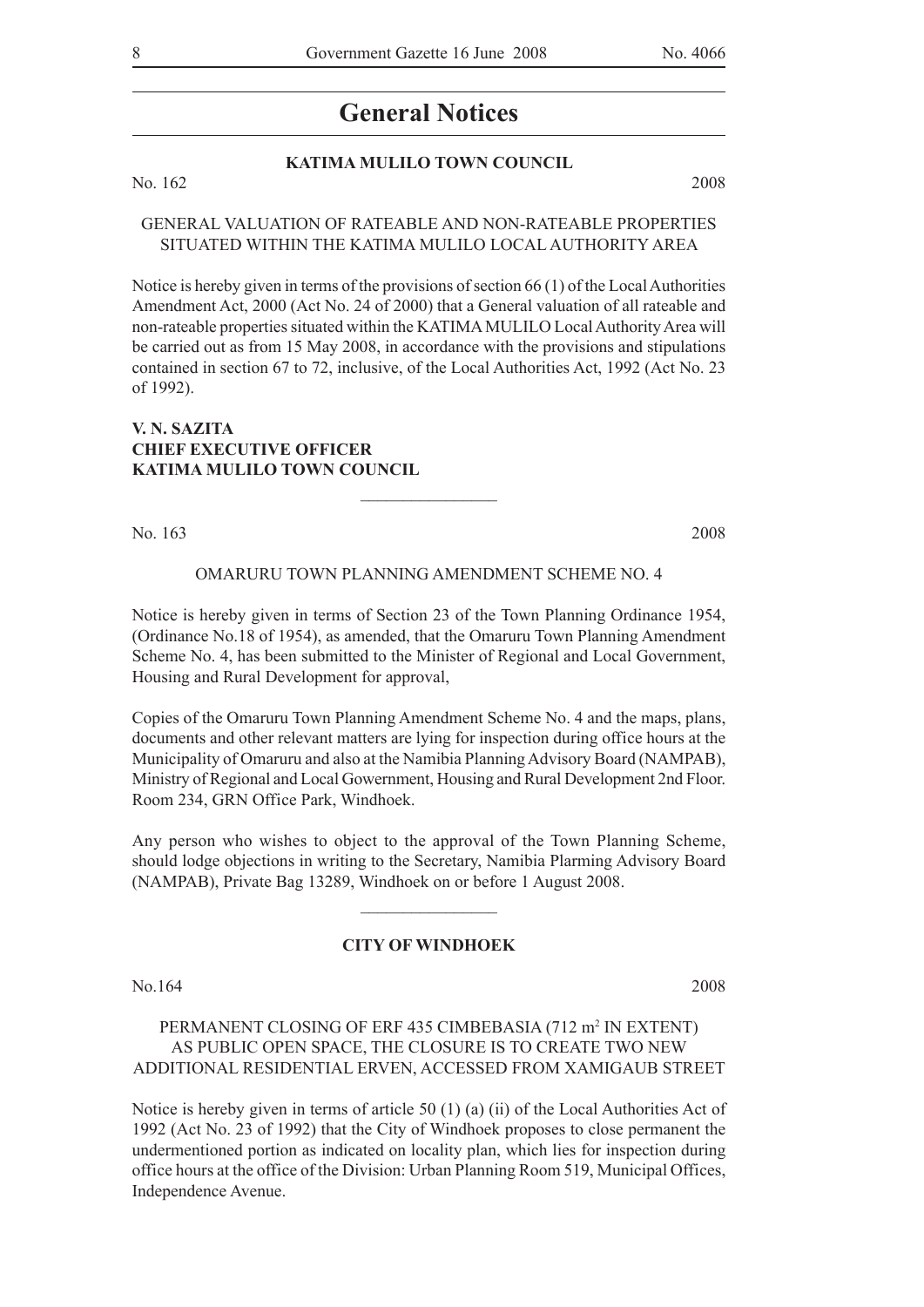#### PERMANENT CLOSING OF ERF 435 CIMBEBASIA (712 m<sup>2</sup> IN EXTENT) AS PUBLIC OPEN SPACE, THE CLOSURE IS TO CREATE TWO NEW ADDITIONAL RESIDENTIAL ERVEN, ACCESSED FROM XAMIGAUB STREET

Objections to the proposed closing are to be served on the Secretary: Townships Board, Private Bag 13289, and the Chief Executive Officer, P.O.Box 59, Windhoek, within 14 days after the appearance of this notice in accordance with Article 50 (1) (C) of the above Act.

#### **B. WATSON URBAN PLANNER**

#### **CITY OF WINDHOEK**

 $\frac{1}{2}$ 

No. 165 2008

.

PERMANENT CLOSING OF PORTION A OF ERF 7825 WINDHOEK AND PORTION B OF ERF 1048 DORADO PARK AS PUBLIC OPEN SPACES, (THE PORTIONS ARE APPROXIMATELY 9 M<sup>2</sup> AND 135 M<sup>2</sup> IN EXTEND). THESE PORTION WLL BE SOLD TO THE OWNER OF ERF 779 NO. 125 ARIES STREET, DORADO PARK FOR NOTARIAL LINKAGE AND CONSOLIDATION PURPOSES SO AS TO EXTEND THE RESIDENTIAL PROPERTY

Notice is hereby given in terms of article  $50(1)(a)(ii)$  of the Local Authorities Act of 1992 (Act No. 23 of 1992) that the City of Windhoek proposes to close permanent the undermentioned portion as indicated on locality plan, which lies for inspection during office hours at the office of Urban Policy, Room 519, Municipal Offices, Independence Avenue.

PERMANENT CLOSING OF PORTION A OF ERF 7825 WINDHOEK AND PORTION B OF ERF 1048 DORADO PARK AS PUBLIC OPEN SPACES, (THE PORTIONS ARE APPROXIMATELY 9 M<sup>2</sup> AND 135 M<sup>2</sup> IN EXTEND) THESE PORTIONS WILL BE SOLD TO THE OWNER OF ERF 779 NO. 125 ARIES STREET, DORADO PARK FOR NOTARIAL LINKAGE AND CONSOLIDATION PURPOSES SO AS TO EXTEND THE RESIDENTIAL PROPERTY

Objections to the proposed closing are to be served on the Secretary: Townships Board, Private Bag 13289, and the Chief Executive Officer, P.O.Box 59, Windhoek, within 14 days after the appearance of this notice in accordance with Article  $50(1)(C)$  of the above Act.

 $\frac{1}{2}$ 

**B.P. WATSON URBAN PLANNER**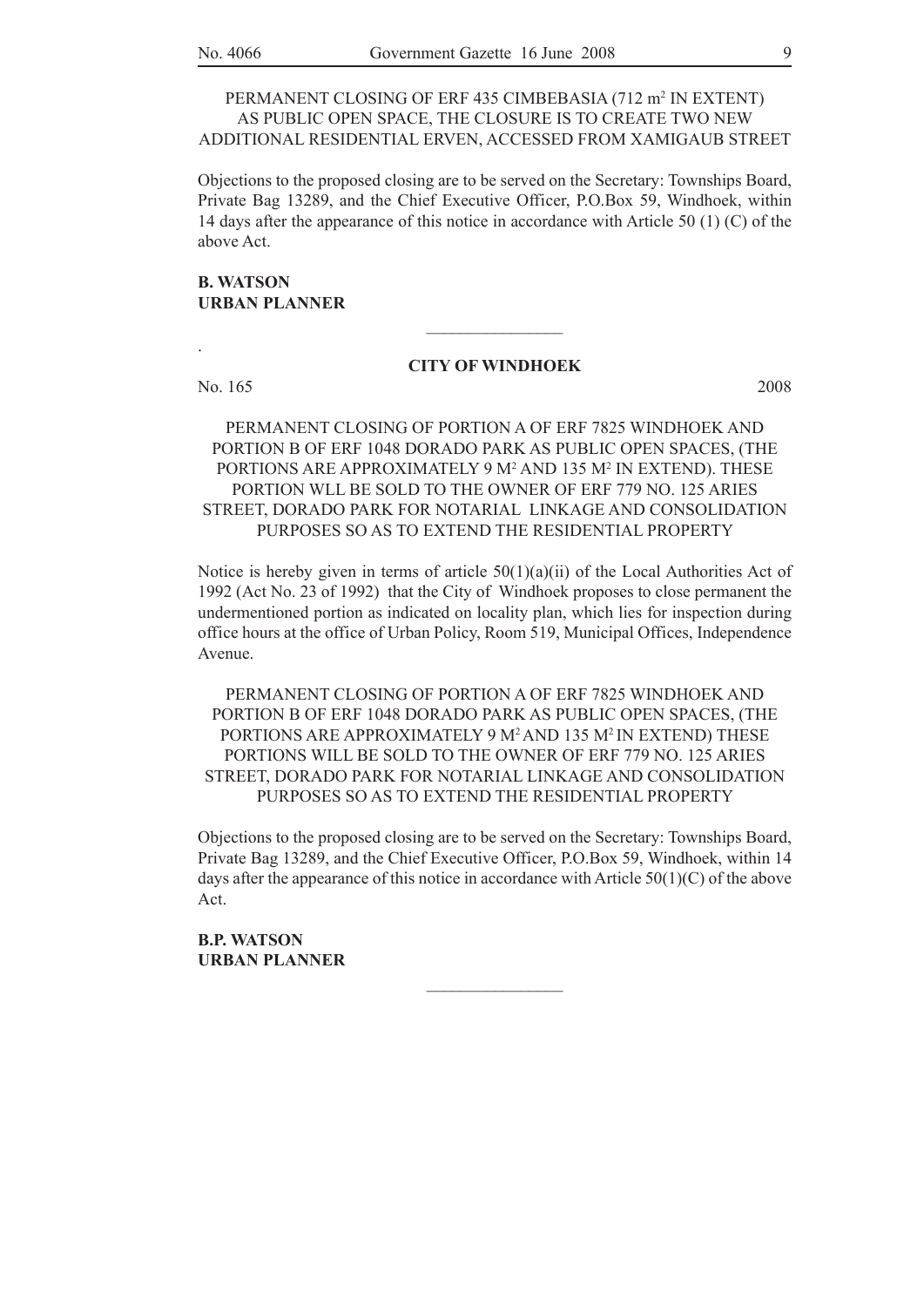#### **CITY OF WINDHOEK**

No. 166 2008

### PERMANENT CLOSING OF PORTION A OF ERF 593 CLEOPATRA STREET, DORADO PARK AS PUBLIC OPEN SPACE, (THE PORTION IS APPROXIMATELY 167 M2 IN EXTEND, ADJACENT TO ERF 526 DORADO PARK AND WILL BE SOLD TO THE OWNER OF ERF 526 DORADO PARK FOR CONSOLIDATION PURPOSE)

Notice is hereby given in terms of article  $50(1)(a)(ii)$  of the Local Authorities Act of 1992 (Act No. 23 of 1992) that the City of Windhoek proposes to close permanent the undermentioned portion as indicated on locality plan, which lies for inspection during office hours at the office of Urban Policy, Room 519, Municipal Offices, Independence Avenue.

#### PERMANENT CLOSING OF PORTION A OF ERF 593 CLEOPATRA STREET, DORADO PARK AS PUBLIC OPEN SPACE, (THE PORTION IS APPROXIMATELY 167 M2 IN EXTEND, ADJACENT TO ERF 526 DORADO PARK AND WILL BE SOLD TO THE OWNER OF ERF 526 DORADO PARK FOR CONSOLIDATION PURPOSE)

Objections to the proposed closing are to be served on the Secretary: Townships Board, Private Bag 13289, and the Chief Executive Officer, P.O.Box 59, Windhoek, within 14 days after the appearance of this notice in accordance with Article 50(1)(C) of the above Act.

#### **B.P. WATSON URBAN PLANNER**

No. 167 2008

#### PERMANENT CLOSURE OF ERF 993, LÜDERITZ EXTENSION 3, AS PUBLIC OPEN SPACE

 $\frac{1}{2}$ 

Notice is hereby given in terms of Section  $50(1)(a)(ii)$  of the Local Authorities Act of 1992 (Act No. 23 of 1992), that the Lüderitz Town Council proposes to permanently close Erf 993, Lüderitz Extension 3 as "Public Open Space", as indicated on the locality plan, which lies for inspection during office hours at the offices of the Lüderitz Town Council.

Also please take note that any person objecting against the permanent closure as indicated above may lodge an objection together with the grounds thereof, with the Chief Executive Officer, Lüderitz Town Council and/or Stubenrauch Planning Consultants cc, in writing before or on the 30 June 2008.

| Applicant: Stubenrauch Planning Consultants | The Chief Executive Officer |
|---------------------------------------------|-----------------------------|
| P.O. Box 11869                              | Lüderitz Town Council       |
| Windhoek                                    | P.O. Box 19                 |
| Tel: 061-251189                             | Lüderitz                    |
|                                             |                             |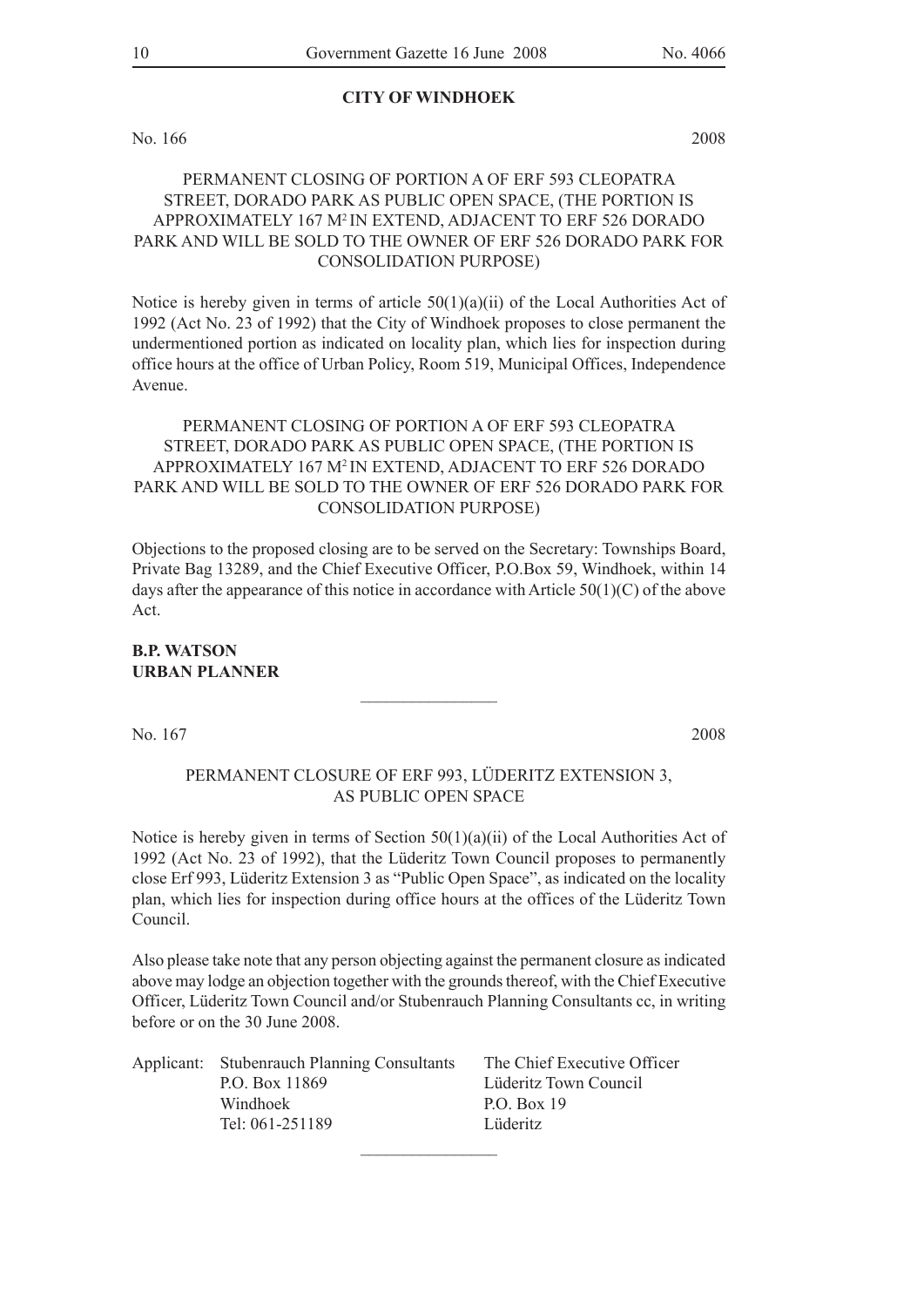No. 168 2008

#### PERMANENT CLOSURE OF ERF 110, LUIPERDHEUWEL, GROOTFONTEIN AS A PUBLIC OPEN SPACE

Notice is hereby given in terms of Section  $50(1)(a)(ii)$  of the Local Authorities Act of 1992 (Act No. 23 of 1992), that the Grootfontein Town Council proposes to permanently close Erf 110, Luiperdheuwel, Grootfontein as "Public Open Space", as indicated on the locality plan, which lies for inspection during office hours at the offices of the Grootfontein Town Council.

Also please take note that any person objecting against the permanent closure as indicated above may lodge an objection together with the grounds thereof, with the Chief Executive Officer, Grootfontein Town Council and/or Stubenrauch Planning Consultants cc, in writing before or on the 30 June 2008.

| Applicant: Stubenrauch Planning Consultants | The Chief Executive Officer |
|---------------------------------------------|-----------------------------|
| P.O. Box 11869                              | Grootfontein Town Council   |
| Windhoek                                    | P.O. Box 23                 |
| Tel: 061-251189                             | Grootfontein                |
|                                             |                             |

#### **LEONARDVILLE VILLAGE COUNCIL**

No. 169 2008

#### Tariffs for 2008/09

The following tariffs being amended with effect from 1 July 2008, in accordance with the Local Authorities Act, 1992, (Act No. 23 of 1992), Section 30(1)(u).

| <b>Tariff Description</b>                            | <b>Note</b> | <b>Existing</b><br><b>Tariff</b><br>N\$ | <b>Proposed</b><br>Tariff<br>N\$ | <b>Increase</b><br>$\frac{0}{0}$ |
|------------------------------------------------------|-------------|-----------------------------------------|----------------------------------|----------------------------------|
| Water:                                               |             |                                         |                                  |                                  |
| Residential - Unit price                             |             | 8.76                                    | 9.46                             | $8.0\%$                          |
| - Basic charge up to 25 mm                           |             | 30.80                                   | 34.50                            | 12.0%                            |
| - Basic charge 25 mm and bigger                      |             | 133.92                                  | 148.65                           | 11.0%                            |
| - Deposit                                            |             | 50.00                                   | 75.00                            | 50.0%                            |
| - Connection Fees                                    |             | 250.00                                  | 300.00                           | 20.0%                            |
| Special price - Pensioners, Disable and<br>Destitute |             |                                         |                                  |                                  |
| - Unit Price                                         |             |                                         | 8.76                             |                                  |
| - Basic charge up to 25 mm                           |             |                                         | 7.50                             |                                  |
| - Social Housing: 5% of monthly<br>income            |             | $0\%$                                   | $5\%$                            |                                  |
| Business - Unit price                                |             | 9.64                                    | 10.60                            | $10.0\%$                         |
| - Basic charge up to 25 mm                           |             | 62.50                                   | 70.00                            | $12.0\%$                         |
| - Basic charge 25 mm and bigger                      |             | 133.92                                  | 154.01                           | 15.0%                            |
| - Deposit                                            |             | 150.00                                  | 300.00                           | 100.0%                           |
| - Connection Fees                                    |             | 350.00                                  | 450.00                           | 28.6%                            |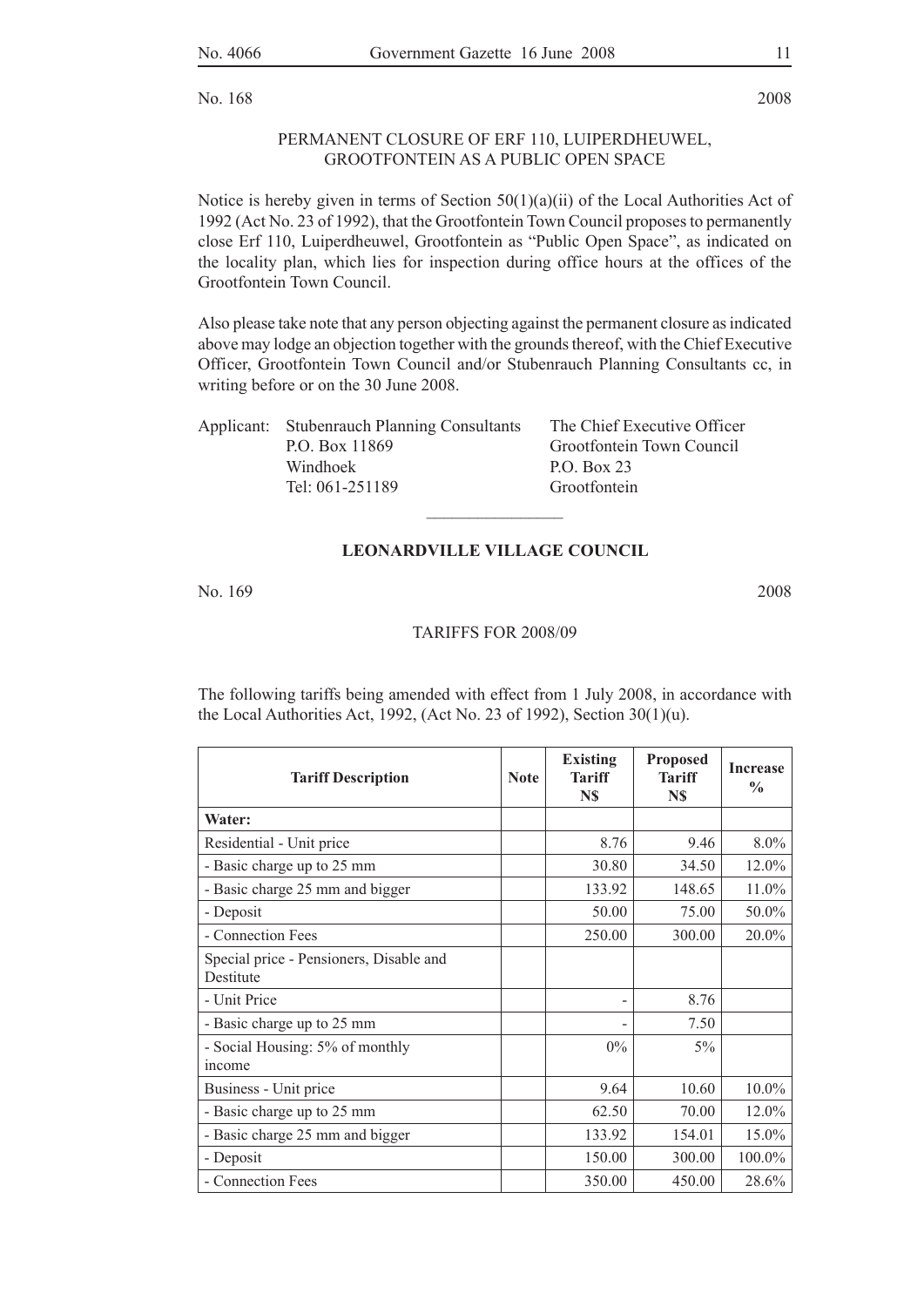| Incentive on Water for Investors:                          |                          |            |          |
|------------------------------------------------------------|--------------------------|------------|----------|
| - Unit Price                                               | $\overline{\phantom{0}}$ | 9.64       |          |
| - Basic charge up to 25 mm                                 |                          | 70.00      |          |
| - Basic charge 25 mm and bigger                            |                          | 154.01     |          |
| - Deposit                                                  |                          | 300.00     |          |
| - Connection Fees                                          |                          | 450.00     |          |
| Sewerage:                                                  |                          |            |          |
| Residential - Basic for waterbome                          | 13.92                    | 15.59      | $12.0\%$ |
| - Discharge per month waterborne                           | 15.13                    | 16.64      | $10.0\%$ |
| - Sewerage removals                                        | 38.12                    | 42.69      | 12.0%    |
| - Sewerage basic                                           | 38.12                    | 41.93      | 10.0%    |
| -Connection Fees                                           | 250.00                   | 300.00     | 20.0%    |
| Business - Basic for waterborne                            | 25.30                    | 28.59      | 13.0%    |
| - Discharge per month for waterborne                       | 29.10                    | 32.59      | 12.0%    |
| - Sewerage removals                                        | 50.93                    | 57.55      | 13.0%    |
| - Sewerage basic                                           | 50.93                    | 57.04      | 12.0%    |
| - Connection Fees                                          | 350.00                   | 450.00     | 28.6%    |
| Refuse:                                                    |                          |            |          |
| Residential - Basic charge                                 | 38.12                    | 41.93      | 10.0%    |
| - Per standard receptacle                                  | 36.38                    | 39.29      | $8.0\%$  |
| - Garden refuse                                            | 21.00                    | 25.20      | 20.0%    |
| - Bulding rubble                                           | 31.35                    | 34.49      | $10.0\%$ |
| -Wood & Sand                                               | 21.00                    | 25.20      | 20.0%    |
| Business - Basic charge                                    | 58.19                    | 64.01      | $10.0\%$ |
| - Per standard receptacle                                  | 55.55                    | 59.99      | 8.0%     |
| - Garden refuse                                            | 22.00                    | 26.40      | 20.0%    |
| - Bulding rubble                                           | 31.35                    | 35.11      | 12.0%    |
| - Wood & Sand                                              | 22.00                    | 26.40      | 20.0%    |
| <b>Rates and Taxes:</b>                                    |                          |            |          |
| Residential - site value per annum of rateable<br>property | 0.25                     | 0.25       | $0.0\%$  |
| - improvement value per annum of rateable<br>property      | 0.04                     | 0.09       | 125.0%   |
| Business - site value per annum of rateable                | 0.25                     | 0.25       | $0.0\%$  |
| property                                                   |                          |            |          |
| - improvement value per annum of rateable                  | 0.075                    | 0.1015     | 35.3%    |
| property                                                   |                          |            |          |
| <b>Erf</b> prices:                                         |                          |            |          |
| Residential - Leonardville                                 | 6,050.00                 | 6,171.00   | $2.0\%$  |
| -Amraalsduin                                               | 2,120.00                 | 2,162.40   | $2.0\%$  |
| Business - Leonardville                                    | 15,180.00                | 15,4\$3.60 | 2.0%     |
| - Amraalsduin                                              | 8,350.00                 | 8,517.00   | $2.0\%$  |

 $\frac{1}{2}$  , where  $\frac{1}{2}$  , where  $\frac{1}{2}$ 

**F.J. NAKARE CHAIRLADY: LEONARDVILLE**  VILLAGE COUNCIL Leonardville, 31 March 2008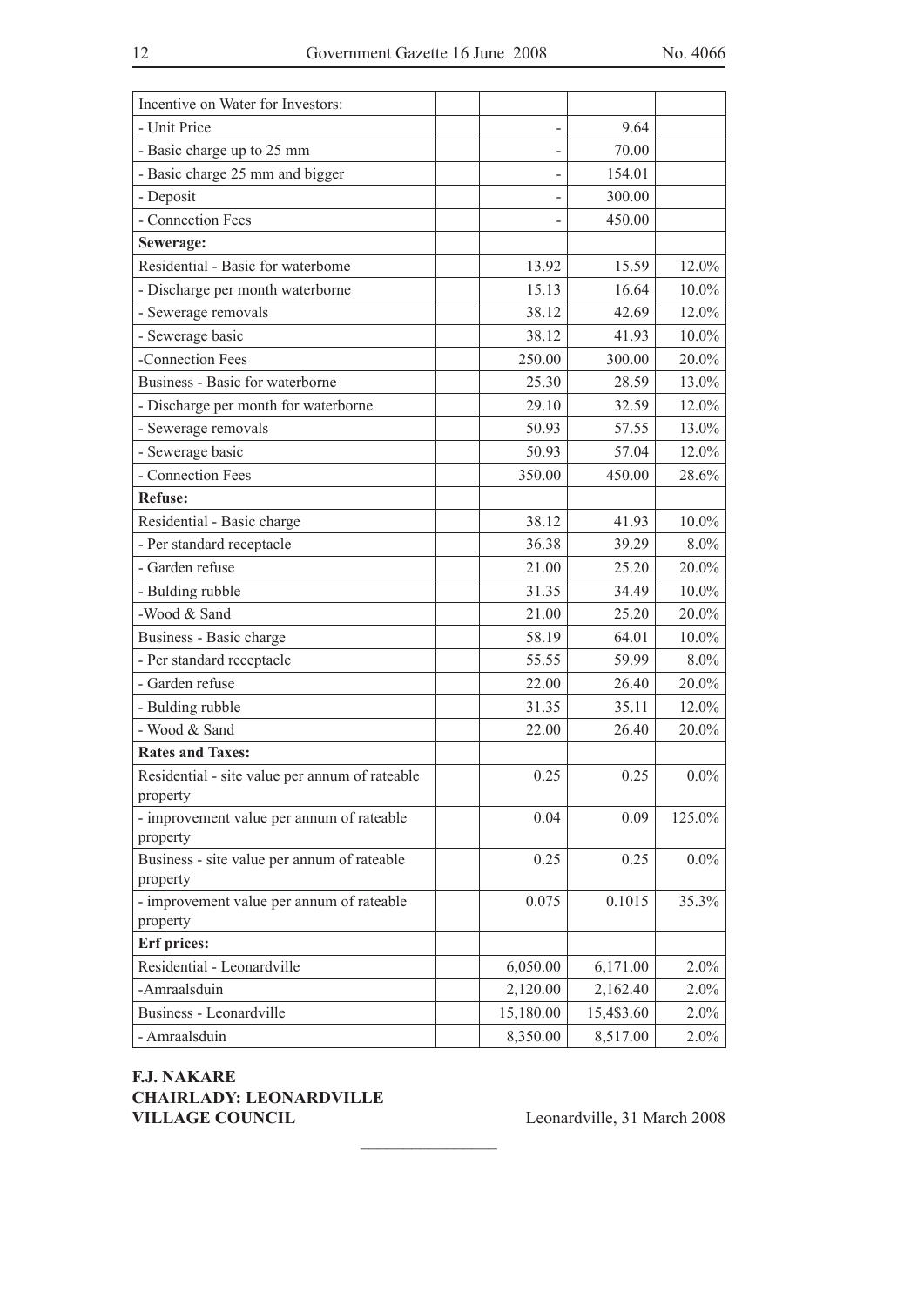#### **MUNICIPALITY OF OMARURU**

#### No. 170 2008

#### AMENDMENT OF TARIFF STRUCTURE FOR THE FINANCIAL YEAR ENDING 30 JUNE 2009

The Council of the Municipality of Omaruru has under section 30(1)(u) of the Local Authorities Act of 1992 (Act No. 23 of 1992) as amended, further amends the tariff structure for the financial year ending 30 June 2009.

| <b>ASSESSMENT RATES (001)</b>                     |                                         |                                              |                                  |  |
|---------------------------------------------------|-----------------------------------------|----------------------------------------------|----------------------------------|--|
|                                                   | <b>Existing</b><br><b>Tariff</b><br>N\$ | <b>Proposed</b><br>Tariff (Excl.<br>VAT) N\$ | <b>Increase</b><br>$\frac{0}{0}$ |  |
| <b>LAND VALUE PER ANNUM (001)</b>                 |                                         |                                              |                                  |  |
| - Residential                                     | 0.064559                                | 0.0678                                       | 5                                |  |
| - Business: Small                                 | 0.067639                                | 0.0710                                       | 5                                |  |
| - Business: Medium                                | 0.070719                                | 0.0743                                       | 5                                |  |
| - Industrial                                      | 0.056573                                | 0.0594                                       | 5                                |  |
| - Government                                      | 0.056573                                | 0.0594                                       | 5                                |  |
|                                                   |                                         | Per Dollar                                   |                                  |  |
| <b>BUILDINGS PER ANNUM (001)</b>                  |                                         |                                              |                                  |  |
| - Residential                                     | 0.011781                                | 0.0124                                       | 5                                |  |
| - Business: Small                                 | 0.012342                                | 0.0130                                       | 5                                |  |
| - Business: Medium                                | 0.012342                                | 0.0130                                       | 5                                |  |
| - Industrial                                      | 0.012903                                | 0.0135                                       | 5                                |  |
| - Government                                      | 0.012903                                | 0.0135                                       | 5                                |  |
|                                                   |                                         | Per Dollar                                   |                                  |  |
| <b>BUILDING PENALTY CLAUSE PER ANNUM</b><br>(001) |                                         |                                              |                                  |  |
| - All unbuild erven after 12 months               |                                         | 0.0069                                       | <b>NEW</b>                       |  |
|                                                   |                                         | Per Dollar                                   |                                  |  |

#### **SCHEDULE**

| <b>BUSINESS REGISTRATION FEES (004)</b> |                                         |                                              |                                  |  |  |
|-----------------------------------------|-----------------------------------------|----------------------------------------------|----------------------------------|--|--|
|                                         | <b>Existing</b><br><b>Tariff</b><br>N\$ | <b>Proposed</b><br>Tariff (Excl.<br>VAT) N\$ | <b>Increase</b><br>$\frac{0}{0}$ |  |  |
| <b>INSPECTION FEES</b>                  |                                         |                                              |                                  |  |  |
| - Formal Business                       | 200.00                                  | 200.00                                       | $\theta$                         |  |  |
| - Informal Business                     | 120.00                                  | 120.00                                       | $\Omega$                         |  |  |
| - Home-based Business                   | 115.00                                  | 115.00                                       | $\theta$                         |  |  |
| <b>FITNESS CERTIFICATES</b>             |                                         |                                              |                                  |  |  |
| - Formal Business                       | 130.00                                  | 130.00                                       | $\Omega$                         |  |  |
| - Informal Business                     | 95.00                                   | 95.00                                        | $\theta$                         |  |  |
| - Home-based Business                   | 95.00                                   | 95.00                                        | $\theta$                         |  |  |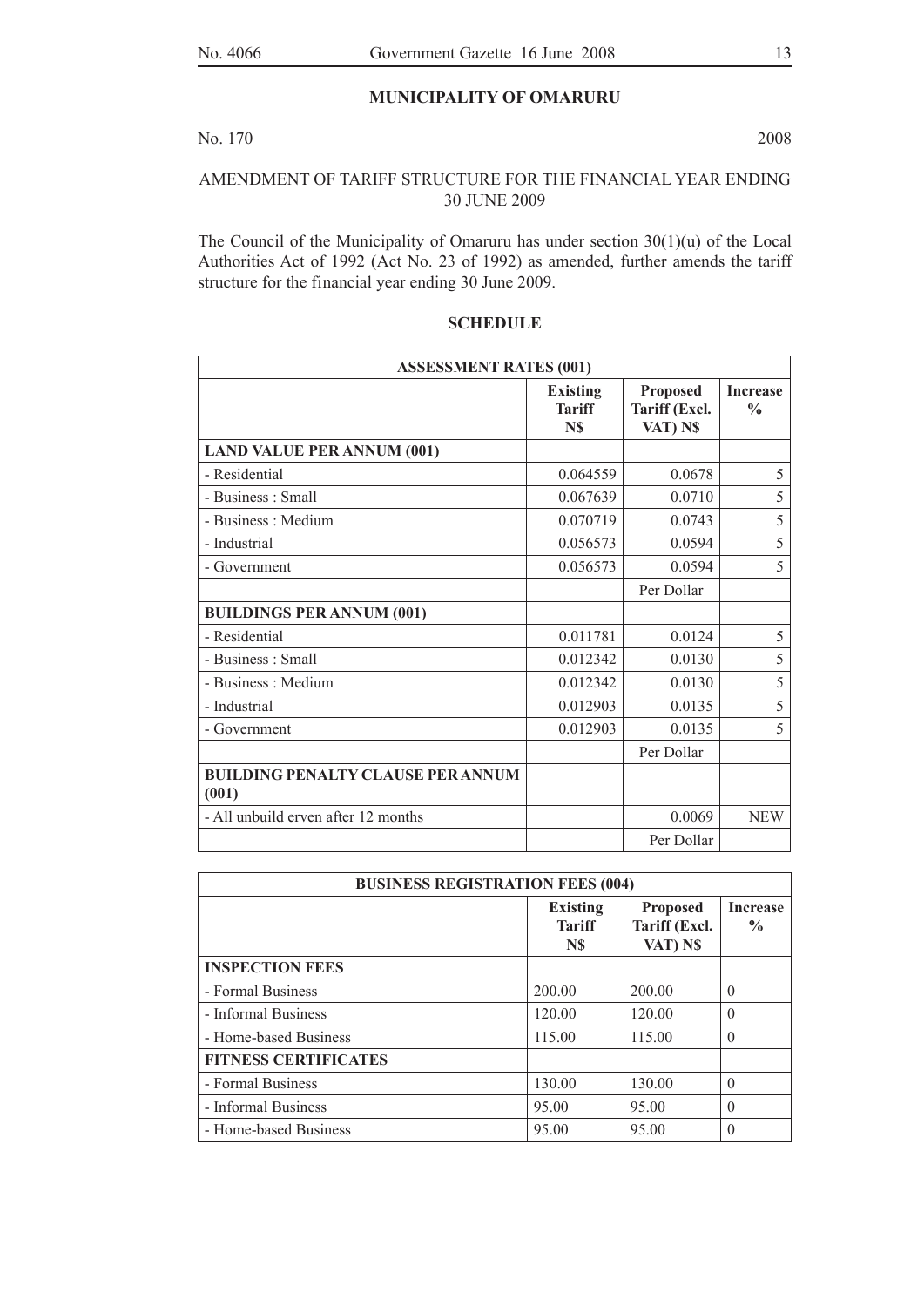| <b>WATER SERVICES (062)</b>                                                                                                                                                                |                                         |                                              |                                  |  |
|--------------------------------------------------------------------------------------------------------------------------------------------------------------------------------------------|-----------------------------------------|----------------------------------------------|----------------------------------|--|
|                                                                                                                                                                                            | <b>Existing</b><br><b>Tariff</b><br>N\$ | <b>Proposed</b><br>Tariff (Excl.<br>VAT) N\$ | <b>Increase</b><br>$\frac{0}{0}$ |  |
| <b>BASIC CHARGES (VAT EXCL)</b>                                                                                                                                                            |                                         |                                              |                                  |  |
| $-20$ mm                                                                                                                                                                                   | 21.52                                   | 23.67                                        | 10                               |  |
| $-30$ mm                                                                                                                                                                                   | 38.24                                   | 42.06                                        | 10                               |  |
| $-40$ mm                                                                                                                                                                                   | 45.88                                   | 50.47                                        | 10                               |  |
| $-50$ mm                                                                                                                                                                                   | 95.24                                   | 104.76                                       | 10                               |  |
| $-75$ mm                                                                                                                                                                                   | 114.47                                  | 125.91                                       | 10                               |  |
| $-100$ mm                                                                                                                                                                                  | 133.58                                  | 146.94                                       | 10                               |  |
| $-150$ mm                                                                                                                                                                                  | 190.81                                  | 209.89                                       | 10                               |  |
| <b>SLIDING SCALE</b>                                                                                                                                                                       |                                         |                                              |                                  |  |
| - Residential : $1 - 99$ m <sup>3</sup>                                                                                                                                                    | 3.26                                    | 3.58                                         | 10                               |  |
| : $100 - 200$ m <sup>3</sup>                                                                                                                                                               | 4.53                                    | 4.99                                         | 10                               |  |
| $: 201$ - more                                                                                                                                                                             | 10.80                                   | 11.88                                        | 10                               |  |
| - Industrial : per $m3$                                                                                                                                                                    | 3.37                                    | 3.87                                         | 15                               |  |
| - Water Leakage                                                                                                                                                                            | 4.00                                    | 4.60                                         | 15                               |  |
| <b>DEPOSITS</b>                                                                                                                                                                            |                                         |                                              |                                  |  |
| - Omauru                                                                                                                                                                                   | 450.00                                  | 450.00                                       | $\overline{0}$                   |  |
| - Ozondje                                                                                                                                                                                  | 300.00                                  | 300.00                                       | $\overline{0}$                   |  |
| - Businesses                                                                                                                                                                               |                                         | 1,000.00                                     | <b>NEW</b>                       |  |
| <b>ILLEGAL CONNECTIONS</b>                                                                                                                                                                 |                                         |                                              |                                  |  |
| - Bypass of meter or tampering - First offence                                                                                                                                             | 1,000.00                                | 1,000.00                                     | $\boldsymbol{0}$                 |  |
| - Bypass of meter or tampering - Second offence                                                                                                                                            | $1,000.00+$                             | $1,000.00+$                                  | $\overline{0}$                   |  |
|                                                                                                                                                                                            | $LA + usage$                            | $LA + usage$                                 |                                  |  |
| <b>CALL OUT FEES</b>                                                                                                                                                                       |                                         |                                              |                                  |  |
| - Payable if fault is on customer side                                                                                                                                                     | 105.00                                  | 115.50                                       | 10                               |  |
| - Temporary shut off on request of consumer                                                                                                                                                | 35.00                                   | 40.25                                        | 15                               |  |
| - Reconnection after request                                                                                                                                                               | 35.00                                   | 40.25                                        | 15                               |  |
| PRE-PAID WATER SYSTEM                                                                                                                                                                      |                                         |                                              |                                  |  |
| - Token (Cost recovery)                                                                                                                                                                    |                                         |                                              |                                  |  |
| - Unit charge per unit (Basic included)                                                                                                                                                    | 6.59                                    | 7.58                                         | 15                               |  |
| <b>MISCELLANEOUS CHARGES</b>                                                                                                                                                               |                                         |                                              |                                  |  |
| - Disconnection Fee (VAT Incl.)                                                                                                                                                            | 82.50                                   | 82.50                                        | $\overline{0}$                   |  |
| - Connection Fee (VAT Incl.)                                                                                                                                                               | 82.50                                   | 82.50                                        | $\overline{0}$                   |  |
| - Testing of Meters                                                                                                                                                                        | 110.00                                  | 110.00                                       | $\Omega$                         |  |
| - Repair on water systems (on private property) (If<br>any material is needed to repair the water problem,<br>the costs is calculated on a basis of actual costs plus<br>5% admin charges) | 110.001                                 | 121.001                                      | 10                               |  |

| <b>CEMETARY FEES AND CHARGES (007)</b> |                                         |                                              |                                  |  |
|----------------------------------------|-----------------------------------------|----------------------------------------------|----------------------------------|--|
|                                        | <b>Existing</b><br><b>Tariff</b><br>N\$ | <b>Proposed</b><br>Tariff (Excl.<br>VAT) N\$ | <b>Increase</b><br>$\frac{0}{0}$ |  |
| <b>GRAVE SPACE</b>                     |                                         |                                              |                                  |  |
| - Reservation of grave space : Omaruru | 131.25                                  | 137.81                                       |                                  |  |
| - Reservation of grave space : Ozondje | 52.50                                   | 55.13                                        |                                  |  |
| - Burial in a reserved grave : Omaruru | 183.75                                  | 192.94                                       |                                  |  |
| - Burial in a reserved grave : Ozondje | 78.75                                   | 82.69                                        |                                  |  |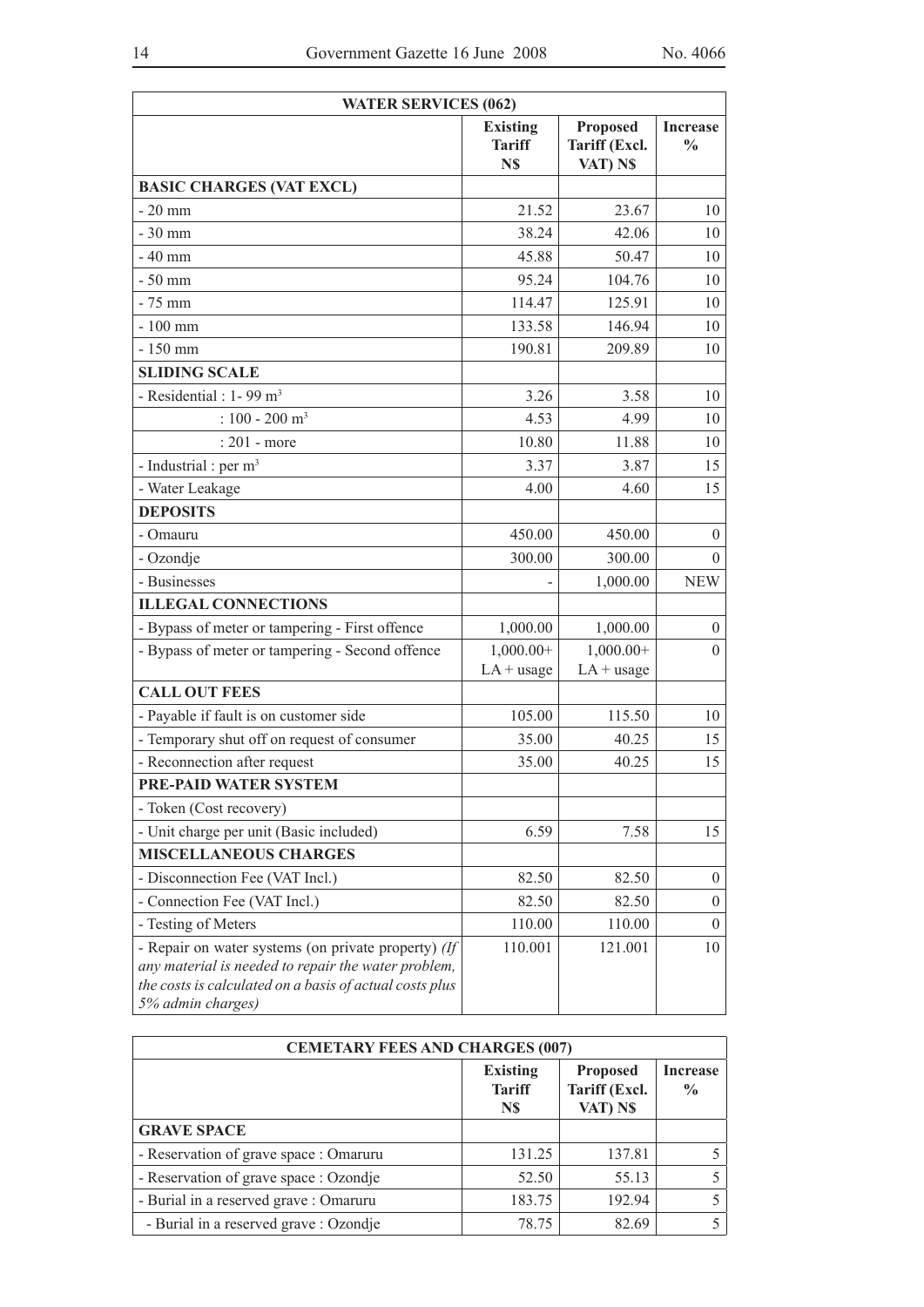| <b>BURIALS IN OMARURU</b>                                                                               |        |        |    |
|---------------------------------------------------------------------------------------------------------|--------|--------|----|
| - Persons over 12 yrs of age                                                                            | 175.00 | 175.00 |    |
| - Persons under 12 yrs of age                                                                           | 135.00 | 135.00 |    |
| <b>BURIALS IN OZONDJE</b>                                                                               |        |        |    |
| - Persons over 12 yrs of age                                                                            | 100.00 | 100.00 |    |
| - Persons under 12 yrs of age                                                                           | 80.00  | 80.00  |    |
| <b>SUNDRY BURIAL SERVICES</b>                                                                           |        |        |    |
| - Re-opening and refilling of graves                                                                    | 275.00 | 275.00 |    |
| - Maintaining a grave (per annum)                                                                       | 35.00  | 40.25  | 15 |
| - Burial Ash                                                                                            | 75.00  | 78.75  |    |
| (For interment of a person who was not a resident of<br>Omaruru, the prescribed fee plus 100% thereof.) |        |        |    |

| <b>COMMONAGE (003)</b>                               |                                         |                                              |                                  |
|------------------------------------------------------|-----------------------------------------|----------------------------------------------|----------------------------------|
|                                                      | <b>Existing</b><br><b>Tariff</b><br>N\$ | <b>Proposed</b><br>Tariff (Excl.<br>VAT) N\$ | <b>Increase</b><br>$\frac{0}{0}$ |
| - Removal of dry wood (bulk) per ton                 | 84.50                                   | 84.50                                        | $\theta$                         |
| - Removal of sand / garden soil per $m3$             | 12.00                                   | 12.00                                        | $\theta$                         |
| - Cutting of reeds, per reed                         | 0.06                                    | 0.06                                         | $\theta$                         |
| <b>GRAZING FEES</b>                                  |                                         |                                              |                                  |
| - Large stock, per head, per month (Minimum)         | 18.11                                   | 18.11                                        | $\theta$                         |
| - Small stock, per five head, per month<br>(Minimum) | 18.11                                   | 18.11                                        | $\theta$                         |
| <b>USE OF REST KRAALS</b>                            |                                         |                                              |                                  |
| - Large stock, per head, per day                     | 1.15                                    | 1.15                                         | $\theta$                         |
| - Small stock, per hundred, or part thereof, per day | 2.88                                    | 2.88                                         | $\theta$                         |
| PONDING FEES (DETENTION FEES OF<br><b>ANIMALS)</b>   |                                         |                                              |                                  |
| - Cattle (Per day, per head)                         | 9.92                                    | 19.85                                        | 100                              |
| - Goat (Per day, per head)                           | 6.61                                    | 13.23                                        | 100                              |
| - Sheep (Per day, per head)                          | 6.61                                    | 13.23                                        | 100                              |
| - Horse (Per day, per head)                          | 9.92                                    | 19.85                                        | 100                              |
| - Donkey (Per day, per head)                         | 9.92                                    | 19.85                                        | 100                              |
| - Rent of ponds - per day                            | 39.68                                   | 79.35                                        | 100                              |

| <b>TOWN PLANNING FEES (004)</b>                                        |                                         |                                              |                                  |
|------------------------------------------------------------------------|-----------------------------------------|----------------------------------------------|----------------------------------|
|                                                                        | <b>Existing</b><br><b>Tariff</b><br>N\$ | <b>Proposed</b><br>Tariff (Excl.<br>VAT) N\$ | <b>Increase</b><br>$\frac{0}{0}$ |
| - Buildings not exceeding 40m <sup>2</sup>                             | 178.20                                  | 178.20                                       | $\Omega$                         |
| - Buildings not exceeding $40m^2$ but not $60m^2$                      | 283.80                                  | 283.80                                       | $\Omega$                         |
| - Buildings not exceeding 60m <sup>2</sup> but not 90m <sup>2</sup>    | 422.40                                  | 422.40                                       | $\Omega$                         |
| - Buildings not exceeding 90m <sup>2</sup> but not 120m <sup>2</sup>   | 561.00                                  | 561.00                                       | $\Omega$                         |
| - Buildings not exceeding 120m <sup>2</sup> but not 160m <sup>2</sup>  | 752.40                                  | 752.40                                       | $\Omega$                         |
| - Buildings not exceeding 160m <sup>2</sup> but not 200m <sup>2</sup>  | 937.20                                  | 937.20                                       | $\Omega$                         |
| - Buildings not exceeding 200m <sup>2</sup> but not 250m <sup>2</sup>  | 1,188.00                                | 1,188.00                                     | $\Omega$                         |
| - Buildings not exceeding 250m <sup>2</sup> but not 500m <sup>2</sup>  | 2,323.20                                | 2,323.20                                     | $\Omega$                         |
| - Buildings not exceeding 500m <sup>2</sup> but not 2000m <sup>2</sup> | 9,193.80                                | 9,193.80                                     | $\Omega$                         |
| - Buildings exceeding 2000m <sup>2</sup> (Less than three<br>storeys)  |                                         |                                              | $\Omega$                         |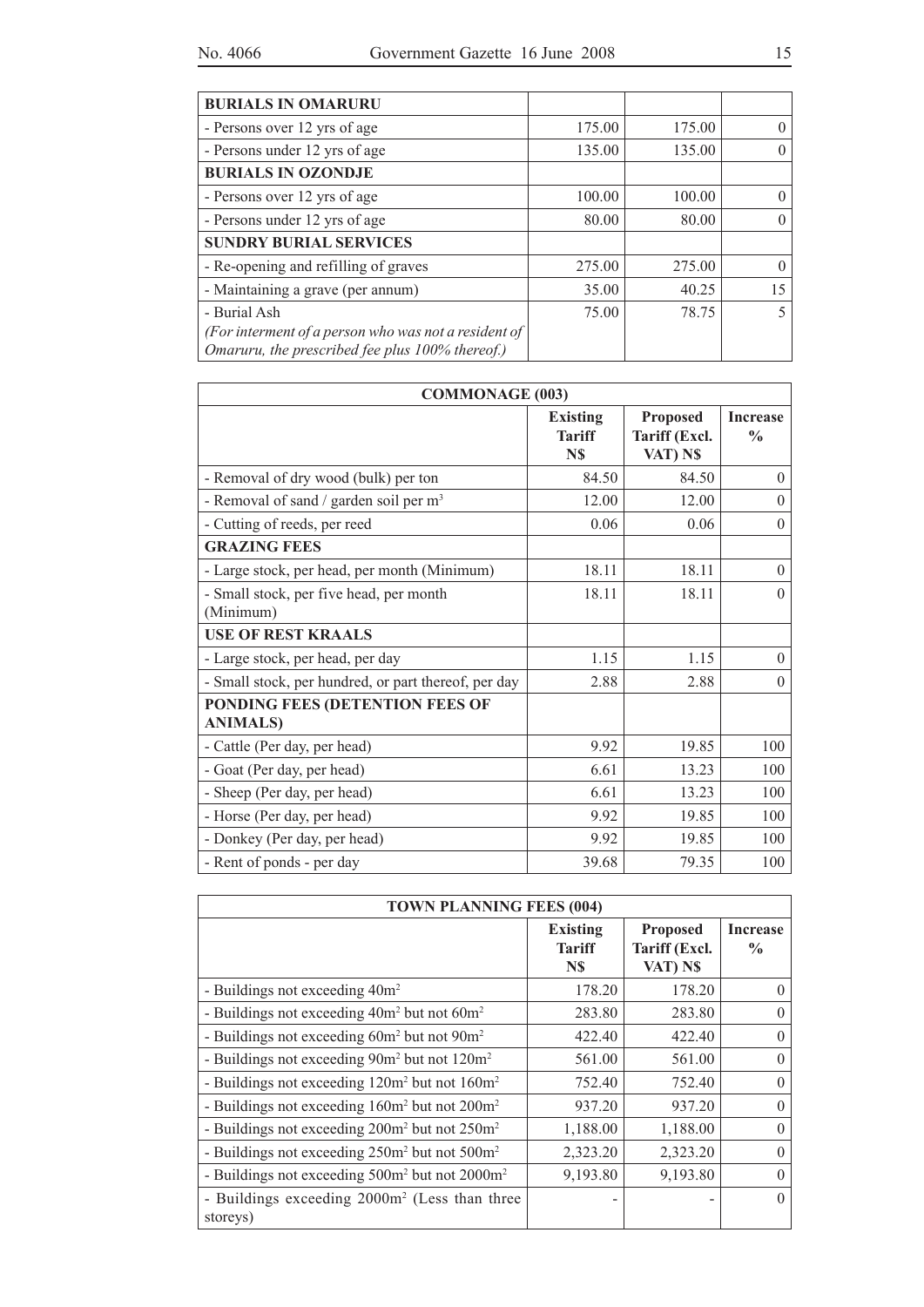| - Buildings exceeding 2000m <sup>2</sup> (Three or more<br>storeys) | 34,320.00 | 34,320.00 | 0        |
|---------------------------------------------------------------------|-----------|-----------|----------|
| - Boundary wall                                                     | 79.20     | 79.20     | $\theta$ |
| - Swimming pool                                                     | 132.00    | 132.00    | $\Omega$ |
| - Use of pavement for building rubble/sand p.m.                     | 178.20    | 178.20    | $\theta$ |
| - Constructing without approved building plan<br>(Owner)            | 1,200.00  | 1,200.00  | $\Omega$ |
| - Constructing without approved building plan<br>(Contractor)       | 1,200.00  | 1,200.00  | $\left($ |
| - Illegal excavations of sand on municipal land,<br>per load        | 1,200.00  | 1,200.00  | $\Omega$ |
| - Identification of pegs, per trip                                  | 132.00    | 132.00    | $\theta$ |
| - Town map - $large: A1$                                            | 72.00     | 72.00     | $\Omega$ |
| - Town map - small : $A3$                                           | 12.00     | 12.00     | $\theta$ |
| - Town map - electronic copy                                        | 180.00    | 180.00    | $\Omega$ |

| <b>DEVELOPMENT SCHEMES</b>                                  |        |        |  |
|-------------------------------------------------------------|--------|--------|--|
| In case of dwelling under a development scheme              |        |        |  |
| in the same township comprising more than $30$              |        |        |  |
| dwellings, none of which exceeds 60m <sup>2</sup> and to be |        |        |  |
| erected exclusively on erven zoned as "residential",        |        |        |  |
| with a density of not less than $250m^2$ area per           |        |        |  |
| dwelling and to which no building value restriction         |        |        |  |
| is applicable. - Per dwelling                               | 224.40 | 224.40 |  |

| <b>SELF-HELP SCHEMES</b>                                        |        |        |  |
|-----------------------------------------------------------------|--------|--------|--|
| In case of a dwelling not exceeding $60m^2$ under               |        |        |  |
| self-help scheme to be erected on an erf zoned                  |        |        |  |
| "residential" with a density of not less than 250m <sup>2</sup> |        |        |  |
| area per dwelling and which no building value                   |        |        |  |
| restriction is applicable. (Self-help scheme means a            |        |        |  |
| a scheme provided by government or an institution               |        |        |  |
| to assist people who do not qualify for an ordinary             |        |        |  |
| housing loan from a financial institution.)                     |        |        |  |
| - Dwelling not exceeding 40m <sup>2</sup>                       | 66.00  | 66.00  |  |
| - Dwelling exceeding $40m^2$ but not $60m^2$                    | 132.00 | 132.00 |  |

| <b>DOG LICENCES (004)</b>           |                                         |                                              |                           |
|-------------------------------------|-----------------------------------------|----------------------------------------------|---------------------------|
|                                     | <b>Existing</b><br><b>Tariff</b><br>N\$ | <b>Proposed</b><br>Tariff (Excl.<br>VAT) N\$ | Increase<br>$\frac{0}{0}$ |
| - Any dog other than a spayed bitch | 45.00                                   | 45.00                                        |                           |
| - Spayed bitch                      | 35.00                                   | 35.00                                        |                           |

| HIRING OF MACHINERY AND IMPLEMENTS (006)   |                                         |                                              |                                  |
|--------------------------------------------|-----------------------------------------|----------------------------------------------|----------------------------------|
|                                            | <b>Existing</b><br><b>Tariff</b><br>N\$ | <b>Proposed</b><br>Tariff (Excl.<br>VAT) N\$ | <b>Increase</b><br>$\frac{0}{0}$ |
| - Grader per hour, or part thereof         | 365.86                                  | 365.86                                       |                                  |
| - Backhoe loader per hour, or part thereof | 278.93                                  | 278.93                                       |                                  |
| - Lorry - Tipper per hour, or part thereof | 69.88                                   | 69.88                                        |                                  |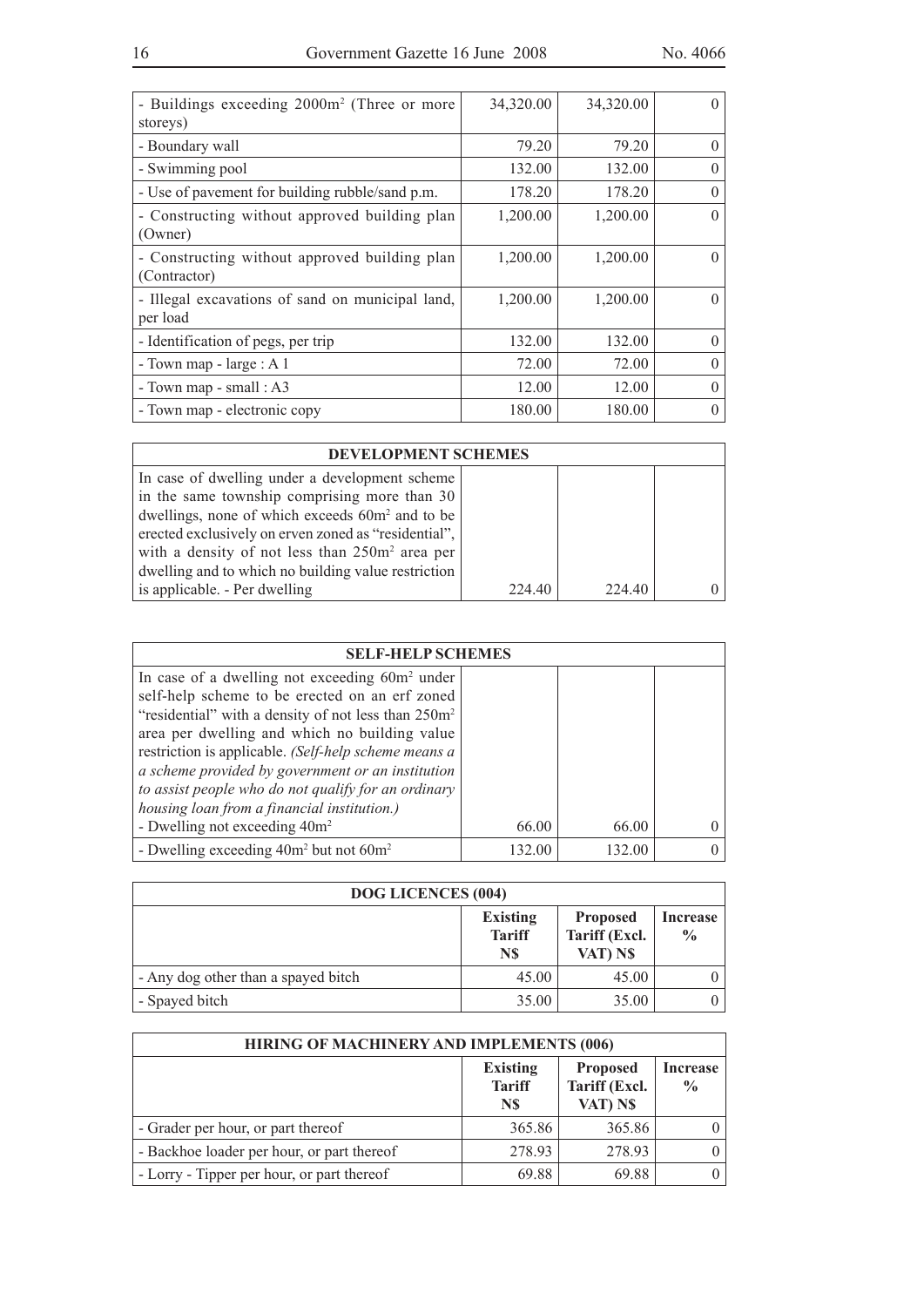| <b>SPORT AND RECREATION (007)</b>         |                                         |                                              |                                  |
|-------------------------------------------|-----------------------------------------|----------------------------------------------|----------------------------------|
|                                           | <b>Existing</b><br><b>Tariff</b><br>N\$ | <b>Proposed</b><br>Tariff (Excl.<br>VAT) N\$ | <b>Increase</b><br>$\frac{6}{9}$ |
| <b>RENTING OF RECREATION FACILITIES</b>   |                                         |                                              |                                  |
| - Soccer league (per week-end)            | 180.00                                  | 180.00                                       | 0                                |
| - Charitable gathering (per week-end)     | 100.00                                  | 100.00                                       | $\Omega$                         |
| - Refundable deposit payable on all above | 200.00                                  | 200.00                                       | 0                                |
| <b>SPORT STADIUMS - SOCCER/RUGBY</b>      |                                         |                                              |                                  |
| -Schools: Per weekend                     | 300.00                                  | 150.00                                       | $-50$                            |
| -Clubs : per weekend                      | 500.00                                  | 150.00                                       | $-70$                            |
| - Other organizations - per function      | 100.00                                  | 100.00                                       | 0                                |
| - Refundable deposit payable on all above | 200.00                                  | 200.00                                       | $\Omega$                         |

| <b>SUNDRY CHARGES</b>                           |                                         |                                              |                                  |
|-------------------------------------------------|-----------------------------------------|----------------------------------------------|----------------------------------|
|                                                 | <b>Existing</b><br><b>Tariff</b><br>N\$ | <b>Proposed</b><br>Tariff (Excl.<br>VAT) N\$ | <b>Increase</b><br>$\frac{0}{0}$ |
| PERMANENT SIGNS AND ADVERTISEMENTS<br>(001)     |                                         |                                              |                                  |
| - Advertisement - sale of municipal property    | Actual cost<br>of advert                | Actual cost<br>of advert                     |                                  |
| - Up to 3m <sup>2</sup> (Basic fee)             | 52.50                                   | 52.50                                        | $\theta$                         |
| - From 3m <sup>2</sup> and upwards (Basic fee)  | 157.50                                  | 157.50                                       | $\overline{0}$                   |
| Illuminated (municipal) sign board              |                                         |                                              |                                  |
| - Both sides, per month                         | 350.00                                  | 350.00                                       | $\boldsymbol{0}$                 |
| - One side, per month                           | 200.00                                  | 200.00                                       | $\overline{0}$                   |
| <b>TEMPORARY SIGNS (001)</b>                    |                                         |                                              |                                  |
| - Temporary sign - per month or part thereof    | 105.00                                  | 105.00                                       | $\overline{0}$                   |
| - Illegal adverts regardless of size            | 210.00                                  | 210.00                                       | $\boldsymbol{0}$                 |
| <b>CERTIFICATES</b>                             |                                         |                                              |                                  |
| - Issuing of a valuation certificate (012)      | 70.00                                   | 70.00                                        | $\overline{0}$                   |
| - Issuing of a clearance certificate (001)      | 55.00                                   | 55.00                                        | $\boldsymbol{0}$                 |
| PHOTO COPIES (012)                              |                                         |                                              |                                  |
| $- A4$                                          | 2.10                                    | 2.10                                         | $\overline{0}$                   |
| $- A3$                                          | 4.20                                    | 4.20                                         | $\theta$                         |
| - Set of Council Agenda and Minutes             |                                         | 25.00                                        | <b>NEW</b>                       |
| <b>HAWKERS, PEDLARS (004)</b>                   |                                         |                                              |                                  |
| - Tariff per occasion (Sidewalks)               | 52.50                                   | 52.50                                        | $\overline{0}$                   |
| - Tariff per occasion (Luna Park)               | 105.00                                  | 105.00                                       | $\boldsymbol{0}$                 |
| - Rental of pavements for caravans (per month)  | 210.00                                  | 210.00                                       | $\boldsymbol{0}$                 |
| - Rental of Luna Park, per day                  | 50.00                                   | 50.00                                        | $\overline{0}$                   |
| <b>SUNDRY</b>                                   |                                         |                                              |                                  |
| - Boardroom - Ozondje Municipality, per meeting | 25.00                                   | 27.50                                        | 10                               |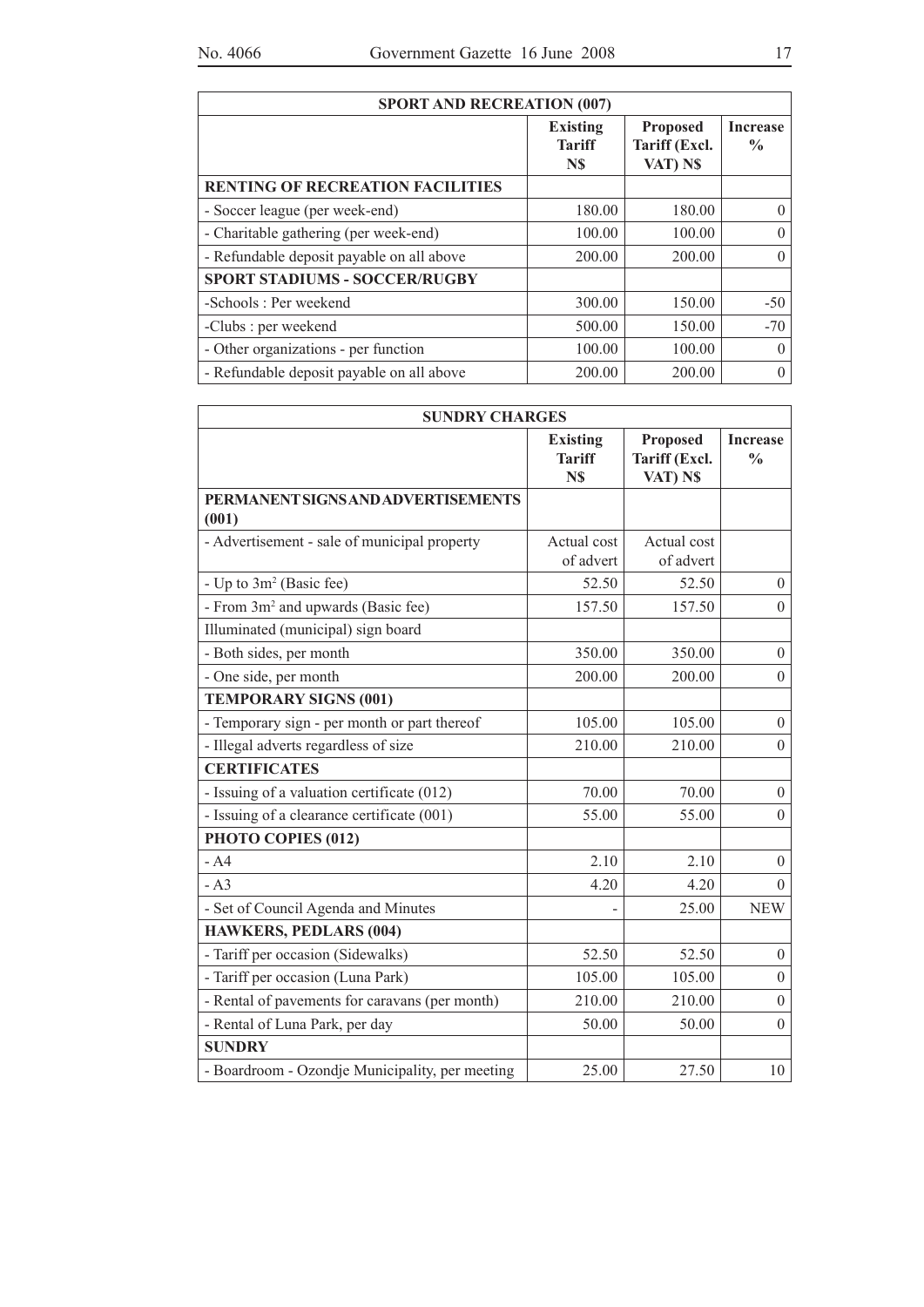| <b>FIRE BRIGADE (002)</b>                                   |                                         |                                              |                                  |
|-------------------------------------------------------------|-----------------------------------------|----------------------------------------------|----------------------------------|
|                                                             | <b>Existing</b><br><b>Tariff</b><br>N\$ | <b>Proposed</b><br>Tariff (Excl.<br>VAT) N\$ | <b>Increase</b><br>$\frac{0}{0}$ |
| <b>FIRE FIGHTING SERVICES</b>                               |                                         |                                              |                                  |
| - Fire chief/Chief of civil defence, per hour               | 68.25                                   | 68.25                                        | $\Omega$                         |
| - Fireman/member of civil defence, per hour                 | 63.00                                   | 63.00                                        | $\theta$                         |
| FIRE CALLS AND NO ACTUAL SERVICE<br>(MIN OF 1 HOUR)         |                                         |                                              |                                  |
| - Fire chief/Chief of civil defence                         | 68.25                                   | 68.25                                        | $\theta$                         |
| - Fireman/member of civil defence                           | 63.00                                   | 63.00                                        | $\Omega$                         |
| <b>INSPECTION SERVICES</b>                                  |                                         |                                              |                                  |
| All public functions on request, per day or part<br>thereof |                                         |                                              |                                  |
| - Fire chief/Chief of civil defence                         | 81.90                                   | 81.90                                        | $\theta$                         |
| - Fireman/member of civil defence                           | 75.60                                   | 75.60                                        | $\theta$                         |
| <b>ACTUAL SERVICES RENTED (COVERED</b><br><b>BY RTC)</b>    |                                         |                                              |                                  |
| - Fire chief/Chief of civil defence, per hour               | 47.25                                   | 47.25                                        | $\Omega$                         |
| - Fireman/member of civil defence, per hour                 | 31.50                                   | 31.50                                        | $\theta$                         |

| <b>REFUSE REMOVAL</b>                                       |                                         |                                       |                                  |
|-------------------------------------------------------------|-----------------------------------------|---------------------------------------|----------------------------------|
|                                                             | <b>Existing</b><br><b>Tariff</b><br>N\$ | Proposed<br>Tariff (Excl.<br>VAT) N\$ | <b>Increase</b><br>$\frac{0}{0}$ |
| <b>DOMESTIC AND GARDEN REFUSE</b><br><b>REMOVAL (004)</b>   |                                         |                                       |                                  |
| - Domestic refuse, once a week removal -<br>Omaruru         | 47.86                                   | 50.25                                 | 5                                |
| - Domestic refuse, once a week removal - Ozondje            | 22.87                                   | 24.01                                 | 5                                |
| - Domestic refuse, two bags a week - Omaruru                | 116.03                                  | 121.83                                | 5                                |
| - Domestic refuse, three bags a week - Omaruru              | 173.71                                  | 182.40                                | 5                                |
| - Business refuse, four bags a week - Ozondje               | 95.32                                   | 100.08                                | 5                                |
| - Business refuse, four bags a week - Omaruru               | 231.55                                  | 243.13                                | 5                                |
| - Business refuse, fivee bags a week - Omaruru              | 289.53                                  | 304.01                                | 5                                |
| - Business refuse, six bags a week - Omaruru                | 347.36                                  | 364.73                                | 5                                |
| - Business refuse, seven bags a week - Omaruru              | 404.16                                  | 424.37                                | 5                                |
| - Business refuse, eight bags a week - Omaruru              | 449.77                                  | 472.26                                | 5                                |
| - Business refuse, nine bags a week - Omaruru               | 521.07                                  | 547.12                                | 5                                |
| - Business refuse, ten bags a week - Omaruru                | 579.05                                  | 608.00                                | 5                                |
| - Business refuse, twelve bags a week - Omaruru             | 694.72                                  | 729.45                                | 5                                |
| - Business refuse, sixteen bags a week - Omaruru            | 926.33                                  | 972.65                                | 5                                |
| - Business refuse, seventeen bags a week -<br>Omaruru       | 2,026.31                                | 2,127.63                              | 5                                |
| - Garden refuse-Domestic consumers, per load, on<br>request | 78.79                                   | 82.73                                 | 5                                |
| - Garden refuse-Other consumers, per load, on<br>request    | 66.00                                   | 69.30                                 | 5                                |
| - Building- and heavy materials, per load                   | 385.00                                  | 404.25                                | 5                                |
| - Refuse bin: per 2001 bin (Rent 8v Removal)                | 22.00                                   | 23.10                                 | 5                                |
| - General dealer : wholesale                                | 29.05                                   | 30.50                                 | 5                                |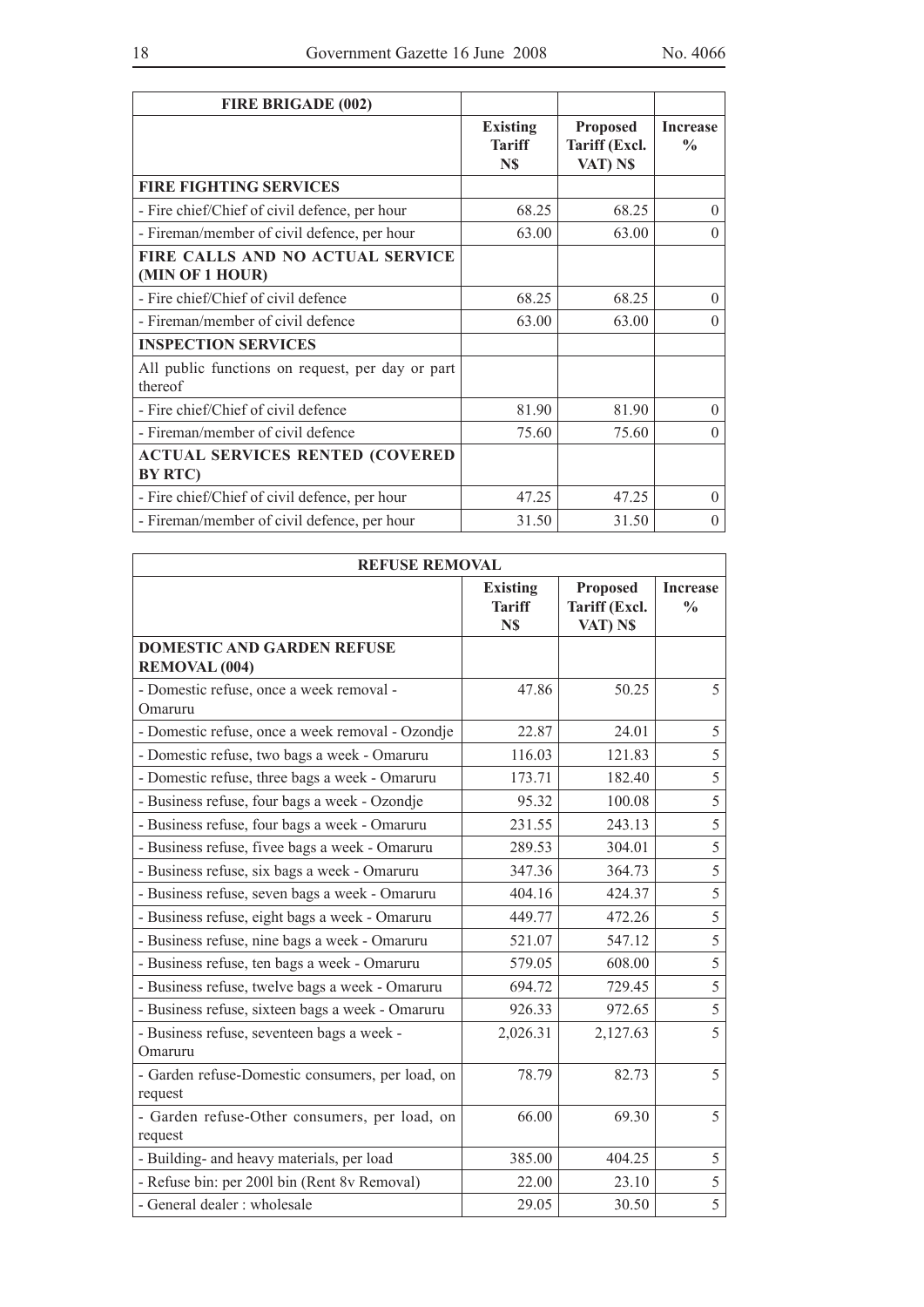| - General dealer : retail                           | 231.55   | 243.13   | 5          |
|-----------------------------------------------------|----------|----------|------------|
| - Bottle store / Mini market                        | 116.03   | 121.83   | 5          |
| - Garden refuse -Ozondje-Monthly: all households    |          | 25.00    | <b>NEW</b> |
| <b>REMOVAL OF DERELICT VEHICLES (004)</b>           |          |          |            |
| - Sedan, S\wagon                                    | 38.50    | 40.43    | 5          |
| - 3/4 Ton trucks                                    | 66.00    | 69.30    | 5          |
| - 7 Ton trucks                                      | 88.00    | 92.40    | 5          |
| SUNDRY REFUSE REMOVAL CHARGES                       |          |          |            |
| (004)                                               |          |          |            |
| - Illegal refuse dumping - first offence            | 165.00   | 173.25   | 5          |
| - Illegal refuse dumping - second offence           | 330.00   | 346.50   | 5          |
| - Illegal refuse dumping - third offence            | 1,650.00 | 1,732.50 | 5          |
| - Rental refuse skip and removal (Businesses)       | 110.00   | 115.50   | 5          |
| - Illegal burning of garden refuse : first offence  | 165.00   | 173.25   | 5          |
| - Illegal burning of garden refuse : second offence | 330.00   | 346.50   | 5          |
| - Illegal burning of garden refuse : third offence  | 1,650.00 | 1,732.50 | 5          |
| <b>CUTTING AND REMOVAL OF TREES (004)</b>           |          |          |            |
| - Small trees or bushes                             | 82.50    | 86.63    | 5          |
| - Big trees                                         | 1,100.00 | 1,155.00 | 5          |

| <b>TOWN HALL RENTAL (012)</b>                                          |                                         |                                              |                                  |  |
|------------------------------------------------------------------------|-----------------------------------------|----------------------------------------------|----------------------------------|--|
|                                                                        | <b>Existing</b><br><b>Tariff</b><br>N\$ | <b>Proposed</b><br>Tariff (Excl.<br>VAT) N\$ | <b>Increase</b><br>$\frac{0}{0}$ |  |
| <b>WEDDING RECEPTIONS &amp; SIMILAR</b><br><b>FUNCTIONS</b>            |                                         |                                              |                                  |  |
| - Friday and Saturday                                                  | 330.00                                  | 330.00                                       | $\overline{0}$                   |  |
| - Every hour after 24h00                                               | 33.00                                   | 33.00                                        | $\theta$                         |  |
| - Refundable deposit                                                   | 165.00                                  | 165.00                                       | $\overline{0}$                   |  |
| <b>DANCES AND SIMILAR FUNCTIONS</b>                                    |                                         |                                              |                                  |  |
| - 11h00 to 24h00                                                       | 275.00                                  | 275.00                                       | $\mathbf{0}$                     |  |
| - Every hour after 24h00                                               | 55.00                                   | 55.00                                        | $\overline{0}$                   |  |
| - Refundable deposit                                                   | 165.00                                  | 165.00                                       | $\theta$                         |  |
| <b>DRAMATIC PERFORMANCE, CONCERT &amp;</b><br><b>SIMILAR FUNCTIONS</b> |                                         |                                              |                                  |  |
| - Professional                                                         | 110.00                                  | 110.00                                       | $\overline{0}$                   |  |
| - Amateur                                                              | 66.00                                   | 66.00                                        | $\boldsymbol{0}$                 |  |
| - Educational Institutions                                             | 44.00                                   | 44.00                                        | $\theta$                         |  |
| - Use of stage for rehearsals                                          | 16.50                                   | 16.50                                        | $\overline{0}$                   |  |
| - Refundable deposit                                                   | 55.00                                   | 55.00                                        | $\theta$                         |  |
| PUBLIC MEETINGS, CONFERENCES &<br><b>LECTURES</b>                      |                                         |                                              |                                  |  |
| - By day                                                               | 55.00                                   | 55.00                                        | $\overline{0}$                   |  |
| - By night                                                             | 88.00                                   | 88.00                                        | $\theta$                         |  |
| - Refundable deposit                                                   | 55.00                                   | 55.00                                        | $\theta$                         |  |
| <b>RELIGIOUS GATHERINGS</b>                                            |                                         |                                              |                                  |  |
| - By day                                                               | 44.00                                   | 44.00                                        | $\overline{0}$                   |  |
| - By night                                                             | 66.00                                   | 66.00                                        | $\overline{0}$                   |  |
| - Refundable deposit                                                   | 55.00                                   | 55.00                                        | $\boldsymbol{0}$                 |  |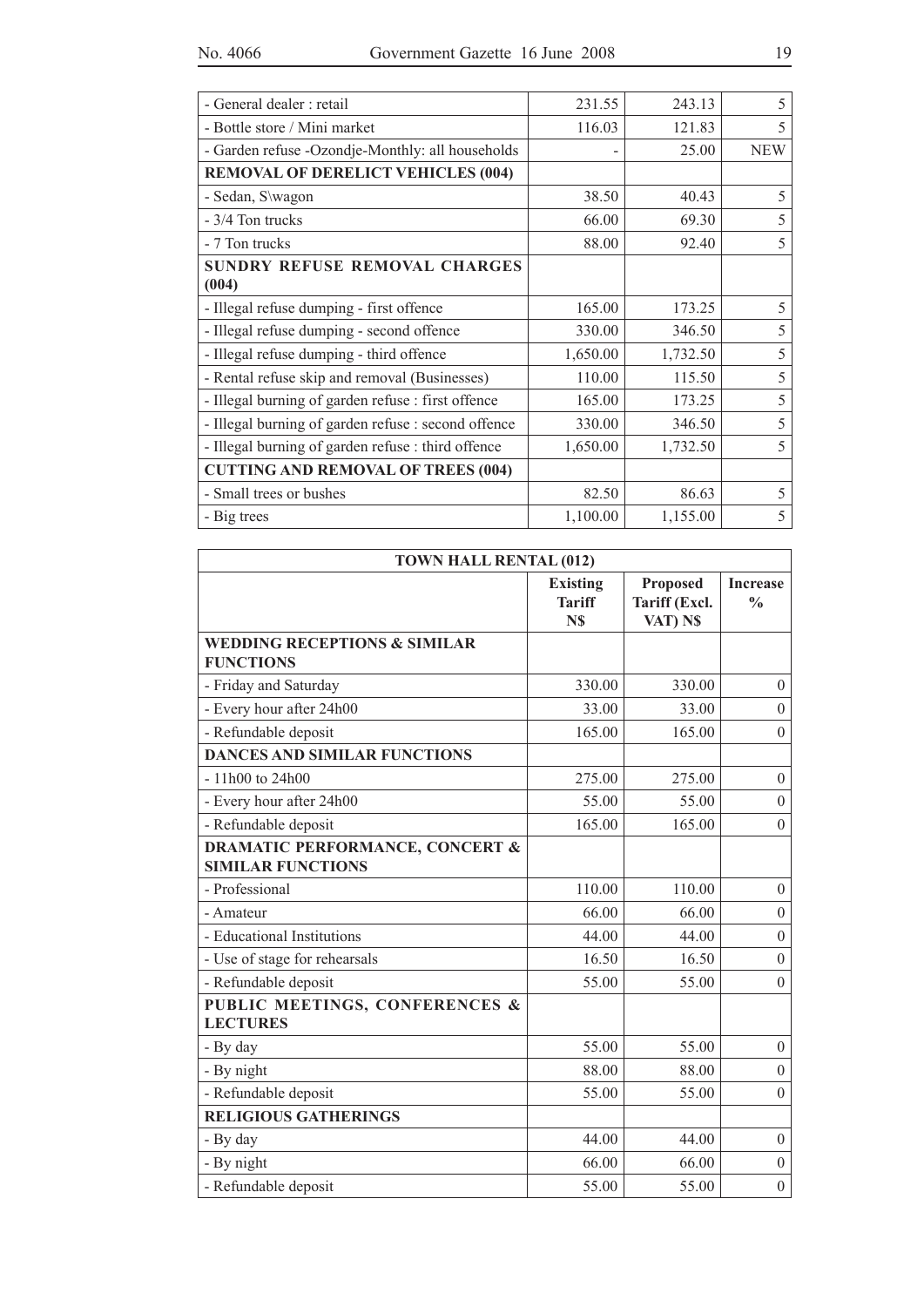| 88.00  | 88.00  | $\theta$ |
|--------|--------|----------|
| 110.00 | 110.00 | $\theta$ |
| 110.00 | 110.00 | $\theta$ |
|        |        |          |
| 110.00 | 110.00 | $\theta$ |
| 82.50  | 82.50  | $\Omega$ |
| 55.00  | 55.00  | $\theta$ |
|        |        |          |
| 88.00  | 88.00  | $\Omega$ |
| 110.00 | 110.00 | $\theta$ |
| 110.00 | 110.00 | $\theta$ |
|        |        |          |

| <b>SEWERAGE (010)</b>                     |                                         |           |                                  |  |
|-------------------------------------------|-----------------------------------------|-----------|----------------------------------|--|
|                                           | <b>Existing</b><br><b>Tariff</b><br>N\$ |           | <b>Increase</b><br>$\frac{0}{0}$ |  |
| - Sewerage - Residential - Omaruru        | 59.84                                   | 65.82     | 10                               |  |
| - Sewerage - Residential - Ozondje        | 30.13                                   | 33.14     | 10                               |  |
| - Sewerage - Rottings                     | 142.05                                  | 156.26    | 10                               |  |
| - Sewerage - Prisons                      | 5,728.44                                | 6,301.28  | 10                               |  |
| - Sewerage - Magistrate Offices           | 1,172.74                                | 1,290.01  | 10                               |  |
| - Sewerage - S.I. Gobs School             | 12,545.09                               | 13,799.60 | 10                               |  |
| - Sewerage - Ozondje Hospital             | 1,693.88                                | 1,863.26  | 10                               |  |
| - Sewerage - Industrial Waste             | 1,733.57                                | 1,906.92  | 10                               |  |
| - Sewerage - Paheje School                | 1,517.45                                | 1,669.20  | 10                               |  |
| - Sewerage - Ubasen School                | 2,109.60                                | 2,320.56  | 10                               |  |
| - Sewerage - 1500m and 4 Toilets          | 202.86                                  | 223.15    | 10                               |  |
| - Sewerage - Night Club Ozondje           | 127.78                                  | 140.55    | 10                               |  |
| - Sewerage - Grobler Stene                | 119.67                                  | 131.64    | 10                               |  |
| - Sewerage - Van den Bergh Foods: Offices | 444.55                                  | 489.01    | 10                               |  |
| - Sewerage - Van den Bergh Foods: Factory | 757.22                                  | 832.94    | 10                               |  |
| - Sewerage - 1457 and 2 Toilets           | 132.13                                  | 145.35    | 10                               |  |
| - Sewerage - 1457 and 3 Toilets           | 161.00                                  | 177.10    | 10                               |  |
| - Sewerage - 1457 and 4 Toilets           | 189.85                                  | 208.83    | 10                               |  |
| - Sewerage - 1500 and 1 Toilet            | 105.39                                  | 115.93    | 10                               |  |
| - Sewerage - 1500 and 2 Toilets           | 134.31                                  | 147.74    | 10                               |  |
| - Sewerage - 1500 and 3 Toilets           | 163.17                                  | 179.49    | 10                               |  |
| - Sewerage - 1500 and 4 Toilets           | 192.03                                  | 211.23    | 10                               |  |
| - Sewerage - 1500 and 5 Toilets           | 220.95                                  | 243.04    | 10                               |  |
| - Sewerage - 1450 and 1 Toilet            | 102.85                                  | 113.14    | 10                               |  |
| - Sewerage - 1450 and 1 Toilet            | 131.75                                  | 144.92    | 10                               |  |
| - Sewerage - 1450 and 1 Toilet            | 160.63                                  | 176.70    | 10                               |  |
| - Sewerage - 1450 and 1 Toilet            | 189.49                                  | 208.43    | 10 <sup>1</sup>                  |  |
| - Sewerage - 1450 and 1 Toilet            | 218.41                                  | 240.25    | 10                               |  |
| - Sewerage - Primary School and Hostel    | 8,594.58                                | 9,454.03  | 10                               |  |
| - Sewerage - Hostel                       | 7,653.39                                | 8,418.73  | 10                               |  |
| - Sewerage - Primary School               | 525.33                                  | 577.86    | 10                               |  |
| - Sewerage - Vet and Agri                 | 361.21                                  | 397.33    | 10                               |  |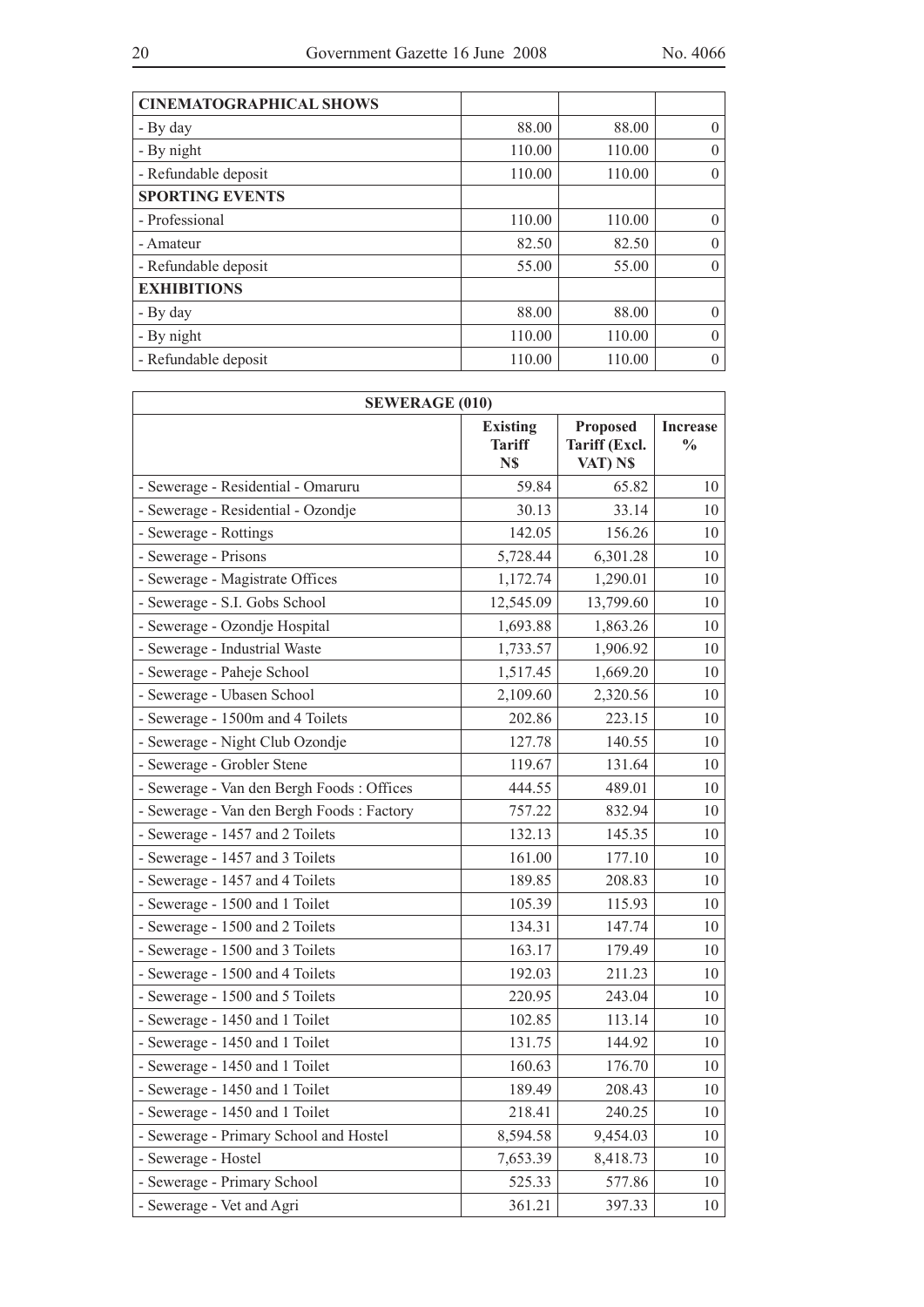| - Sewerage - Roads Depot                                                                                                                                   | 2,467.44 | 2,714.18 | 10 |
|------------------------------------------------------------------------------------------------------------------------------------------------------------|----------|----------|----|
| - Sewerage - Cosdec                                                                                                                                        | 1,327.84 | 1,460.62 | 10 |
| - Sewerage - 200m and 1 Toilet                                                                                                                             | 104.49   | 114.94   | 10 |
| - Sewerage - 200m and 2 Toilets                                                                                                                            | 106.84   | 117.53   | 10 |
| - Sewerage - 200m and 3 Toilets                                                                                                                            | 109.26   | 120.19   | 10 |
| - Sewerage - 200m and 4 Toilets                                                                                                                            | 111.68   | 122.85   | 10 |
| - Sewerage - 200m and 5 Toilets                                                                                                                            | 114.10   | 125.51   | 10 |
| - Sewerage - 200m and 6 Toilets                                                                                                                            | 116.52   | 128.18   | 10 |
| - Sewerage - 4218m and 31 Toilets                                                                                                                          | 364.45   | 400.90   | 10 |
| - Sewerage - 53797m and 15 Toilets - Hospital                                                                                                              | 2,748.42 | 3,023.26 | 10 |
| - Sewerage - 1395m and 3 Toilets                                                                                                                           | 78.41    | 86.25    | 10 |
| - Sewerage - 1610m and 1 Toilet                                                                                                                            | 84.58    | 93.04    | 10 |
| - Sewerage - 1664m and 2 Toilets                                                                                                                           | 89.73    | 98.70    | 10 |
| - Sewerage - 1539m and 3 Toilets                                                                                                                           | 85.79    | 94.37    | 10 |
| - Sewerage - 1497m and 1 Toilet                                                                                                                            | 78.77    | 86.65    | 10 |
| - Sewerage - 1497m and 2 Toilets                                                                                                                           | 81.19    | 89.31    | 10 |
| - Sewerage - 1497m and 3 Toilets                                                                                                                           | 83.61    | 91.97    | 10 |
| - Sewerage - 1610m and 3 Toilets                                                                                                                           | 89.36    | 98.30    | 10 |
| <b>SEWERAGE CONNECTIONS</b>                                                                                                                                |          |          |    |
| - Sewerage connection - Private house                                                                                                                      | 475.20   | 522.72   | 10 |
| - Sewerage connection - Business                                                                                                                           | 660.00   | 726.00   | 10 |
| - Sewerage: basic-trade                                                                                                                                    | 45.10    | 49.61    | 10 |
| - Sewerage basics : residential                                                                                                                            | 22.00    | 24.20    | 10 |
| <b>REMOVAL OF SEWERAGE WATER</b>                                                                                                                           |          |          |    |
| - One load                                                                                                                                                 | 176.00   | 193.60   | 10 |
| - Peri-Urban                                                                                                                                               | 220.00   | 242.00   | 10 |
| - Cost per kilometer - outside town                                                                                                                        | 10.45    | 11.50    | 10 |
| <b>SUNDRY SEWERAGE CHARGES</b>                                                                                                                             |          |          |    |
| - Removal of sewerage water load of 5,000 litre                                                                                                            | 605.00   | 665.50   | 10 |
| - Opening and cleaning of sewerage blockages:                                                                                                              |          |          |    |
| On private line - Week days                                                                                                                                | 165.00   | 181.50   | 10 |
| On private line - Atter hours/week-ends/Public<br>holiday.                                                                                                 | 242.00   | 266.20   | 10 |
| (If any additional work is rendered to remove the<br>cause of the blockage, the costs is calculated on a<br>basis of actual costs plus 15% admin charges.) |          |          |    |

| <b>HEALTH</b> (004)                                                     |                                         |                                              |                                  |  |
|-------------------------------------------------------------------------|-----------------------------------------|----------------------------------------------|----------------------------------|--|
|                                                                         | <b>Existing</b><br><b>Tariff</b><br>N\$ | <b>Proposed</b><br>Tariff (Excl.<br>VAT) N\$ | <b>Increase</b><br>$\frac{6}{9}$ |  |
| <b>ABATTOIR INSPECTION FEES</b>                                         |                                         |                                              |                                  |  |
| - Cattle                                                                | 16.00                                   | 16.00                                        | 0                                |  |
| - Calves (Up to 100kg)                                                  | 11.00                                   | 11.00                                        | 0                                |  |
| - Sheep                                                                 | 6.00                                    | 6.00                                         | 0                                |  |
| - Goats                                                                 | 6.00                                    | 6.00                                         | $\Omega$                         |  |
| - Pigs                                                                  | 11.00                                   | 11.00                                        | 0                                |  |
| - Porklings (Up to 20kg)                                                | 6.00                                    | 6.00                                         | $\theta$                         |  |
| - Illegal slaughtering animal at other places than<br>slaughtering slab | 600.00                                  | 600.00                                       |                                  |  |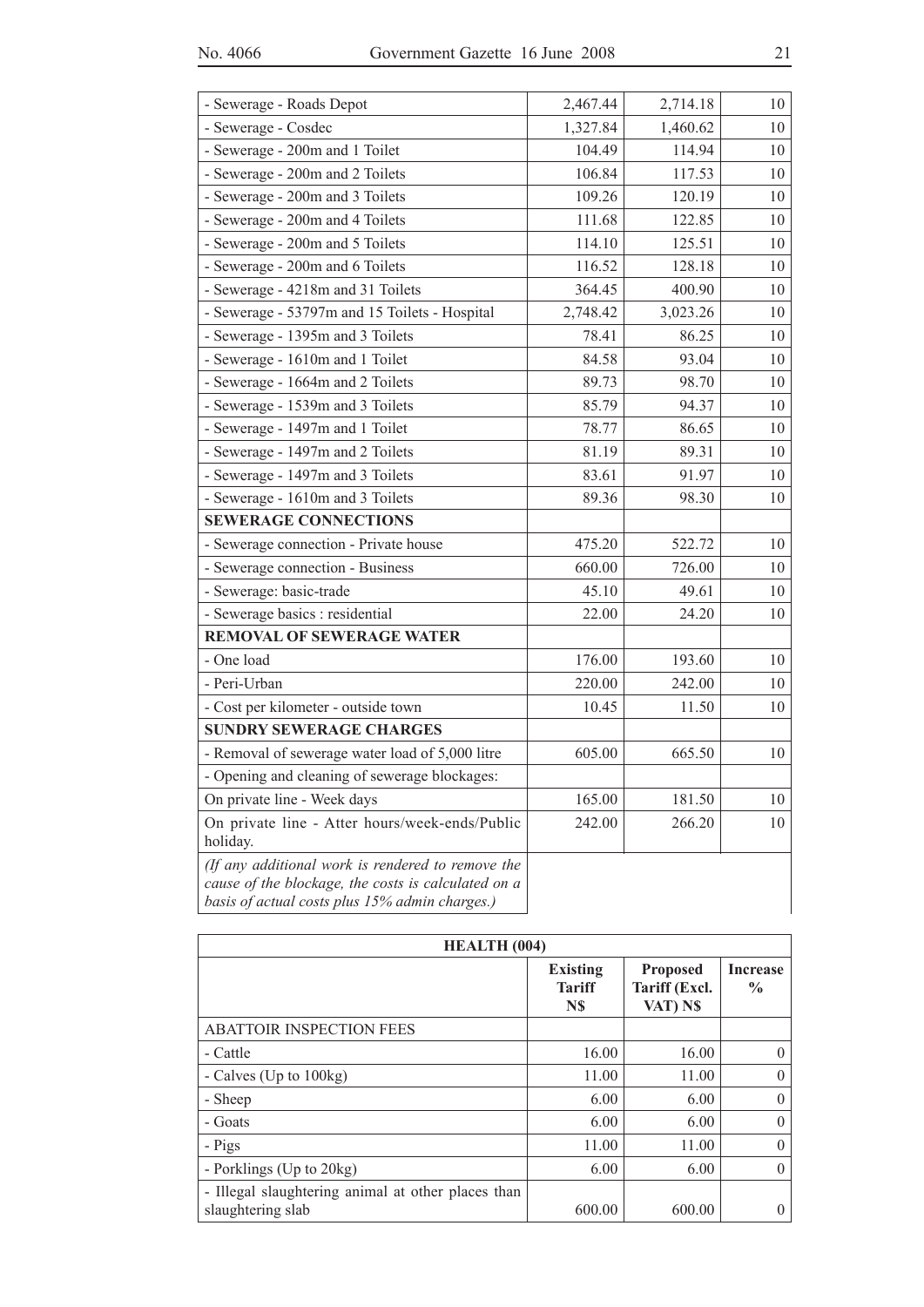#### **By order of the Council**

#### **M.U. Tjirare CHAIRPERSON OF COUNCIL**

#### **OUTAPI TOWN COUNCIL**

 $\frac{1}{2}$  , where  $\frac{1}{2}$  , where  $\frac{1}{2}$ 

No.171 2008

#### AMENDMENT OF CHARGES, FEES,RATES AND OTHER MONEYS

The Outapi Town Council has under sections  $30(1)(u)$  and  $73(1)$  of the Local Authorities Act (Act No. 23 of 1992) and Local Authorities Amendent Act (Act No. 24 of 2000) amended the charges fees,rates and other moneys payable - in respect of services rendered by the Council as set out in the schedule , with effect from 1 July 2008.

|                                       | <b>Current Rate</b><br>2007/2008<br>N\$ | $\frac{0}{0}$<br><b>INCREASE</b> | <b>AMOUNT</b><br><b>INCREASE/</b><br><b>DECREASE</b><br>N\$ | <b>PROPOSED</b><br>NEW<br><b>TARIFFS</b><br>2008/2009 NS |
|---------------------------------------|-----------------------------------------|----------------------------------|-------------------------------------------------------------|----------------------------------------------------------|
| 1. WATER                              |                                         |                                  |                                                             |                                                          |
| <b>BASIC CHARGES</b>                  |                                         |                                  |                                                             |                                                          |
| (a) Domestic (Residential)            | 37.30                                   | $\overline{7}$                   | 2.61                                                        | 40.00                                                    |
| (b) Luxury Suburb                     | 42.63                                   | $\overline{7}$                   | 2.98                                                        | 45.60                                                    |
| (c) Business                          | 106.58                                  | 11                               | 11.72                                                       | 118.30                                                   |
| (d) Government                        | 140.00                                  | 15                               | 21.00                                                       | 161.00                                                   |
| (e) Parastatals                       | 160.00                                  | 15                               | 24.00                                                       | 184.00                                                   |
| (f) Churches and Charity Institutions | 106.58                                  | 11                               | 11.72                                                       | 118.30                                                   |
| <b>UNIT COST</b>                      |                                         |                                  |                                                             |                                                          |
| per cub meter                         |                                         |                                  |                                                             |                                                          |
| (a) Domestic (Residential)            | 7.75                                    | $\qquad \qquad \blacksquare$     |                                                             | 7.75                                                     |
| (b) Luxury Suburb                     | 8.65                                    | $\overline{a}$                   |                                                             | 8.65                                                     |
| (c) Business                          | 9.7                                     | $\overline{2}$                   | 0.19                                                        | 9.90                                                     |
| (d) Government                        | 9.35                                    | $\overline{7}$                   | 0.65                                                        | 10.00                                                    |
| (e) Parastatals                       | 9.35                                    | $\overline{7}$                   | 0.65                                                        | 10.00                                                    |
| (f) Churhes and Charity Institutions  | 7.75                                    | $\overline{a}$                   | $\overline{a}$                                              | 7.75                                                     |
| <b>SERVICE FEES</b>                   |                                         |                                  |                                                             |                                                          |
| Connection fees                       |                                         |                                  |                                                             |                                                          |
| (a) Domestic (Residential)            | 353.90                                  | $\overline{7}$                   | 23.00                                                       | 376.90                                                   |
| (b) Business                          | 412.90                                  | 8                                | 33.03                                                       | 445.90                                                   |
| (c) Government                        | 412.90                                  | 8                                | 33.03                                                       | 445.90                                                   |
| (d) Parastatals                       | 700.00                                  | 8                                | 56.00                                                       | 756.00                                                   |
| (e) Churches and Charity Institutions | 350.00                                  | 8                                | 28.00                                                       | 378.00                                                   |
| (f) Developers                        | 730.30                                  | 8                                | 58.42                                                       | 788.70                                                   |
| (g) Construction Companies :          |                                         |                                  |                                                             |                                                          |
| $0 - 25$ mm                           | 737.10                                  | 8                                | 58.97                                                       | 796.10                                                   |
| 25-50mm                               | 1020.60                                 | $\,$ $\,$                        | 81.65                                                       | 1,102.25                                                 |
| $50 - 110$ mm                         | 1360.80                                 | 8                                | 108.86                                                      | 1,469.70                                                 |
| (h) Luxury Surburb                    | 353.90                                  | 8                                | 28.31                                                       | 382.20                                                   |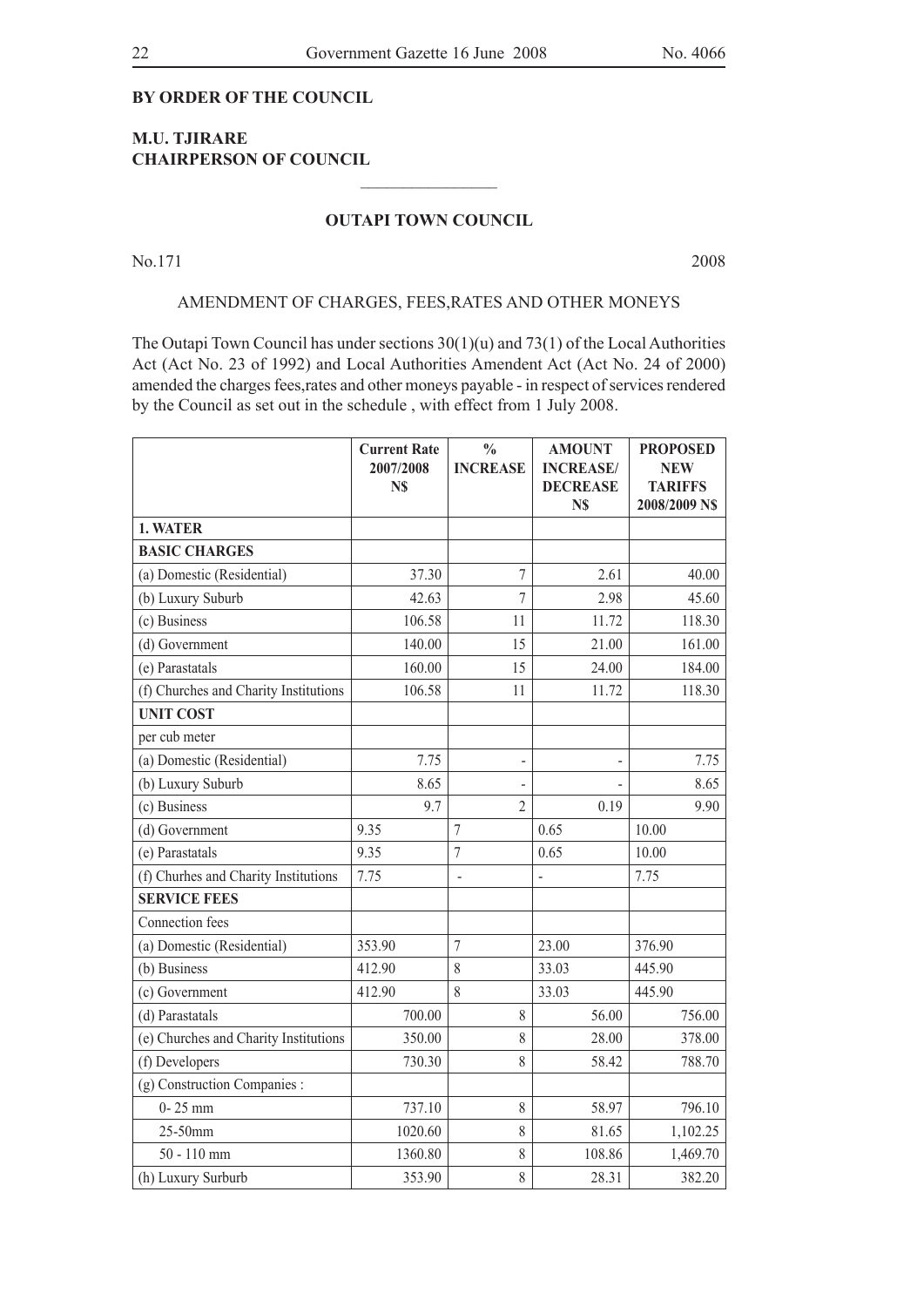| <b>DEPOSIT FEES</b>                                   |              |        |          |              |
|-------------------------------------------------------|--------------|--------|----------|--------------|
| (a) Domestic (Residential)                            | 250.00       | 60     | 150.00   | 400.00       |
| (b) Luxury Suburb                                     | 450.00       | 60     | 270.00   | 720.00       |
| (c) Chain Store                                       |              |        |          | 1,500.00     |
| (d) Business : Large                                  | 1200.00      | 5      | 60.00    | 1,260.00     |
| Medium                                                | 600.00       | 5      | 30.00    | 630.00       |
| Small                                                 | 320.00       | 60     | 192.00   | 512.00       |
| (iv) Bulky users (Industrials)                        | 1260.00      | 5      | 63.00    | 1,323.00     |
| (e) Construction Companies                            | 800.00       | 5      | 40.00    | 840.00       |
| (f) Parastatals                                       | 1500.00      | 5      | 75.00    | 1,575.00     |
| (g) Churches and Charity Institution                  | 250.00       | 60     | 150.00   | 400.00       |
| <b>RECONNECTIONS/</b><br><b>DISCONNECTION FEES</b>    |              |        |          |              |
| (a) Non-payment : Residential                         | 286.65       | 22     | 63.06    | 349.70       |
| <b>Business</b>                                       | 350.00       | 22     | 77.00    | 427.00       |
| Parastatals                                           | 485.00       | 22     | 106.70   | 591.70       |
| Government                                            | 420.00       | 22     | 92.40    | 512.40       |
| Churches and<br>charity Institutials                  | 286.65       | 22     | 63.06    | 349.70       |
| (b) On-request                                        | 88.20        | 5      | 4.41     | 92.60        |
| <b>CALL-OUT FEES</b>                                  |              |        |          |              |
| Repair of water reticulation                          | 121.28       | (1.05) | (1.28)   | 120.00       |
| (payable if the fault is on the customers<br>side)    |              |        |          |              |
| <b>ILLEGAL WATER</b><br><b>CONNECTIONS</b>            |              |        |          |              |
| Bypass, sabotage or tempering with<br>the water meter |              |        |          |              |
| (a) First offence                                     | $2000.00+$   |        |          | $2000.00+$   |
|                                                       | consumption  |        |          | consumption  |
| (b) Second offence                                    | Legal action |        |          | Legal action |
| 2. REFUSAL REMOVAL                                    |              |        |          |              |
| (a) Residential                                       | 25.00        | 20     | 5.00     | 30.00        |
| (b) Garden refuse : Residential                       | 10.00        |        |          | 10.00        |
| * Businness                                           | 10.00        | 150    | 15.00    | 25.00        |
| *Government                                           | 10.00        | 250    | 25.00    | 35.00        |
| * Parastatals                                         | 10.00        | 250    | 25.00    | 35.00        |
| *Churchers and<br>Charity Institutions                | 10.00        |        |          | 10.00        |
| *Pre-School                                           | 10.00        |        |          | 10.00        |
| (c) Business:                                         |              |        |          |              |
| * Hairdresser                                         | 35.00        | 114.3  | 40.00    | 75.00        |
| * Shebeen                                             | 100.00       | 150    | 150.00   | 250.00       |
| * Restaurant                                          | 100.00       | 150    | 150.00   | 250.00       |
| * Supermarket                                         | 225.00       | 44     | 100.00   | 325.00       |
| * Minimarket                                          | 225.00       |        |          | 225.00       |
| * Hotels - Lodges                                     | 325.00       |        |          | 325.00       |
| * Bulk refuse                                         | 450.00       | 56     | 250.00   | 700.00       |
| (d) Light Industries                                  | 125.00       | 150    | 187.50   | 312.50       |
| (e) Hospital                                          | 2000.00      | 50     | 1,000.00 | 3,000.00     |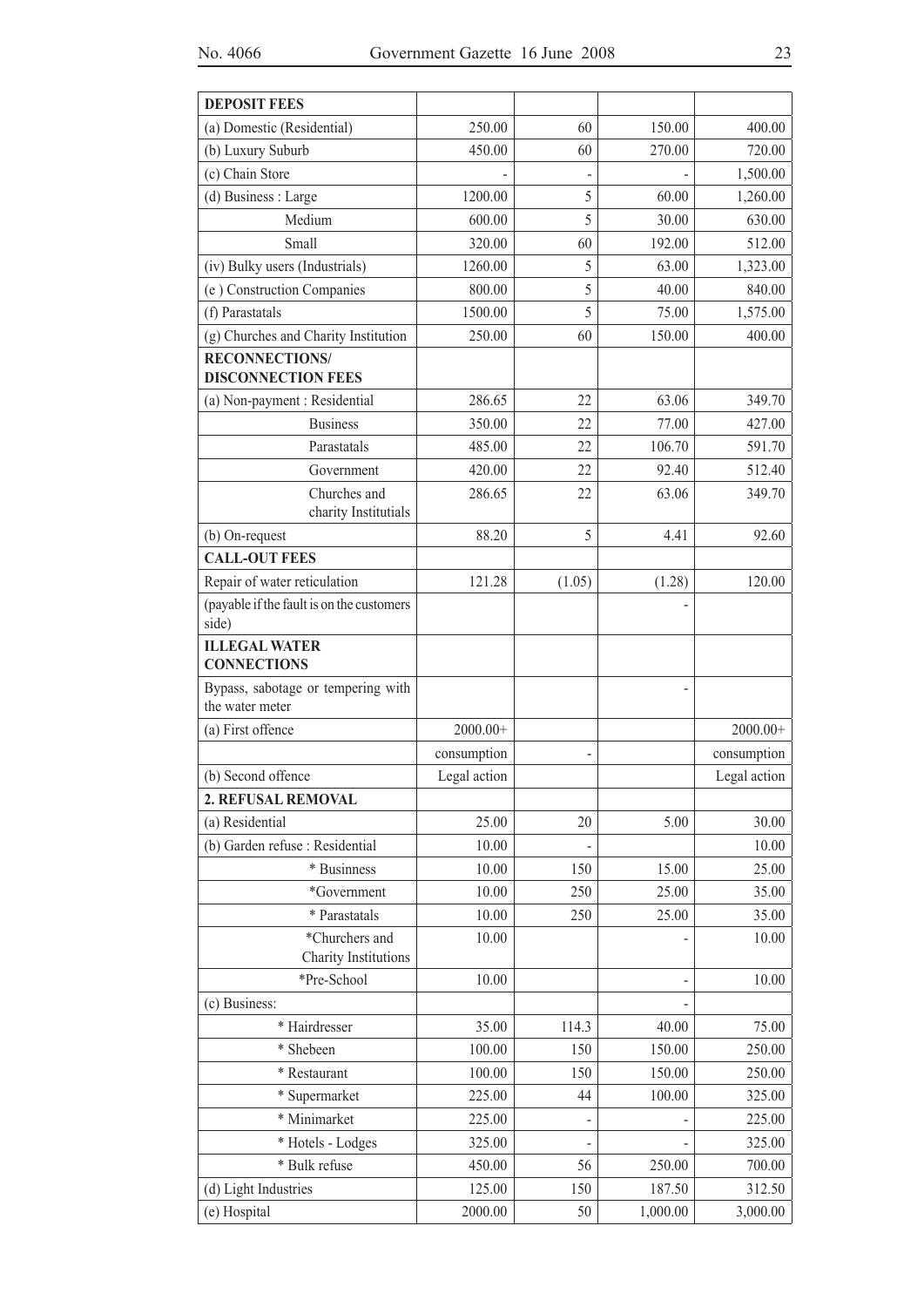| (f) Secondary Schools, Special<br>School         | 600.00         | 150                      | 900.00 | 1,500.00       |
|--------------------------------------------------|----------------|--------------------------|--------|----------------|
| (g) Primary Schools                              | 400.00         | 50                       | 200.00 | 600.00         |
| (h) Government Institutials                      | 250.00         | 100                      | 250.00 | 500.00         |
| (i) Parastatals                                  | 380.00         | 32                       | 120.00 | 500.00         |
| (j) Pre-schools                                  | 27.56          | 9                        | 2.44   | 30.00          |
| (k) Churches                                     | 27.56          | 9                        | 2.44   | 30.00          |
| (I) Construction rubbles                         | 500.00         |                          |        | 500.00         |
| (m) Luxury Suburb                                | 28.67          | 22                       | 6.33   | 35.00          |
| (n) Replacement of refusal Bins                  | 150.00         |                          |        | 150.00         |
| (o) Leasing of refusal Bins :per<br>bin, per day | 30.00          | L,                       |        | 30.00          |
| (p) Heavy Industries                             | 250.00         | $\overline{\phantom{0}}$ |        | 250.00         |
| <b>ILLEGAL DUMPING OF</b>                        |                |                          |        |                |
| <b>REFUSE</b>                                    |                |                          |        |                |
| (a) First offence                                | 100.00         | 2                        | 2.00   | 102.00         |
| (b) Second offence                               | 300.00         | 5                        | 15.00  | 315.00         |
| (c) Third offence                                | Legal action   |                          |        | Legal action   |
| <b>3. SEWERAGE</b>                               |                |                          |        |                |
| <b>BASIC CHARGES</b>                             |                |                          |        |                |
| (a) Domestic (Residential)                       | 26.64          | 13                       | 3.36   | 30.00          |
| (b) Chain store                                  |                |                          |        | 110.00         |
| (c) Business : Large                             | 58.62          | 36                       | 21.38  | 80.00          |
| Medium                                           | 58.62          | 19                       | 11.38  | 70.00          |
| Small                                            | 58.62          | 11                       | 6.38   | 65.00          |
| (d) Government : (Hospital School)               | 150.00         | 100                      | 150.00 | 300.00         |
| : Offices                                        | 0.00           |                          |        | 200.00         |
| (e) Luxury Suburb                                | 24.00          | 25                       | 6.00   | 30.00          |
| (f) Hotel & Lodge                                | 110.00         | 13                       | 5.50   | 115.50         |
| (g) Parastatals                                  | 230.00         | 9                        | 20.00  | 250.00         |
| (h) Churches and Institution                     | 26.64          | 13                       | 3.36   | 30.00          |
| <b>SEWER PER TOILET</b>                          |                |                          |        |                |
| (a) Domestic (Residential)                       | 21.00          | $\overline{a}$           |        | 21.00          |
| (b) Chain Store                                  |                |                          |        | 40.00          |
| (c) Business :Large                              | 34.00          | $\overline{a}$           |        | 34.00          |
| : Medium                                         | 31.50          | $\overline{a}$           |        | 31.50          |
| : Small                                          | 25.00          |                          |        | 25.00          |
| (d) Government<br>(e) Luxury Suburb              | 35.00<br>24.00 | 5                        | 1.75   | 36.75<br>24.00 |
| (f) Parastatals                                  | 36.00          | 5                        | 1.80   | 37.80          |
| (g) Hotel & Lodgers                              | 34.00          | 5                        | 1.70   | 35.70          |
| (h) Churchers and Charity                        | 21.00          |                          |        | 21.00          |
| Institutions                                     |                |                          |        |                |
| <b>SERVICE FEES</b>                              |                |                          |        |                |
| <b>CONNECTION FEES</b>                           |                |                          |        |                |
| (a) Domestic (Residential)                       | 350.00         | 14                       | 50.00  | 400.00         |
| (b) Business : Large and Industrials             | 450.00         | 11                       | 50.00  | 500.00         |
| : Medium                                         | 385.00         |                          |        | 385.00         |
| : Small                                          | 360.00         |                          |        | 360.00         |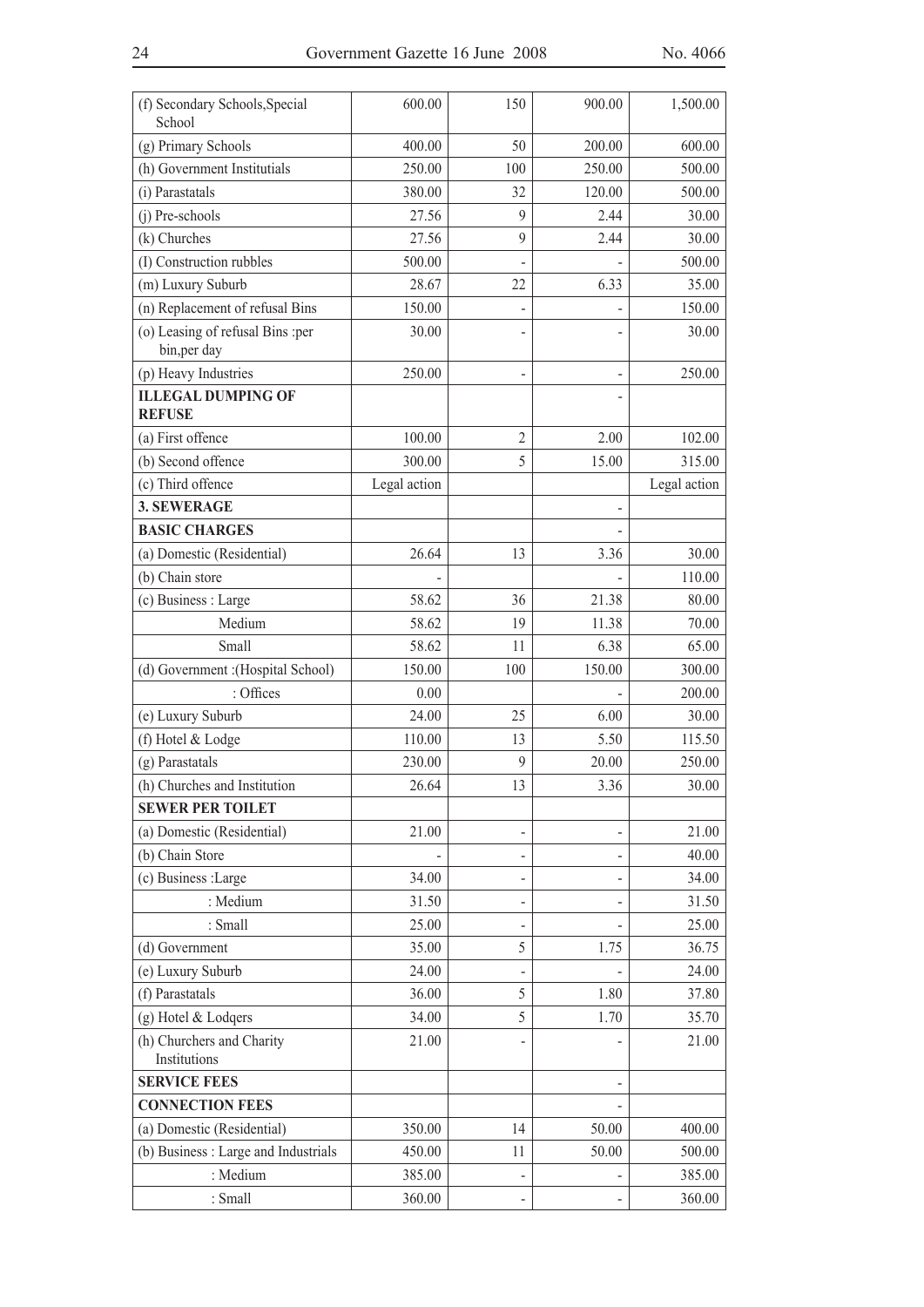|                                                     |                          | $\overline{4}$ |        |                            |
|-----------------------------------------------------|--------------------------|----------------|--------|----------------------------|
| (c) Government                                      | 1150.00                  |                | 50.00  | 1200.00                    |
| (d) Parastatals                                     | 1200.00                  |                |        | 1200.00                    |
| (e) Churches & Charity Institutions                 | 350.00                   | 14             | 50.00  | 400.00                     |
| (f) Hotel & Lodgers                                 | 650.00                   |                |        | 650.00                     |
| (g) Developers                                      | 420.00                   | 19             | 80.00  | 500.00                     |
| (h) Construction Companies                          | 700.00                   | 43             | 300.00 | 1000.00                    |
| (i) Luxury Surbub                                   | 350.00                   | 14             | 50.00  | 400.00                     |
| <b>ILLEGAL CONNECTONS</b>                           |                          |                |        |                            |
| (a) First offence                                   | 2000.00                  |                |        | 2000.00                    |
| (b) Second offence                                  | Legal action             |                |        | Legal action               |
| <b>4. PROPERTIES MANAGEMENT</b>                     |                          |                |        |                            |
| <b>SELLING OF ERVEN (PLOTS1</b>                     |                          |                |        |                            |
| (i) Residential Plots                               |                          |                |        |                            |
| (a)Outapi proper, Ext.1, Ext. 2, Ext<br>8 & Ext 9   | 38 per $m2$              | $\overline{a}$ |        | 38.00 per m <sup>2</sup>   |
| (b) Luxury Suburb (Ext. 3)                          | 45.00 per $m2$           |                |        | 45.00 per $m^2$            |
| (c) Extention Ext 5, Ext 6, Ext 7,                  | 18.00 per $m^2$          |                |        | 18.00 per $m2$             |
| (ii) Business Plots                                 |                          |                |        |                            |
| a) Home Base Business                               | 28.00 per $m^2$          |                |        | $28.00$ per m <sup>2</sup> |
| (b) Non-Strategic positions                         | 49.00 per m <sup>2</sup> |                |        | 49.00 per $m2$             |
| (c)) Strategic positions                            | 58.00 per m <sup>2</sup> |                |        | 58.00 per m <sup>2</sup>   |
| <b>APPROVAL OF BUILDING</b><br><b>PLANS</b>         |                          |                |        |                            |
| On submission of building plan:                     |                          |                |        |                            |
| (a) Domestic (Residential)                          | 45                       | 10             | 4.50   | 49.50                      |
| (b) Business $&$ others                             | 150                      | 33             | 49.50  | 199.50                     |
| (c) Building plan per square meter :<br>Residential | 2.50                     |                | 0.50   | 3.00                       |
| : Business & others                                 | 3.50                     |                | 0.50   | 4.00                       |
| (d) Construction without approved<br>building plan  | 2000.00                  | 10             | 200.00 | 2200.00                    |
| (e) Bundary walls per square meter                  | 1.75                     | 14             | 0.25   | 2.00                       |
| (f) Business                                        | 3.2                      |                |        | 3.20                       |
| <b>BUILDING PLAN COPIES</b>                         |                          |                |        |                            |
| (a) Small Al                                        | 17.4                     | 5              | 0.90   | 18.30                      |
| (b) Large A0                                        | 28.35                    | 5              | 1.42   | 29.80                      |
| <b>ADMINISTRATION COSTS</b>                         |                          |                |        |                            |
| Advertising costs: Residential                      | 350.00                   | 43             | 150.00 | 500.00                     |
| : Business                                          | 350.00                   |                | 250.00 | 600.00                     |
| <b>TOWN MAPS</b>                                    |                          |                |        |                            |
| (a) Small                                           | 52.50                    |                |        | 52.50                      |
| (b) Medium                                          | 157.50                   |                |        | 157.50                     |
| (c) Large                                           | 315.00                   |                |        | 315.00                     |
| $(d) X - Large$                                     | 525.00                   |                |        | 525.00                     |
| (e) Clearance Certificate                           | 5.00                     | 58             | 2.90   | 7.90                       |
| 5. PUBLIC HEALTH                                    |                          |                |        |                            |
| <b>ABBATTOIR: INSPECTION FEES</b>                   |                          |                |        |                            |
| (a) Cattle                                          | 10.50                    |                |        | 10.50                      |
| (b) Calves                                          | 5.25                     |                |        | 5.25                       |
|                                                     |                          |                |        |                            |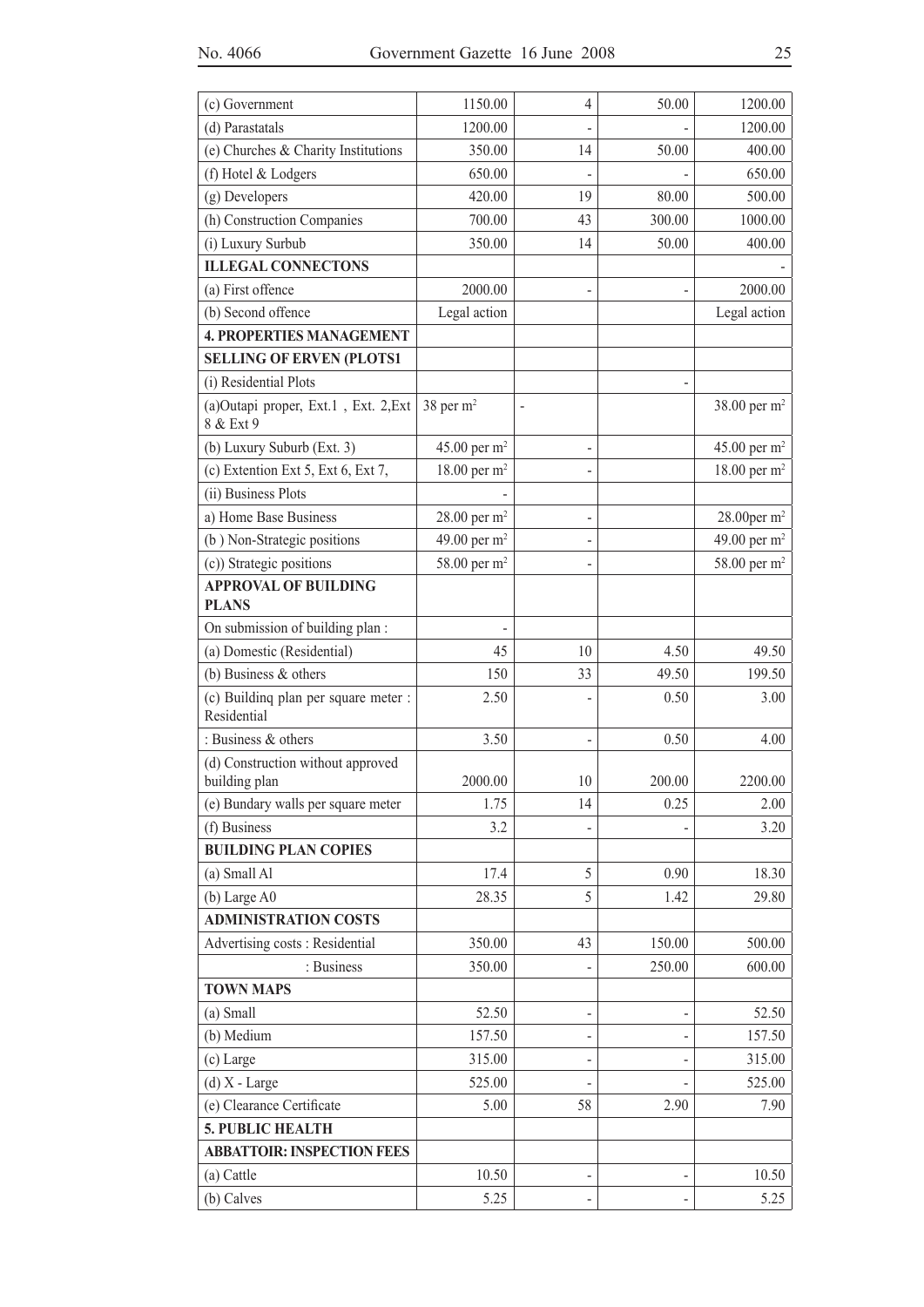| (c) Sheep                                          | 4.20                            |    |      | 4.20                            |
|----------------------------------------------------|---------------------------------|----|------|---------------------------------|
| (d Goats                                           | 4.20                            |    |      | 4.20                            |
| $(e)$ Pig                                          | 5.25                            |    |      | 5.25                            |
| (f) Porklings                                      | 2.63                            |    | 0.02 | 2.65                            |
| (g) Slaughtering without permission                | 157.50                          |    |      | 157.50                          |
| <b>POUND FEES</b>                                  |                                 |    |      |                                 |
| <b>DETENTION FEES</b>                              |                                 |    |      |                                 |
| (a) Cattle (Per day per animal)                    | 11.00                           |    |      | 11.00                           |
| (b) Sheep (Per day per animal)                     | 5.5                             |    |      | 5.50                            |
| (c) Goats (Per day per animal)                     | 5.5                             |    |      | 5.50                            |
| (d) Pigs (Per day per animal)                      | 11.00                           |    |      | 11.00                           |
| e) Donkey/Horses (per day animal)                  | 11.00                           |    |      | 11.00                           |
| <b>GRAZING FEES</b>                                |                                 |    |      |                                 |
| (a) Cattle (per day per animal)                    | 4.50                            | -  | -    | 4.50                            |
| (b) Sheep (per day per animal)                     | 2.30                            |    |      | 2.30                            |
| (c) Goats (per day per animal)                     | 2.30                            |    |      | 2.30                            |
| (d) Pigs (per day per animal)                      | 2.30                            | 96 | 2.20 | 4.50                            |
| (e) donkey/horses (per day per                     | 4.50                            |    |      | 4.50                            |
| animal)                                            |                                 |    |      |                                 |
| <b>4.5 DRIVING FEES</b>                            |                                 |    |      |                                 |
| (a) Delivering of animals to the                   | 3.00                            |    |      | 3.00                            |
| pound irrespective of the<br>distance (per animal) |                                 |    |      |                                 |
| <b>6. RENTALS, RATES AND TAXES</b>                 |                                 |    |      |                                 |
| <b>ASSESSMENT RATES</b>                            |                                 |    |      |                                 |
| (a) Residential : Land                             | 0.4740 per N\$                  | 1  | 1.00 | 0.4741 per N\$                  |
|                                                    | of land value                   |    |      | of land value                   |
|                                                    | P.A                             |    |      | P.A                             |
| (b) Improvements                                   | 0.00580                         | 1  | 1.00 | 0.00581                         |
|                                                    | per N\$ of                      |    |      | per N\$                         |
|                                                    | improvements<br>value           |    |      | improvement<br>value P.A        |
| (c) Unimproved land : 2 years or                   |                                 |    |      | Not exceeding                   |
| more                                               |                                 |    |      | two times land                  |
|                                                    |                                 |    |      | Value                           |
| : 5 years or more                                  |                                 |    |      | Not exceeding                   |
|                                                    |                                 |    |      | four times the                  |
|                                                    |                                 |    |      | land value                      |
| (d) Business & Others : Land                       | 0.4740 per N\$<br>of land value |    |      | 0.4745 per N\$<br>of land Value |
|                                                    |                                 |    |      | P.A                             |
| : Improvements                                     | 0.00580                         |    |      | 0.00585 per                     |
|                                                    | per N\$ of                      |    |      | N\$ of                          |
|                                                    | improved                        |    |      |                                 |
| (e) Home Base: Land                                | 0.4740 per N\$<br>of land value |    |      | 0.4743 per<br>N\$ of            |
|                                                    | 0.00580                         |    |      |                                 |
| : Improvements                                     | per N\$ of                      |    |      | 0.00583 per<br>N\$ of           |
|                                                    | improved                        |    |      |                                 |
| (f) Government Institutions : Land                 | 0.4740 per N\$                  |    |      | 0.4850 per                      |
|                                                    | of land value                   |    |      | N\$ of                          |
| : Improvements                                     | 0.00580                         |    |      | $0.0650$ per                    |
|                                                    | per N\$ of                      |    |      | N\$ of                          |
|                                                    | improved                        |    |      |                                 |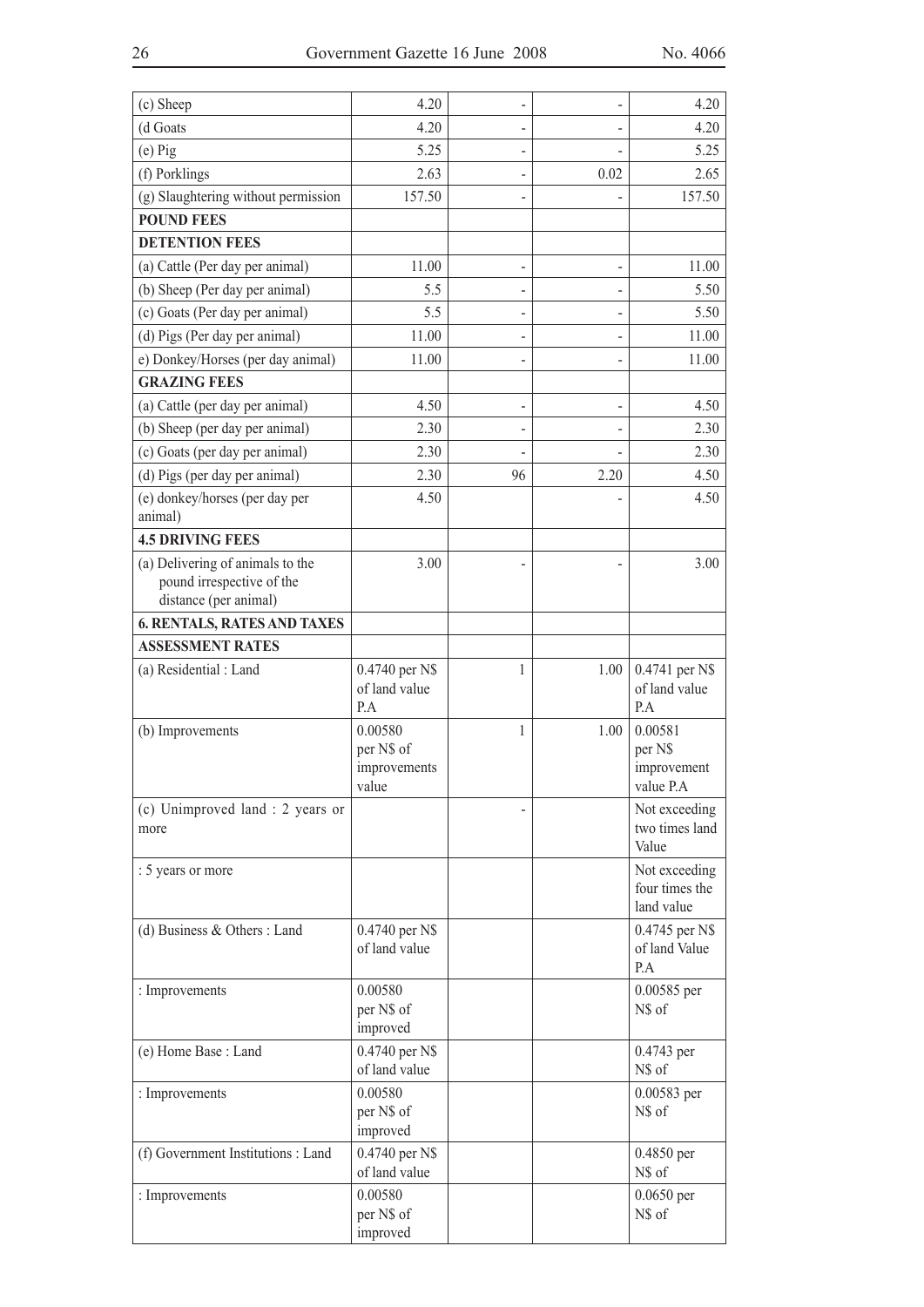| 7. MISCELLANEOUS                                    |                          |                |          |                           |
|-----------------------------------------------------|--------------------------|----------------|----------|---------------------------|
| (a) Inspection Fees: Small                          | 23.60                    | 27             | 6.40     | 30.00                     |
| : Medium                                            | 23.60                    | 112            | 26.40    | 50.00                     |
| : Large                                             | 23.60                    | 281            | 66.40    | 90.00                     |
| (b) Registration fees: Small                        | 120.00                   |                |          | 120.00                    |
| : Medium                                            | 120.00                   | 25             | 30.00    | 150.00                    |
| : Large                                             | 120.00                   | 67             | 80.00    | 200.00                    |
| (c) Registration Fees: Open Stand                   | 120.00                   | $-88$          | (105.00) | 15.00                     |
| d) Dogs/Cats license                                |                          |                |          | 35.00                     |
| <b>FITNESS CERTIFICATES</b>                         |                          |                |          |                           |
| (a) Chain store                                     | 630.00                   | 27             | 170.00   | 800.00                    |
| (b) Large Businesses                                | 420.00                   | 90             | 380.00   | 700.00                    |
| (c) Medium sized                                    | 210.00                   | 2              | 4.20     | 210.00                    |
| (d) Small sized                                     | 105.00                   | $\overline{2}$ | 2.10     | 105.00                    |
| (e) Hawkers                                         | 63.00                    | $\overline{c}$ | 1.26     | 64.30                     |
| (f) Peddlars                                        | 63.00                    | $\overline{c}$ | 1.26     | 64.30                     |
| (g) Fiteness Certificates : Open stand              |                          |                | 5.00     | 5.00                      |
| (h) Changing fitness of Ownership                   |                          |                |          | 50.00                     |
| PHOTO COPIES                                        |                          |                |          |                           |
| $(a)$ A4                                            | 1.00                     |                |          | 1.00                      |
| $(b)$ A3                                            | 2.00                     |                |          | 2.00                      |
| (c) Duplicate : Water bill & Others                 |                          |                |          | 3.00                      |
| <b>8. SALE OF PRE-PAID WATER</b><br><b>CARDS</b>    |                          |                |          |                           |
| (a) Per token: Water master                         | 110.25                   | 5              | 5.75     | 116.00                    |
| (b) Replace a lost token:                           |                          |                |          |                           |
| Water Master                                        | 110.25                   | 5              | 5.75     | 116.00                    |
| 9. ADVERTISEMENT FEES: BILL<br><b>BOARDS</b>        |                          |                |          |                           |
| $(a) 0.5 - 80$ m2                                   | 30.00 per m <sup>2</sup> | 5              | 1.50     | 31.5 per $m2$             |
| (b) Temporary sign per month / part<br>thereof      | 100.00                   |                |          | 100.00                    |
| (c) Storage fees of illegal advert<br>board per day | 2.00                     | 5              | 0.10     | 2.10                      |
| (d) Illegal Advertisement Fees                      | 525.00                   | 5              | 26.25    | 551.25                    |
| $(e)$ above $80m2$                                  | 45.00 per $m2$           |                |          | $0.00$ per m <sup>2</sup> |
| (f) Power Com (PTY) Ltd (Cell One)                  | 1,725.00                 |                |          | 1,725.00                  |
| $(g)$ M.T.C                                         | 1,725.00                 |                |          | 1,725.00                  |
| <b>10. BURIAL FEES</b>                              |                          |                |          |                           |
| (a) Still born                                      | 10.00                    |                |          | 10.00                     |
| (b) Child                                           | 20.00                    |                |          | 20.00                     |
| (c) Adult                                           | 35.00                    |                |          | 35.00                     |
| 11. PLANT HIRE                                      |                          |                |          |                           |
| (a) Truck                                           | 260.00 per<br>load       | 15             | 40.00    | 300 Per Load              |
| (b) Generator                                       | 200.00 P/Hour            | 4              | 8.00     | 210 P/Hour                |
| (c) Speaker                                         |                          |                |          | 35 P/Day                  |
| (d) Hydro-blast                                     | -                        |                |          | 300 P/Hour                |
| (e) Wheel Measuring                                 |                          |                |          | 35 P/Hour                 |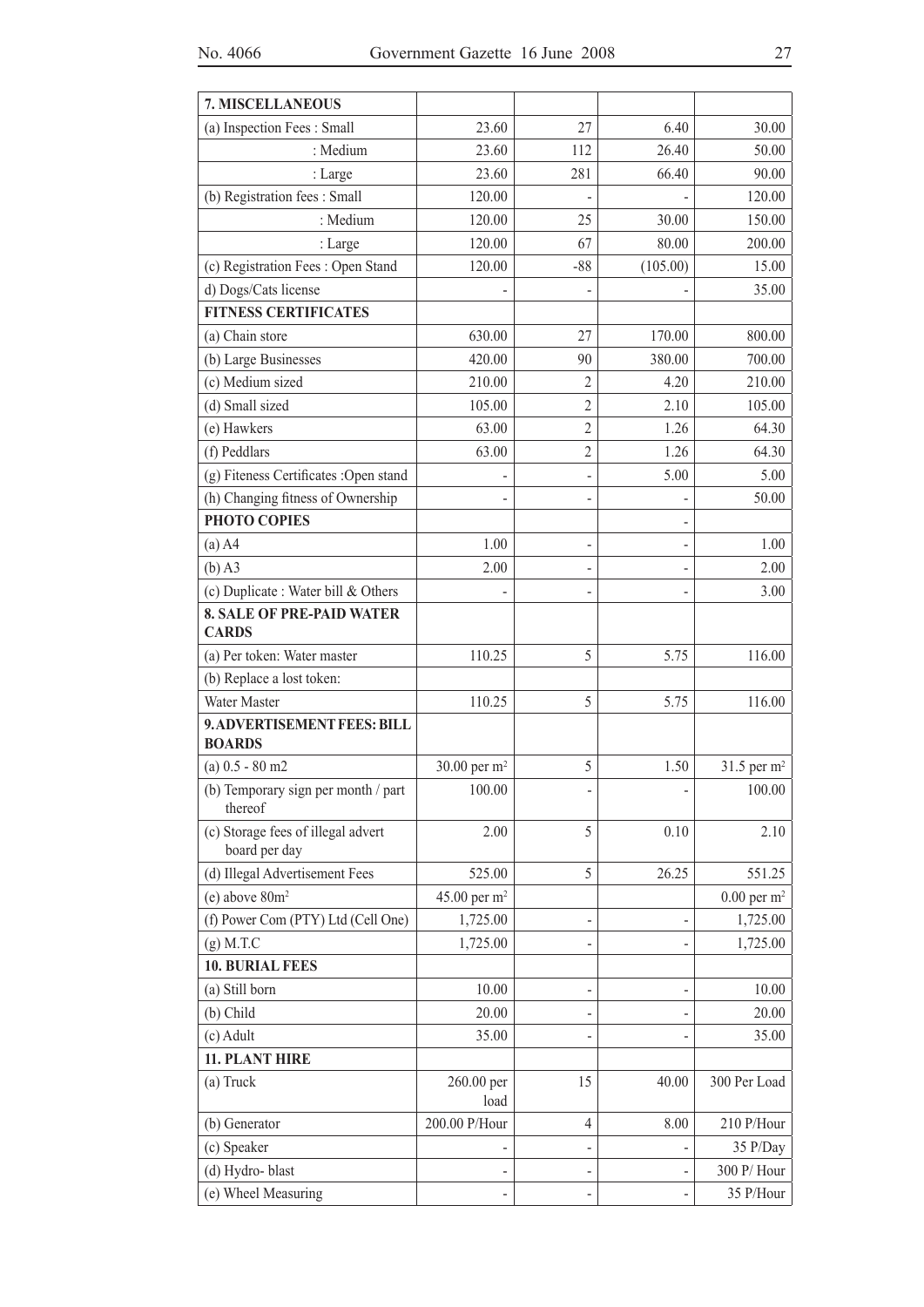| a) Residential<br>148.50<br>14.85<br>163.35<br>10<br>180.00<br>198.00<br>b) Business<br>10<br>18.00<br>c) Home base Business<br>175.00<br>-<br><b>13. PTO RENTAL</b><br><b>RESIDENTIAL SITES</b><br>(a) Up to $100m^2$<br>10<br>5.00<br>50 pm<br>55pm<br>(b) Above $1000m^2 - 2000m^2$<br>6.92<br>69.20 pm<br>10<br>76.10pm<br>(c) Above $2000m^2 - 3000m^2$<br>9.30<br>102.30pm<br>93 pm<br>10<br>(d) Above 3000m2 for every $1000m^2$<br>85.10 pm<br>93.60pm<br>10<br>8.51<br>or an additional rental of<br><b>BUSINESS SITES</b><br>(a) Up to $1000m^2$<br>13.84<br>10<br>152.20pm<br>138.35 pm<br>(b) Above $1000m^2 - 2000m^2$<br>190.50 pm<br>10<br>19.05<br>209.55pm<br>(c) For every 100m2 or part thereof<br>47.63 pm<br>52.40pm<br>10<br>4.76<br>above<br>2000m <sup>2</sup> an additional rental of<br><b>14. NON GOVERNMENTAL</b><br><b>ORGANIZATION AND</b><br><b>SPORT CLUBS</b><br><b>RESIDENTIAL SITES</b><br>(a) Up to $1000m^2$<br>49.90 pm<br>49.90pm<br>(b) Above $1000m^2 - 2000m^2$<br>69.20 pm<br>69.20pm<br>$\overline{\phantom{0}}$<br>(c) Above $2000m^2 - 3000m^2$<br>93.00pm<br>93.00 pm<br>(d) Above $3000m^2$ for every $1000m^2$<br>85.10 pm<br>85.10pm<br>an additional rental of<br><b>BUSINESS SITES</b><br>(a) Up to $1000m^2$<br>35.20pm<br>35.20pm<br>-<br>(b) Above $1000m^2 - 2000m^2$<br>47.63pm<br>47.63pm<br>(c) For every 1000m2 or part thereof<br>13.61 pm<br>13.61 pm<br>above<br>2000m <sup>2</sup> an additional rental of<br><b>CHURCH SITES</b><br>(a) Per year irrespective of $m2$<br>32.89per year<br>32.89 per year<br>(b) Pre-Schools<br>31.32 pm<br>31.32pm<br><b>15. INFORMAL SETTLEMENT</b><br>15.1. RESIDENTIAL<br>a) Buildings not exceeding 10m <sup>2</sup><br>3.48<br>5<br>0.17<br>3.65<br>b) Buildings exceeding 10m <sup>2</sup> but not<br>5<br>6.97<br>0.35<br>7.30<br>exceeding 40m <sup>2</sup><br>c) Buildings exceeding 40m <sup>2</sup> but not<br>5<br>10.44<br>0.52<br>11.00<br>exceeding 60m <sup>2</sup><br>d) Buildings exceeding 60m <sup>2</sup> but not<br>5<br>13.92<br>0.70<br>14.60<br>exceeding 100m <sup>2</sup><br>e) Buildings exceeding 100m <sup>2</sup> but not<br>17.4<br>5<br>0.87<br>18.30<br>exceeding 120m <sup>2</sup><br>f) Buildings exceeding 120m <sup>2</sup> but not<br>20.89<br>5<br>1.04<br>21.90<br>exceeding 160m <sup>2</sup><br>g) Buildings exceeding 160m2 but not<br>5<br>24.37<br>1.22<br>25.60<br>exceeding 200m2<br>h) Buildings exceeding 200m <sup>2</sup> but not<br>5<br>1.39<br>27.85<br>29.25<br>exceeding 250m <sup>2</sup> | <b>12. LEASE AGREEMENT</b> |  |  |
|------------------------------------------------------------------------------------------------------------------------------------------------------------------------------------------------------------------------------------------------------------------------------------------------------------------------------------------------------------------------------------------------------------------------------------------------------------------------------------------------------------------------------------------------------------------------------------------------------------------------------------------------------------------------------------------------------------------------------------------------------------------------------------------------------------------------------------------------------------------------------------------------------------------------------------------------------------------------------------------------------------------------------------------------------------------------------------------------------------------------------------------------------------------------------------------------------------------------------------------------------------------------------------------------------------------------------------------------------------------------------------------------------------------------------------------------------------------------------------------------------------------------------------------------------------------------------------------------------------------------------------------------------------------------------------------------------------------------------------------------------------------------------------------------------------------------------------------------------------------------------------------------------------------------------------------------------------------------------------------------------------------------------------------------------------------------------------------------------------------------------------------------------------------------------------------------------------------------------------------------------------------------------------------------------------------------------------------------------------------------------------------------------------------------------------------------------------------------------------------------------------------------------------------------------|----------------------------|--|--|
|                                                                                                                                                                                                                                                                                                                                                                                                                                                                                                                                                                                                                                                                                                                                                                                                                                                                                                                                                                                                                                                                                                                                                                                                                                                                                                                                                                                                                                                                                                                                                                                                                                                                                                                                                                                                                                                                                                                                                                                                                                                                                                                                                                                                                                                                                                                                                                                                                                                                                                                                                      |                            |  |  |
|                                                                                                                                                                                                                                                                                                                                                                                                                                                                                                                                                                                                                                                                                                                                                                                                                                                                                                                                                                                                                                                                                                                                                                                                                                                                                                                                                                                                                                                                                                                                                                                                                                                                                                                                                                                                                                                                                                                                                                                                                                                                                                                                                                                                                                                                                                                                                                                                                                                                                                                                                      |                            |  |  |
|                                                                                                                                                                                                                                                                                                                                                                                                                                                                                                                                                                                                                                                                                                                                                                                                                                                                                                                                                                                                                                                                                                                                                                                                                                                                                                                                                                                                                                                                                                                                                                                                                                                                                                                                                                                                                                                                                                                                                                                                                                                                                                                                                                                                                                                                                                                                                                                                                                                                                                                                                      |                            |  |  |
|                                                                                                                                                                                                                                                                                                                                                                                                                                                                                                                                                                                                                                                                                                                                                                                                                                                                                                                                                                                                                                                                                                                                                                                                                                                                                                                                                                                                                                                                                                                                                                                                                                                                                                                                                                                                                                                                                                                                                                                                                                                                                                                                                                                                                                                                                                                                                                                                                                                                                                                                                      |                            |  |  |
|                                                                                                                                                                                                                                                                                                                                                                                                                                                                                                                                                                                                                                                                                                                                                                                                                                                                                                                                                                                                                                                                                                                                                                                                                                                                                                                                                                                                                                                                                                                                                                                                                                                                                                                                                                                                                                                                                                                                                                                                                                                                                                                                                                                                                                                                                                                                                                                                                                                                                                                                                      |                            |  |  |
|                                                                                                                                                                                                                                                                                                                                                                                                                                                                                                                                                                                                                                                                                                                                                                                                                                                                                                                                                                                                                                                                                                                                                                                                                                                                                                                                                                                                                                                                                                                                                                                                                                                                                                                                                                                                                                                                                                                                                                                                                                                                                                                                                                                                                                                                                                                                                                                                                                                                                                                                                      |                            |  |  |
|                                                                                                                                                                                                                                                                                                                                                                                                                                                                                                                                                                                                                                                                                                                                                                                                                                                                                                                                                                                                                                                                                                                                                                                                                                                                                                                                                                                                                                                                                                                                                                                                                                                                                                                                                                                                                                                                                                                                                                                                                                                                                                                                                                                                                                                                                                                                                                                                                                                                                                                                                      |                            |  |  |
|                                                                                                                                                                                                                                                                                                                                                                                                                                                                                                                                                                                                                                                                                                                                                                                                                                                                                                                                                                                                                                                                                                                                                                                                                                                                                                                                                                                                                                                                                                                                                                                                                                                                                                                                                                                                                                                                                                                                                                                                                                                                                                                                                                                                                                                                                                                                                                                                                                                                                                                                                      |                            |  |  |
|                                                                                                                                                                                                                                                                                                                                                                                                                                                                                                                                                                                                                                                                                                                                                                                                                                                                                                                                                                                                                                                                                                                                                                                                                                                                                                                                                                                                                                                                                                                                                                                                                                                                                                                                                                                                                                                                                                                                                                                                                                                                                                                                                                                                                                                                                                                                                                                                                                                                                                                                                      |                            |  |  |
|                                                                                                                                                                                                                                                                                                                                                                                                                                                                                                                                                                                                                                                                                                                                                                                                                                                                                                                                                                                                                                                                                                                                                                                                                                                                                                                                                                                                                                                                                                                                                                                                                                                                                                                                                                                                                                                                                                                                                                                                                                                                                                                                                                                                                                                                                                                                                                                                                                                                                                                                                      |                            |  |  |
|                                                                                                                                                                                                                                                                                                                                                                                                                                                                                                                                                                                                                                                                                                                                                                                                                                                                                                                                                                                                                                                                                                                                                                                                                                                                                                                                                                                                                                                                                                                                                                                                                                                                                                                                                                                                                                                                                                                                                                                                                                                                                                                                                                                                                                                                                                                                                                                                                                                                                                                                                      |                            |  |  |
|                                                                                                                                                                                                                                                                                                                                                                                                                                                                                                                                                                                                                                                                                                                                                                                                                                                                                                                                                                                                                                                                                                                                                                                                                                                                                                                                                                                                                                                                                                                                                                                                                                                                                                                                                                                                                                                                                                                                                                                                                                                                                                                                                                                                                                                                                                                                                                                                                                                                                                                                                      |                            |  |  |
|                                                                                                                                                                                                                                                                                                                                                                                                                                                                                                                                                                                                                                                                                                                                                                                                                                                                                                                                                                                                                                                                                                                                                                                                                                                                                                                                                                                                                                                                                                                                                                                                                                                                                                                                                                                                                                                                                                                                                                                                                                                                                                                                                                                                                                                                                                                                                                                                                                                                                                                                                      |                            |  |  |
|                                                                                                                                                                                                                                                                                                                                                                                                                                                                                                                                                                                                                                                                                                                                                                                                                                                                                                                                                                                                                                                                                                                                                                                                                                                                                                                                                                                                                                                                                                                                                                                                                                                                                                                                                                                                                                                                                                                                                                                                                                                                                                                                                                                                                                                                                                                                                                                                                                                                                                                                                      |                            |  |  |
|                                                                                                                                                                                                                                                                                                                                                                                                                                                                                                                                                                                                                                                                                                                                                                                                                                                                                                                                                                                                                                                                                                                                                                                                                                                                                                                                                                                                                                                                                                                                                                                                                                                                                                                                                                                                                                                                                                                                                                                                                                                                                                                                                                                                                                                                                                                                                                                                                                                                                                                                                      |                            |  |  |
|                                                                                                                                                                                                                                                                                                                                                                                                                                                                                                                                                                                                                                                                                                                                                                                                                                                                                                                                                                                                                                                                                                                                                                                                                                                                                                                                                                                                                                                                                                                                                                                                                                                                                                                                                                                                                                                                                                                                                                                                                                                                                                                                                                                                                                                                                                                                                                                                                                                                                                                                                      |                            |  |  |
|                                                                                                                                                                                                                                                                                                                                                                                                                                                                                                                                                                                                                                                                                                                                                                                                                                                                                                                                                                                                                                                                                                                                                                                                                                                                                                                                                                                                                                                                                                                                                                                                                                                                                                                                                                                                                                                                                                                                                                                                                                                                                                                                                                                                                                                                                                                                                                                                                                                                                                                                                      |                            |  |  |
|                                                                                                                                                                                                                                                                                                                                                                                                                                                                                                                                                                                                                                                                                                                                                                                                                                                                                                                                                                                                                                                                                                                                                                                                                                                                                                                                                                                                                                                                                                                                                                                                                                                                                                                                                                                                                                                                                                                                                                                                                                                                                                                                                                                                                                                                                                                                                                                                                                                                                                                                                      |                            |  |  |
|                                                                                                                                                                                                                                                                                                                                                                                                                                                                                                                                                                                                                                                                                                                                                                                                                                                                                                                                                                                                                                                                                                                                                                                                                                                                                                                                                                                                                                                                                                                                                                                                                                                                                                                                                                                                                                                                                                                                                                                                                                                                                                                                                                                                                                                                                                                                                                                                                                                                                                                                                      |                            |  |  |
|                                                                                                                                                                                                                                                                                                                                                                                                                                                                                                                                                                                                                                                                                                                                                                                                                                                                                                                                                                                                                                                                                                                                                                                                                                                                                                                                                                                                                                                                                                                                                                                                                                                                                                                                                                                                                                                                                                                                                                                                                                                                                                                                                                                                                                                                                                                                                                                                                                                                                                                                                      |                            |  |  |
|                                                                                                                                                                                                                                                                                                                                                                                                                                                                                                                                                                                                                                                                                                                                                                                                                                                                                                                                                                                                                                                                                                                                                                                                                                                                                                                                                                                                                                                                                                                                                                                                                                                                                                                                                                                                                                                                                                                                                                                                                                                                                                                                                                                                                                                                                                                                                                                                                                                                                                                                                      |                            |  |  |
|                                                                                                                                                                                                                                                                                                                                                                                                                                                                                                                                                                                                                                                                                                                                                                                                                                                                                                                                                                                                                                                                                                                                                                                                                                                                                                                                                                                                                                                                                                                                                                                                                                                                                                                                                                                                                                                                                                                                                                                                                                                                                                                                                                                                                                                                                                                                                                                                                                                                                                                                                      |                            |  |  |
|                                                                                                                                                                                                                                                                                                                                                                                                                                                                                                                                                                                                                                                                                                                                                                                                                                                                                                                                                                                                                                                                                                                                                                                                                                                                                                                                                                                                                                                                                                                                                                                                                                                                                                                                                                                                                                                                                                                                                                                                                                                                                                                                                                                                                                                                                                                                                                                                                                                                                                                                                      |                            |  |  |
|                                                                                                                                                                                                                                                                                                                                                                                                                                                                                                                                                                                                                                                                                                                                                                                                                                                                                                                                                                                                                                                                                                                                                                                                                                                                                                                                                                                                                                                                                                                                                                                                                                                                                                                                                                                                                                                                                                                                                                                                                                                                                                                                                                                                                                                                                                                                                                                                                                                                                                                                                      |                            |  |  |
|                                                                                                                                                                                                                                                                                                                                                                                                                                                                                                                                                                                                                                                                                                                                                                                                                                                                                                                                                                                                                                                                                                                                                                                                                                                                                                                                                                                                                                                                                                                                                                                                                                                                                                                                                                                                                                                                                                                                                                                                                                                                                                                                                                                                                                                                                                                                                                                                                                                                                                                                                      |                            |  |  |
|                                                                                                                                                                                                                                                                                                                                                                                                                                                                                                                                                                                                                                                                                                                                                                                                                                                                                                                                                                                                                                                                                                                                                                                                                                                                                                                                                                                                                                                                                                                                                                                                                                                                                                                                                                                                                                                                                                                                                                                                                                                                                                                                                                                                                                                                                                                                                                                                                                                                                                                                                      |                            |  |  |
|                                                                                                                                                                                                                                                                                                                                                                                                                                                                                                                                                                                                                                                                                                                                                                                                                                                                                                                                                                                                                                                                                                                                                                                                                                                                                                                                                                                                                                                                                                                                                                                                                                                                                                                                                                                                                                                                                                                                                                                                                                                                                                                                                                                                                                                                                                                                                                                                                                                                                                                                                      |                            |  |  |
|                                                                                                                                                                                                                                                                                                                                                                                                                                                                                                                                                                                                                                                                                                                                                                                                                                                                                                                                                                                                                                                                                                                                                                                                                                                                                                                                                                                                                                                                                                                                                                                                                                                                                                                                                                                                                                                                                                                                                                                                                                                                                                                                                                                                                                                                                                                                                                                                                                                                                                                                                      |                            |  |  |
|                                                                                                                                                                                                                                                                                                                                                                                                                                                                                                                                                                                                                                                                                                                                                                                                                                                                                                                                                                                                                                                                                                                                                                                                                                                                                                                                                                                                                                                                                                                                                                                                                                                                                                                                                                                                                                                                                                                                                                                                                                                                                                                                                                                                                                                                                                                                                                                                                                                                                                                                                      |                            |  |  |
|                                                                                                                                                                                                                                                                                                                                                                                                                                                                                                                                                                                                                                                                                                                                                                                                                                                                                                                                                                                                                                                                                                                                                                                                                                                                                                                                                                                                                                                                                                                                                                                                                                                                                                                                                                                                                                                                                                                                                                                                                                                                                                                                                                                                                                                                                                                                                                                                                                                                                                                                                      |                            |  |  |
|                                                                                                                                                                                                                                                                                                                                                                                                                                                                                                                                                                                                                                                                                                                                                                                                                                                                                                                                                                                                                                                                                                                                                                                                                                                                                                                                                                                                                                                                                                                                                                                                                                                                                                                                                                                                                                                                                                                                                                                                                                                                                                                                                                                                                                                                                                                                                                                                                                                                                                                                                      |                            |  |  |
|                                                                                                                                                                                                                                                                                                                                                                                                                                                                                                                                                                                                                                                                                                                                                                                                                                                                                                                                                                                                                                                                                                                                                                                                                                                                                                                                                                                                                                                                                                                                                                                                                                                                                                                                                                                                                                                                                                                                                                                                                                                                                                                                                                                                                                                                                                                                                                                                                                                                                                                                                      |                            |  |  |
|                                                                                                                                                                                                                                                                                                                                                                                                                                                                                                                                                                                                                                                                                                                                                                                                                                                                                                                                                                                                                                                                                                                                                                                                                                                                                                                                                                                                                                                                                                                                                                                                                                                                                                                                                                                                                                                                                                                                                                                                                                                                                                                                                                                                                                                                                                                                                                                                                                                                                                                                                      |                            |  |  |
|                                                                                                                                                                                                                                                                                                                                                                                                                                                                                                                                                                                                                                                                                                                                                                                                                                                                                                                                                                                                                                                                                                                                                                                                                                                                                                                                                                                                                                                                                                                                                                                                                                                                                                                                                                                                                                                                                                                                                                                                                                                                                                                                                                                                                                                                                                                                                                                                                                                                                                                                                      |                            |  |  |
|                                                                                                                                                                                                                                                                                                                                                                                                                                                                                                                                                                                                                                                                                                                                                                                                                                                                                                                                                                                                                                                                                                                                                                                                                                                                                                                                                                                                                                                                                                                                                                                                                                                                                                                                                                                                                                                                                                                                                                                                                                                                                                                                                                                                                                                                                                                                                                                                                                                                                                                                                      |                            |  |  |
|                                                                                                                                                                                                                                                                                                                                                                                                                                                                                                                                                                                                                                                                                                                                                                                                                                                                                                                                                                                                                                                                                                                                                                                                                                                                                                                                                                                                                                                                                                                                                                                                                                                                                                                                                                                                                                                                                                                                                                                                                                                                                                                                                                                                                                                                                                                                                                                                                                                                                                                                                      |                            |  |  |
|                                                                                                                                                                                                                                                                                                                                                                                                                                                                                                                                                                                                                                                                                                                                                                                                                                                                                                                                                                                                                                                                                                                                                                                                                                                                                                                                                                                                                                                                                                                                                                                                                                                                                                                                                                                                                                                                                                                                                                                                                                                                                                                                                                                                                                                                                                                                                                                                                                                                                                                                                      |                            |  |  |
|                                                                                                                                                                                                                                                                                                                                                                                                                                                                                                                                                                                                                                                                                                                                                                                                                                                                                                                                                                                                                                                                                                                                                                                                                                                                                                                                                                                                                                                                                                                                                                                                                                                                                                                                                                                                                                                                                                                                                                                                                                                                                                                                                                                                                                                                                                                                                                                                                                                                                                                                                      |                            |  |  |
|                                                                                                                                                                                                                                                                                                                                                                                                                                                                                                                                                                                                                                                                                                                                                                                                                                                                                                                                                                                                                                                                                                                                                                                                                                                                                                                                                                                                                                                                                                                                                                                                                                                                                                                                                                                                                                                                                                                                                                                                                                                                                                                                                                                                                                                                                                                                                                                                                                                                                                                                                      |                            |  |  |
|                                                                                                                                                                                                                                                                                                                                                                                                                                                                                                                                                                                                                                                                                                                                                                                                                                                                                                                                                                                                                                                                                                                                                                                                                                                                                                                                                                                                                                                                                                                                                                                                                                                                                                                                                                                                                                                                                                                                                                                                                                                                                                                                                                                                                                                                                                                                                                                                                                                                                                                                                      |                            |  |  |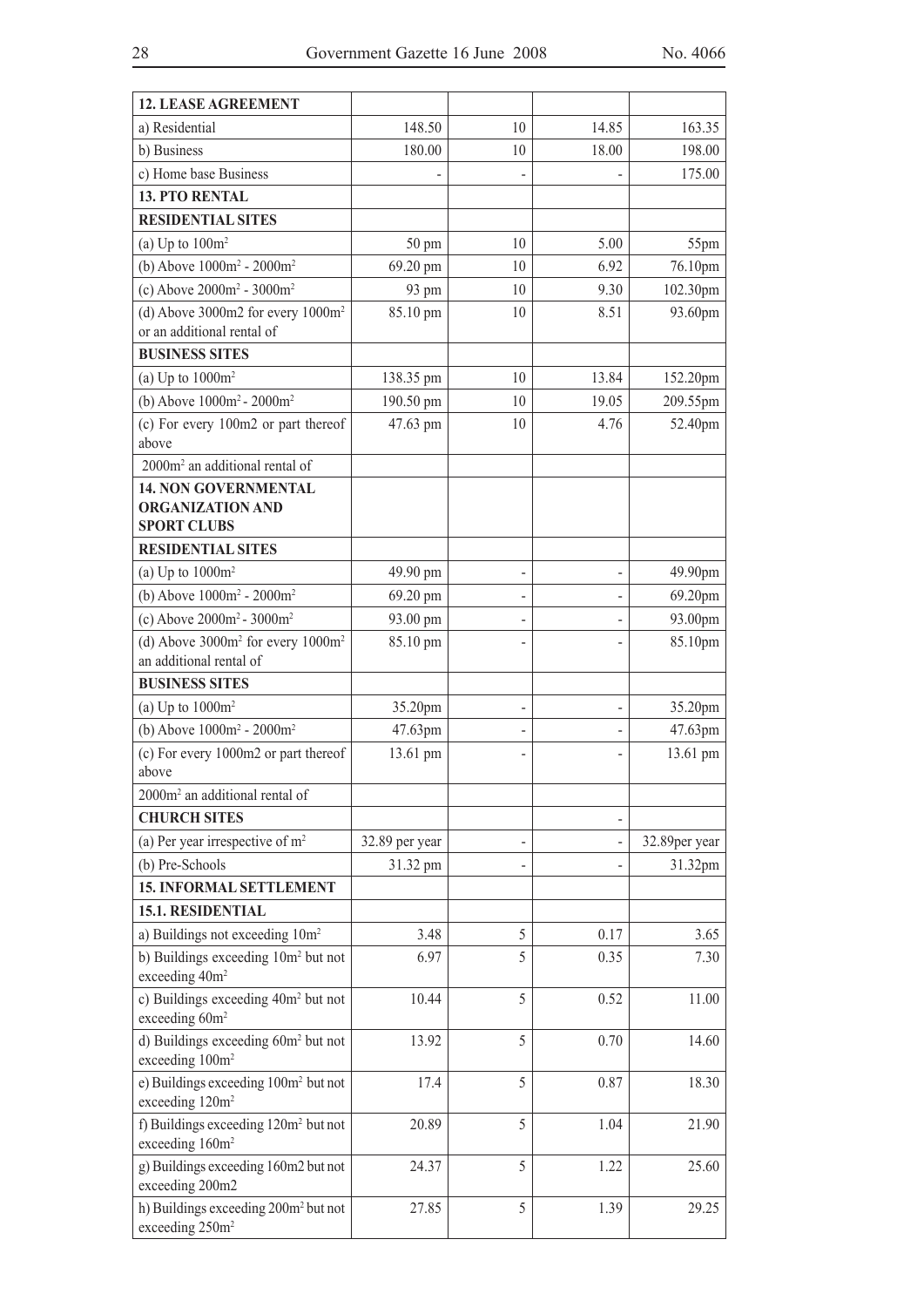| i) Buildings exceeding 250m <sup>2</sup> but not<br>exceeding 500m <sup>2</sup>   | 31.32  | 5 | 1.57  | 32.90  |
|-----------------------------------------------------------------------------------|--------|---|-------|--------|
| j) Buildings exceeding 500m <sup>2</sup> but not<br>exceeding 1000m <sup>2</sup>  | 34.81  | 5 | 1.74  | 36.55  |
| k) Buildings exceeding 1000m <sup>2</sup> but<br>not exceeding 2000m <sup>2</sup> | 38.29  | 5 | 1.91  | 40.20  |
| 1) Buildings exceeding 2000m <sup>2</sup> but not<br>exceeding 5000m <sup>2</sup> | 41.77  | 5 | 2.09  | 43.90  |
| m) Buildings exceeding 500m <sup>2</sup>                                          | 45.25  | 5 | 2.26  | 47.50  |
| 15.2.BUSINESS                                                                     |        |   |       |        |
| a) Buildings not exceeding 10m <sup>2</sup>                                       | 10.44  | 5 | 0.52  | 11.00  |
| b) Buildings exceeding 10m <sup>2</sup> but not<br>exceeding 40m <sup>2</sup>     | 20.89  | 5 | 1.04  | 21.90  |
| c) Buildings exceeding 40m <sup>2</sup> but not<br>exceeding 60m <sup>2</sup>     | 31.6   | 5 | 1.58  | 33.20  |
| d) Buildings exceeding 60m <sup>2</sup> but not<br>exceeding 100m <sup>2</sup>    | 41.77  | 5 | 2.09  | 43.90  |
| e) Buildings exceeding 100m <sup>2</sup> but not<br>exceeding 120m <sup>2</sup>   | 52.21  | 5 | 2.61  | 54.80  |
| f) Buildings exceeding 120m <sup>2</sup> but not<br>exceeding 160m <sup>2</sup>   | 62.66  | 5 | 3.13  | 65.80  |
| g) Buildings exceeding 160m <sup>2</sup> but not<br>exceeding 200m <sup>2</sup>   | 73.09  | 5 | 3.65  | 76.70  |
| h) Buildings exceeding 200m <sup>2</sup> but not<br>exceeding 250m <sup>2</sup>   | 83.54  | 5 | 4.18  | 87.70  |
| i) Buildings exceeding 250m <sup>2</sup> but not<br>exceeding 500m <sup>2</sup>   | 93.98  | 5 | 4.70  | 98.70  |
| j) Buildings exceeding 500m <sup>2</sup> but not<br>exceeding 1000m <sup>2</sup>  | 104.43 | 5 | 5.22  | 109.65 |
| k) Buildings exceeding 1000m <sup>2</sup> but<br>not exceeding 2000m <sup>2</sup> | 114.86 | 5 | 5.74  | 120.60 |
| l) Buildings exceeding 2000m <sup>2</sup> but not<br>exceeding 5000m <sup>2</sup> | 125.31 | 5 | 6.27  | 131.60 |
| m) Buildings exceeding 500m <sup>2</sup>                                          | 135.75 | 5 | 6.79  | 142.50 |
| n) Buildings with double storey                                                   | 271.5  | 5 | 13.58 | 285.10 |
| <b>15.3. RESIDENTIAL WITH</b><br><b>BUSINESS (RB)</b>                             |        |   |       |        |
| a) Buildings not exceeding 10m <sup>2</sup>                                       | 7.01   | 5 | 0.35  | 7.40   |
| b) Buildings exceeding 10m <sup>2</sup> but not<br>exceeding 40m <sup>2</sup>     | 13.92  | 5 | 0.70  | 14.60  |
| c) Buildings exceeding 40m <sup>2</sup> but not<br>exceeding 60m <sup>2</sup>     | 20.89  | 5 | 1.04  | 21.90  |
| d) Buildings exceeding 60m <sup>2</sup> but not<br>exceeding 100m <sup>2</sup>    | 27.85  | 5 | 1.39  | 29.20  |
| e) Buildings exceeding 100m <sup>2</sup> but not<br>exceeding 120m <sup>2</sup>   | 34.81  | 5 | 1.74  | 36.55  |
| f) Buildings exceeding 120m <sup>2</sup> but not<br>exceeding 160m <sup>2</sup>   | 41.77  | 5 | 2.09  | 43.90  |
| g) Buildings exceeding 160m <sup>2</sup> but not<br>exceeding 200m <sup>2</sup>   | 48.74  | 5 | 2.44  | 51.20  |
| h) Buildings exceeding 200m <sup>2</sup> but not<br>exceeding 250m <sup>2</sup>   | 55.69  | 5 | 2.78  | 58.50  |
| i) Buildings exceeding 250m <sup>2</sup> but not<br>exceeding 500m <sup>2</sup>   | 62.66  | 5 | 3.13  | 65.80  |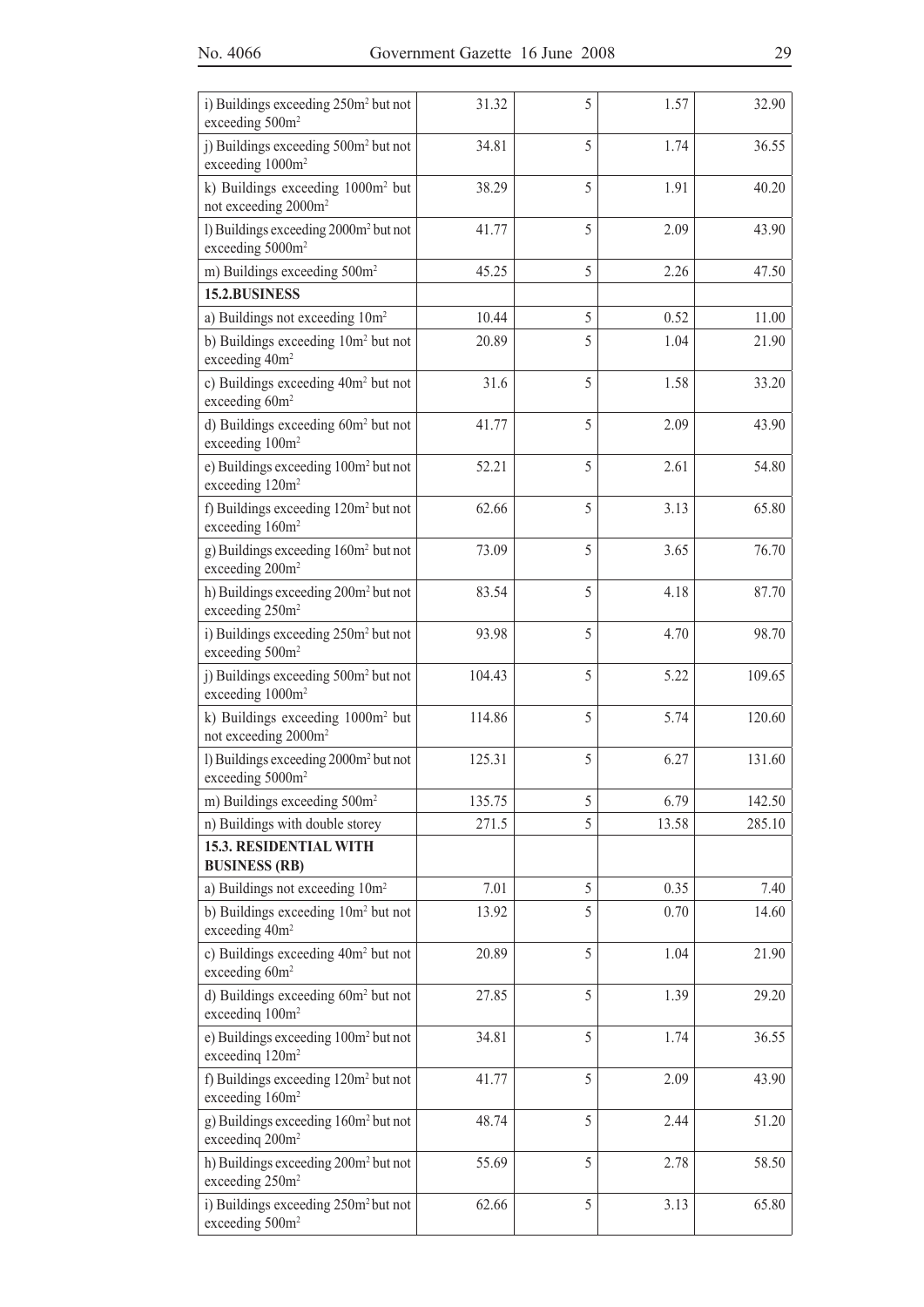| j) Buildings exceeding 500m <sup>2</sup> but not<br>exceeding 1000m <sup>2</sup>  | 69.62  | 5 | 3.48  | 73.10  |
|-----------------------------------------------------------------------------------|--------|---|-------|--------|
| k) Buildings exceeding 1000m <sup>2</sup> but<br>not exceeding 2000m <sup>2</sup> | 76.58  | 5 | 3.83  | 80.40  |
| l) Buildings exceeding 2000m <sup>2</sup> but not<br>exceeding 5000m <sup>2</sup> | 83.54  | 5 | 4.18  | 87.70  |
| m) Buildings exceeding 500m <sup>2</sup>                                          | 90.5   | 5 | 4.53  | 95.00  |
| <b>15.4. OUTAPI OPEN MARKETS</b>                                                  |        |   |       |        |
| (Formal)                                                                          |        |   |       |        |
| a) Open stands                                                                    | 22.05  | 5 | 1.10  | 23.15  |
| b) Closed stands                                                                  | 275.63 | 5 | 13.78 | 289.40 |
| c) Daily Slaughter Cattle                                                         | 30.00  | 5 | 1.50  | 31.50  |
| d) Daily Slaughter goat & big                                                     | 11.00  | 5 | 0.55  | 11.55  |
| e) Daily seller (they don't have stand<br>in open market)                         | 5.00   |   |       | 5.00   |
| f) Slaughter of cattle in open stand                                              | 273.63 | 5 | 13.68 | 287.30 |
| g) Braai area                                                                     | 22.05  | 5 | 1.10  | 23.15  |
| h) Entertaiment                                                                   | 550    | 5 | 27.50 | 577.50 |
| i) Fire Wood                                                                      | 30     | 5 | 1.50  | 31.50  |
| <b>15.5. INFORMAL MARKET</b>                                                      |        |   |       |        |
| a) Fruit and Vegetable                                                            | 7.10   | 5 | 0.36  | 7.50   |
| b) Meat (Beef) Per Slaughter                                                      | 21.50  | 5 | 1.08  | 22.60  |
| c) Meat (Goat) per slaughter                                                      | 5.00   | 5 | 0.25  | 5.25   |
| d) Multi purpose                                                                  | 10.75  | 5 | 0.54  | 11.30  |
| e) Fat cakes, breads                                                              | 3.60   | 5 | 0.18  | 3.80   |
| f) Fish, chicken                                                                  | 3.60   | 5 | 0.18  | 3.80   |
| q) Oshikundu & Other brew                                                         | 3.60   | 5 | 0.18  | 3.80   |
| h) Secondhand Clothes                                                             | 17.90  | 5 | 0.90  | 18.80  |
| i) Others                                                                         | 10.75  | 5 | 0.54  | 11.30  |
| j) Cosmetics and Health products                                                  | 14.50  | 5 | 0.73  | 15.20  |
| k) Pick A phone                                                                   | 10.75  | 5 | 0.54  | 11.30  |
| i) Owalende                                                                       | 10.50  | 5 | 0.53  | 11.00  |
| m) Eembe                                                                          | 3.60   | 5 | 0.18  | 3.80   |
| n) illegal street Vendors                                                         |        |   |       | 65.00  |
| o) Ilegal street vendors                                                          |        |   |       | 200.00 |
| <b>15.6. MOBILE SELLERS</b>                                                       |        |   |       |        |
| a) Traditional per day                                                            | 3.60   | 5 | 0.18  | 3.80   |
| b) Clothes                                                                        | 7.10   | 5 | 0.36  | 7.50   |
| c) Beef & Flour                                                                   | 10.75  | 5 | 0.54  | 11.30  |
| d) Fish                                                                           | 3.60   | 5 | 0.18  | 3.80   |
| e) Milk                                                                           | 7.10   | 5 | 0.36  | 7.50   |
| f) Pig                                                                            | 10.75  | 5 | 0.54  | 11.30  |
| g) Cosmetic & Health products                                                     | 7.10   | 5 | 0.36  | 7.50   |
| h) Others                                                                         | 8.55   | 5 | 0.43  | 9.00   |
| <b>15.7. ONHIMBU OPEN MARKET</b>                                                  |        |   |       |        |
| a) Open Stands                                                                    | 24.00  | 5 | 1.20  | 25.20  |
| b) Closed Stands                                                                  | 296.64 | 5 | 14.83 | 311.50 |
| c) Barber shop & Salon                                                            | 300.00 | 5 | 15.00 | 315.00 |
| d) Clothing Stands (Small)                                                        | 300.00 | 5 | 15.00 | 315.00 |
| e) Clothing Stands (Big)                                                          | 350.00 | 5 | 17.50 | 367.50 |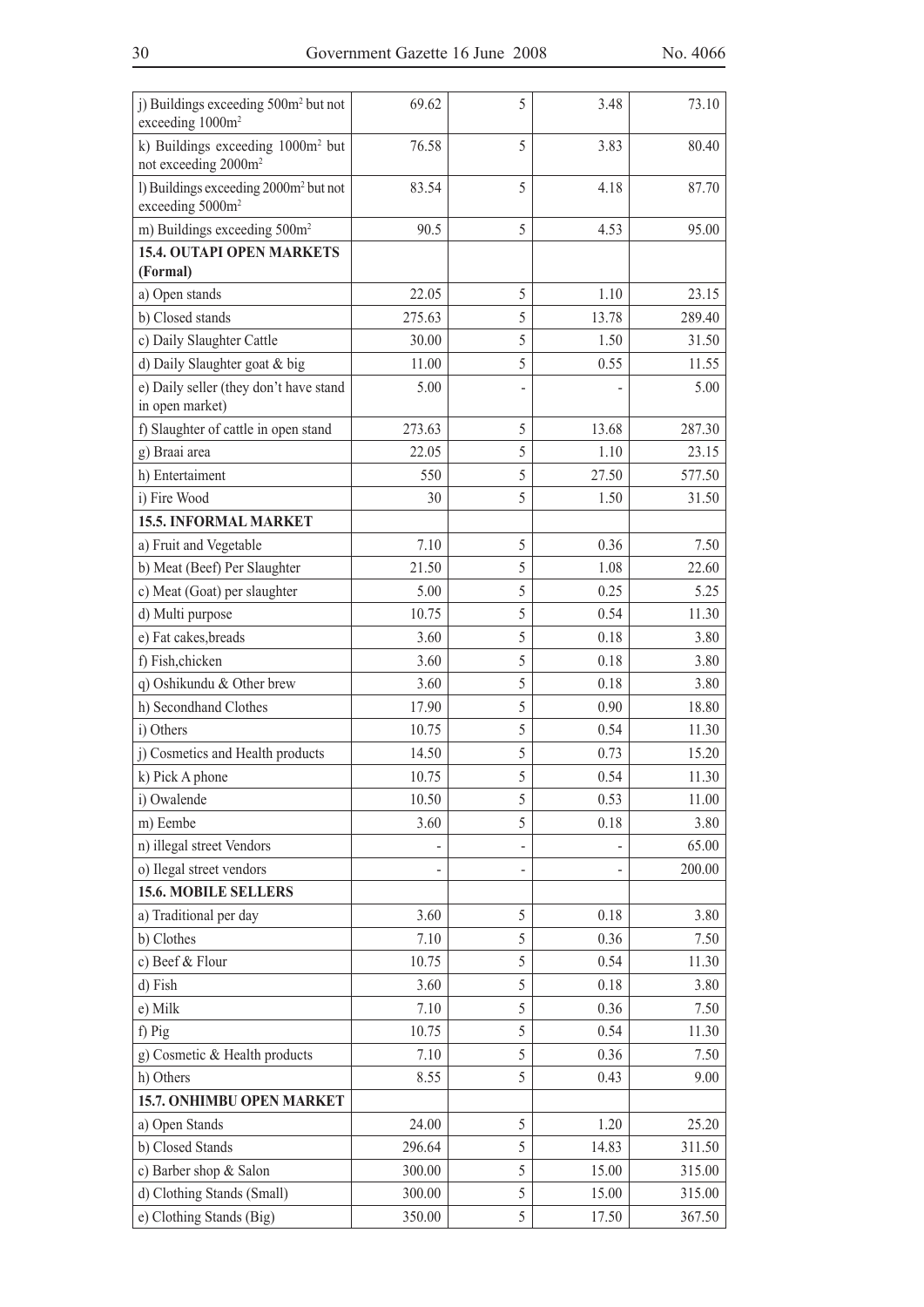| f) Braai Stands                         | 30.00  |   | 1.50  | 31.50  |
|-----------------------------------------|--------|---|-------|--------|
| g) Slaugher of Cattle in Open<br>Market | 280.47 |   | 14.02 | 294.50 |
| h) Daily Slauhter Cattle                | 30.00  |   | 1.50  | 31.50  |
| i) Daily Slaughter Goat & Pig           | 11.00  |   | 0.55  | 11.55  |
| j) Daily Seller                         | 5.00   | - |       | 5.00   |
| h) Public Open Space (Onhimbu)          | 17.00  |   | 0.85  | 17.85  |
| k) Fire Wood                            | 30.00  |   | 15    | 31.50  |

**BY ORDER OF THE COUNCIL**

### **M.NDESHITILA CHAIRPERSON OF THE COUNCIL** Outapi, 28 April 2008

#### **OSHAKATI TOWN COUNCIL**

 $\overline{\phantom{a}}$  , where  $\overline{\phantom{a}}$ 

No. 172 2008

ANNUAL TARIFF STRUCTURE FOR THE FINANCIAL YEAR ENDING 30 JUNE 2009

Oshakati Town Council has, under section 30(1)(u) of the Local Authorities of 1992 (Act No. 23 of 1992), as amended, determined the tariff structure for the financial year ending 30 June 2009 as set out in this schedule with effect from the 1st of July 2008.

#### **BY ORDER OF THE COUNCIL**

**K. SHIMBULU CHAIRPERSON OF THE COUNCIL** Oshakati, 3 April 2008

**SCHEDULE**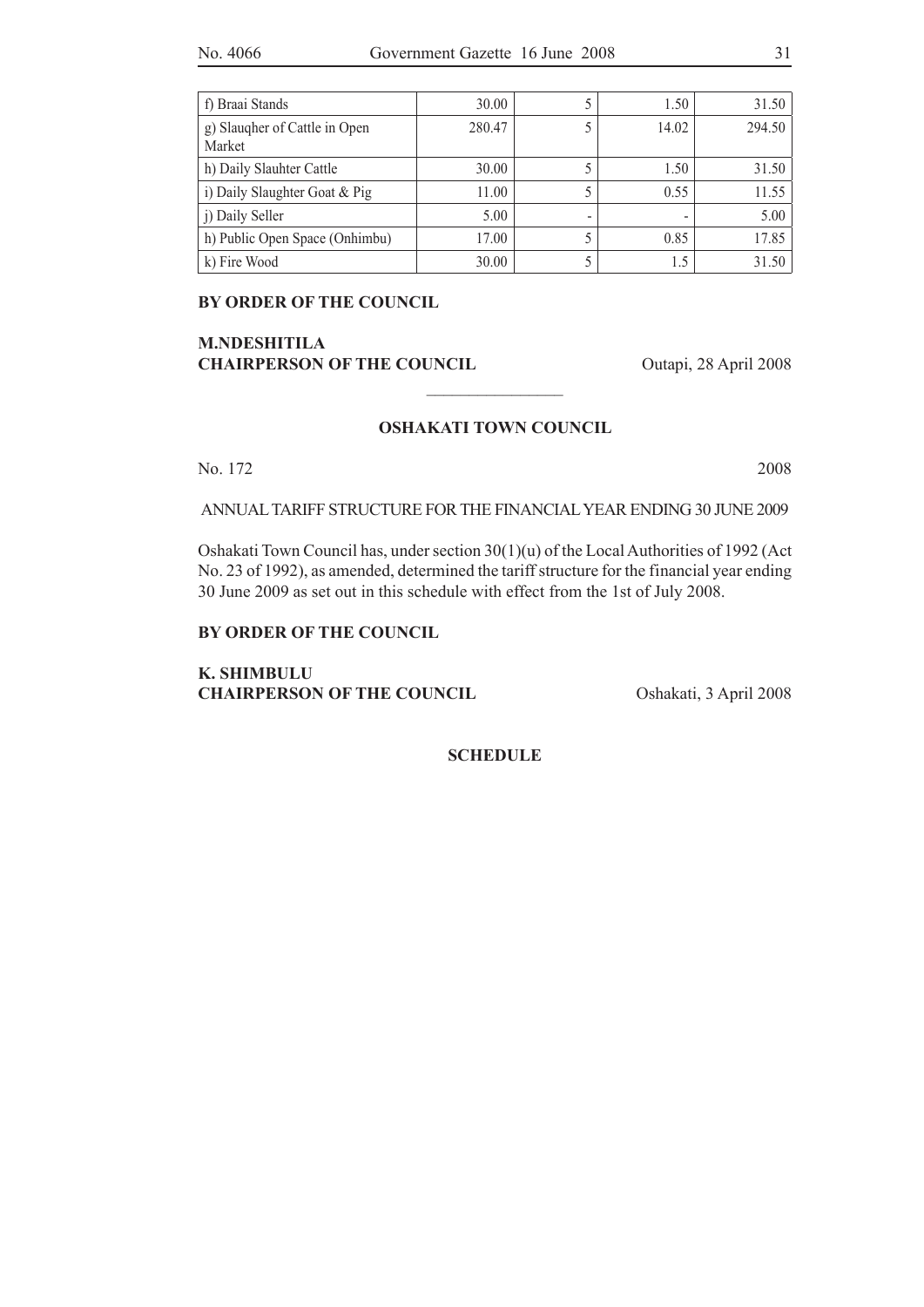|                        |                                            |                                                     | <b>TARRIFS</b>                 | <b>TARRIFS</b>                  | % increase                 |
|------------------------|--------------------------------------------|-----------------------------------------------------|--------------------------------|---------------------------------|----------------------------|
|                        |                                            |                                                     | 2007/2008<br>$\mathbf{z}$      | 2008/2009<br>$\mathbb{Z}$       | 2008/2009<br>$\frac{6}{6}$ |
| ⋖                      | <b>WATER</b>                               |                                                     |                                |                                 |                            |
|                        | 1 Charges                                  |                                                     |                                |                                 |                            |
|                        | Category                                   | Consumption (kl)                                    | Price per step<br>$\mathbf{S}$ | Price per step<br>$\frac{6}{5}$ | $\mathcal{S}_{\bullet}$    |
| $\widehat{a}$          |                                            | $0 - 25$ k1 (2007/2008: $0 - 15$ k1)                | 7.80                           | 8.40                            | 8.00%                      |
| ê)                     | $\mathcal{L}$                              | 25.1 - 40 kl (2007/2008: 15.1 - 25k1)               | 9.00                           | 9.70                            | 8.00%                      |
| $\odot$                | 3                                          | 80 kl (2007/2008: 25.1 - 60 kl)<br>$40.1 -$         | 12.00                          | 13.00                           | 8.00%                      |
| $\bigoplus$            | 4                                          | and above (2007/2008: 60.1 kl and above)<br>80.1 kl | 15.00                          | 16.20                           | 8.00%                      |
| $\widehat{\mathbf{e}}$ | Basic charges - Residential - Single       |                                                     | 30.00                          | 30.00                           | $0.00\%$                   |
|                        | Other - Single                             |                                                     | 100.00                         | 100.00                          | $0.00\%$                   |
|                        | Group Consumer - per outlet                | N\$ 100.00 per business outlet                      | 100.00                         | 100.00                          | $0.00\%$                   |
| $\bigoplus$            | Interest on late payment per month         |                                                     | 1.25%                          | 1.25%                           | $0.00\%$                   |
|                        | 2 Service fees                             |                                                     |                                |                                 |                            |
| $\binom{a}{b}$         | Connection fees                            | $15 - 25$ mm                                        | 178.27                         | 187.20                          | 5.00%                      |
| $\widehat{e}$          | Connection fees                            | mm<br>$26 - 50$                                     | 292.88                         | 307.50                          | 5.00%                      |
| $\widehat{\circ}$      | Connection fees                            | $51 - 110$ mm                                       | 528.46                         | 554.90                          | 5.00%                      |
| $\bigoplus$            | Connection fees                            | 111 mm and above                                    | 1,098.93                       | 1,153.90                        | 5.00%                      |
|                        | 3 Consumer deposits                        |                                                     |                                |                                 |                            |
| $\widehat{\mathbf{a}}$ | Deposit - households                       | Per household                                       | 300.00                         | 300.00                          | $0.00\%$                   |
| $\widehat{e}$          | Deposit - business small                   | Per small business                                  | 885.00                         | 885.00                          | $0.00\%$                   |
| $\odot$                | Deposit - Rented out Government properties | Per rented out Government property                  | 750.00                         | 750.00                          | $0.00\%$                   |
| $\bigoplus$            | Deposit - bulk users                       | Per bulk user                                       | 8,325.00                       | 8,325.00                        | $0.00\%$                   |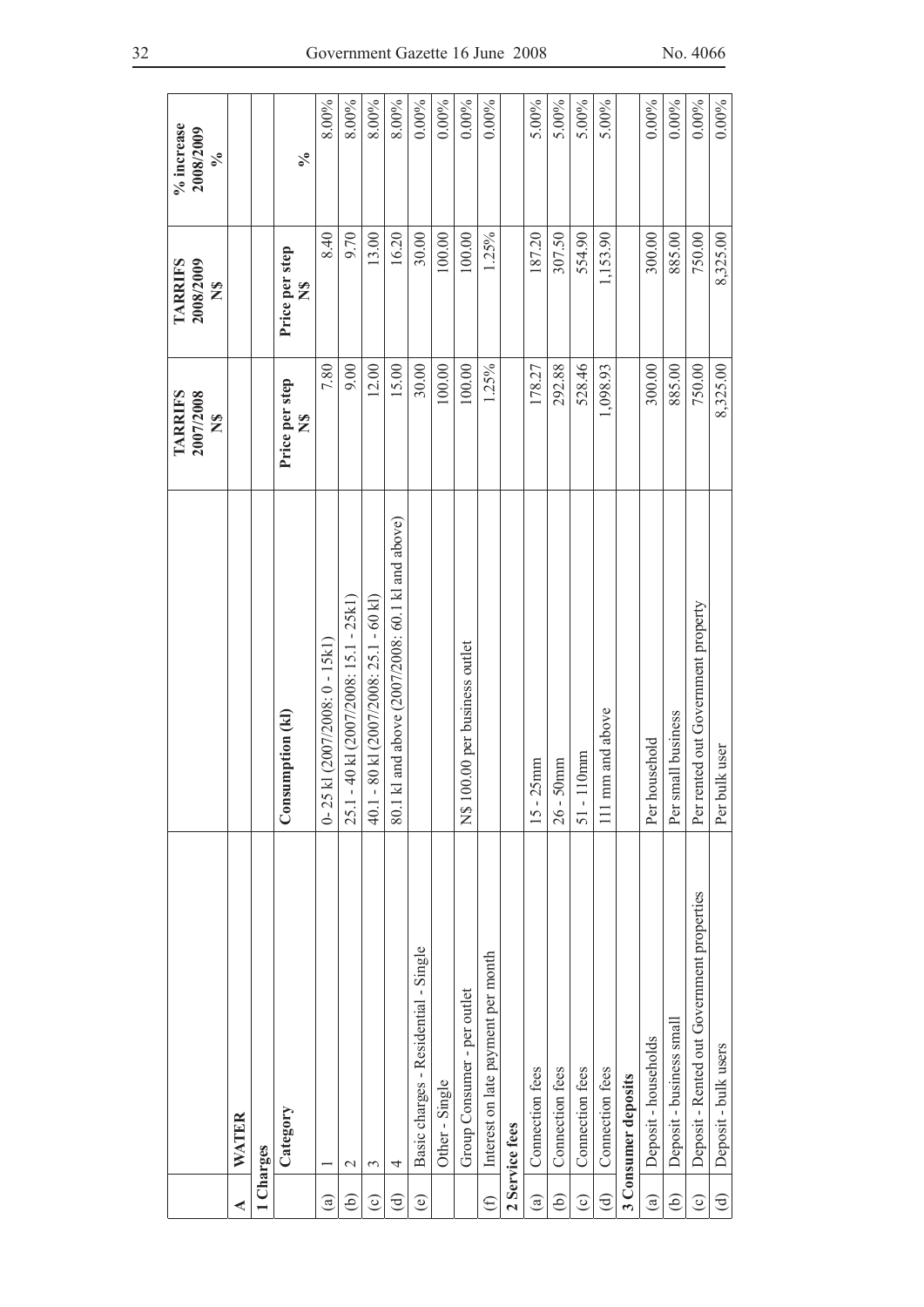| No. 4066 |
|----------|
|          |

| $\odot$                | Deposit - temporary connections                                                                                                                 | Per temporary connection | 5,500.00         | 5,500.00        | $0.00\%$        |
|------------------------|-------------------------------------------------------------------------------------------------------------------------------------------------|--------------------------|------------------|-----------------|-----------------|
|                        | <b>4 Materials</b>                                                                                                                              |                          |                  |                 |                 |
| $\widehat{a}$          | Category A 15mm - 25mm                                                                                                                          |                          | Actual cost+20%, | Actual cost+20% | Actual cost+20% |
| ව                      | Category B 32mm - 50mm                                                                                                                          |                          | Actual cost+20%  | Actual cost+20% | Actual cost+20% |
| $\widehat{\circ}$      | 63mm - 110mm                                                                                                                                    | $cost + 20%$<br>Actual   | Actual cost+20%  | Actual cost+20% | Actual cost+20% |
| $\widehat{\mathbf{d}}$ | Category D 150mm and above                                                                                                                      | $cost + 20%$<br>Actual   | Actual cost+20%  | Actual cost+20% | Actual cost+20% |
|                        | 5 Call out fees                                                                                                                                 |                          |                  |                 |                 |
| $\widehat{a}$          | Payable only if fault in on a customer's side                                                                                                   |                          | 100.00           | 100.00          | $0.00\%$        |
|                        | 6 Illegal connections (bypass, sabotage or tamperng with                                                                                        |                          |                  |                 |                 |
|                        | meter)                                                                                                                                          |                          |                  |                 |                 |
| $\mathbf{G}$           | First offence (fine, average consumption for three years<br>plus actual cost)                                                                   |                          | 2,000.00         | 2,000.00        | $0.00\%$        |
| Э)                     | Second offence                                                                                                                                  |                          | Legal action     | Legal action    | Legal action    |
| $\odot$                | as cut off list is prepared and/or handed over to the<br>Reconnection fee (Whether water is cut or not as long<br><b>Technical Department</b> ) |                          | 200.00           | 200.00          | $0.00\%$        |
| $\approx$              | <b>SANITATION</b>                                                                                                                               |                          |                  |                 |                 |
|                        | 7 Domestic and garden refuse                                                                                                                    |                          |                  |                 |                 |
| $\widehat{a}$          | Informal settlement (all users)                                                                                                                 | per month                | 17.35            | 18.20           | 5%              |
| ව                      | Garden refuse                                                                                                                                   | per bin per month        | 35.70            | 37.50           | 5%              |
| $\odot$                | Domestic refuse                                                                                                                                 | per bin per month        | 35.70            | 37.50           | 5%              |
| ਰਿ                     | Business - Wheel bins                                                                                                                           | per bin per month        | 108.05           | 113.50          | 5%              |
| $\circledcirc$         | Business - Big bins                                                                                                                             | per bin per month        | 347.30           | 364.70          | 5%              |
| $\oplus$               | Heavy material (constuctions)                                                                                                                   | per load                 | 347.30           | 364.70          | 5%              |
| $\circledcirc$         | Renting of refuse skip and removal                                                                                                              | per week                 | 87.15            | 91.50           | 5%              |
| $\widehat{e}$          | Refuse bin (Oil drums)                                                                                                                          | per drum per month       | 138.90           | 145.80          | 5%              |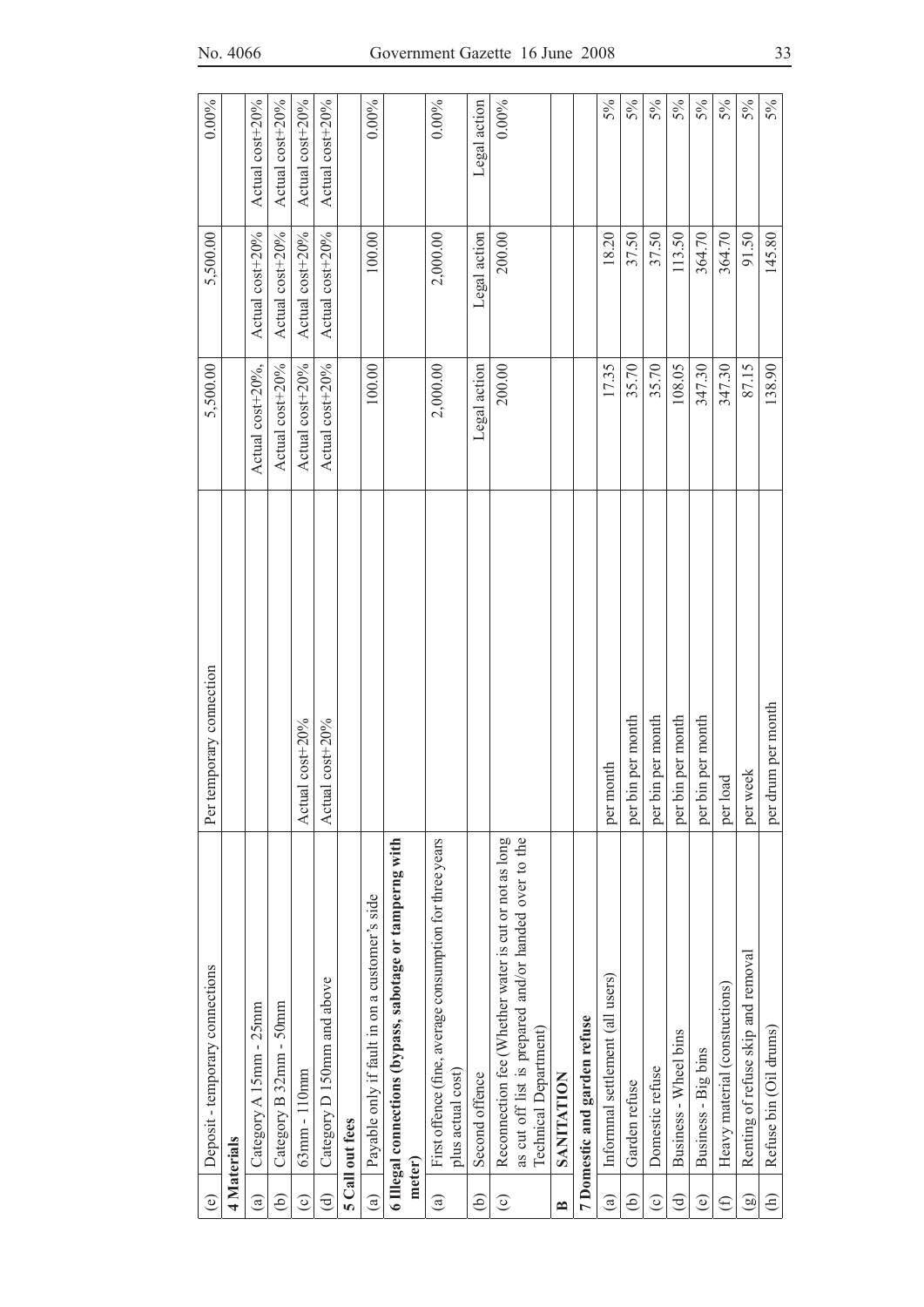| $\widehat{\Xi}$        | Government institutions: Hospital                         | per day                   | 301.00   | 316.00   | 5%       |
|------------------------|-----------------------------------------------------------|---------------------------|----------|----------|----------|
| Ξ                      | Government institutions: Clinics                          | per month                 | 108.05   | 113.50   | 5%       |
| $\infty$               | Government institutions: Schools (boarding)               | per month                 | 1,039.50 | 1,091.50 | 5%       |
| $\ominus$              | Government institutions: Schools                          | per month                 | 347.30   | 364.70   | $5\%$    |
| $\widehat{\Xi}$        | Government institutions: Ministries                       | per month                 | 347.30   | 364.70   | $5\%$    |
| $\widehat{\Xi}$        | Government institutions: Day Care                         | per month                 | 71.40    | 75.00    | 5%       |
| $\widehat{\circ}$      | Enforcing health regulations (cleaning of yard)           | per yard                  | 28.95    | 30.40    | $5\%$    |
| $\widehat{\Xi}$        | Car wreck                                                 | per each                  | 173.65   | 182.30   | 5%       |
| $\widehat{\mathsf{e}}$ | Fine of lost bin                                          | per each                  | 210.00   | 220.50   | 5%       |
|                        | 8 Industrial and hazardous waste                          |                           |          |          |          |
| $\widehat{a}$          | Fluid waste icl. Used engine oil, pesticides, etc,        | per drum                  | 57.90    | 60.80    | 5.00%    |
| ව                      | Dry waste                                                 | Subject to assessment     |          |          |          |
| $\widehat{\circ}$      | Basic charge car wash - Formal                            | Per month                 | 28.95    | 30.40    | 5.00%    |
| ਰਿ                     | Basic charge car wash - Informal                          | $\sim$ Per month          | 173.65   | 182.30   | $5.00\%$ |
|                        | 9 Illegal dumping of refuse                               |                           |          |          |          |
| $\circledast$          | First offence (estimated consumption plus actual<br>cost) |                           | 100.00   | 100.00   | $0.00\%$ |
| $\widehat{e}$          | Second offence (estimated consumption plus actual<br>cost |                           | 300.00   | 300.00   | $0.00\%$ |
| $\odot$                | Third offence (estimated consumption plus actual<br>cost) |                           |          |          |          |
| $\cup$                 | SEWERAGE                                                  |                           |          |          |          |
|                        | 10 Basic charges                                          |                           |          |          |          |
| $\widehat{a}$          | Residential                                               | charge per month<br>Basic | 42.00    | 42.00    | $0.00\%$ |
| $\widehat{e}$          | All other consumers                                       | charge per month<br>Basic | 62.95    | 62.95    | 0.00%    |
|                        |                                                           |                           |          |          |          |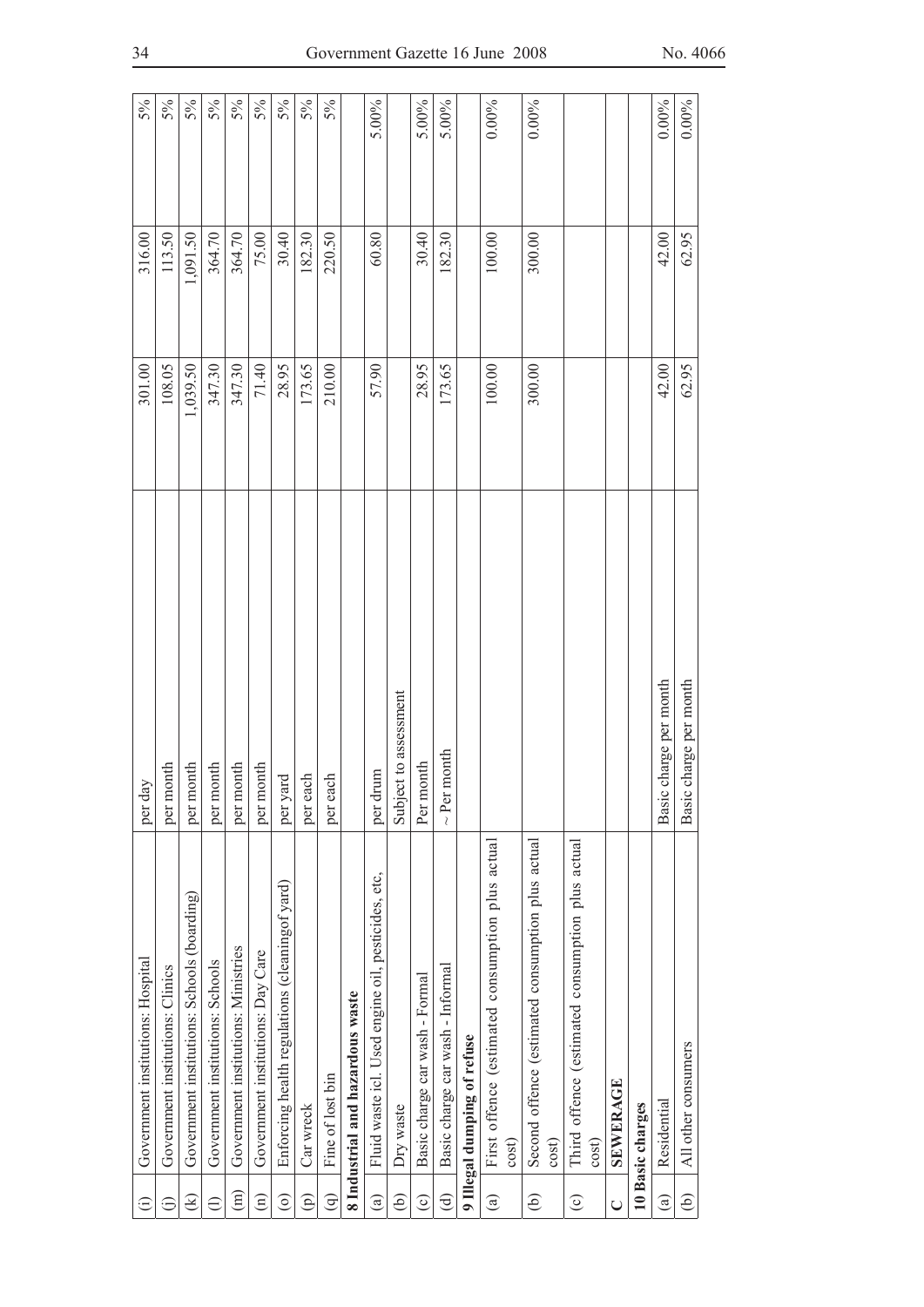| $\odot$                | Sewerage - Private house                                                     | Per toilet per month | 20.95    | 20.95      | 0.00%    |
|------------------------|------------------------------------------------------------------------------|----------------------|----------|------------|----------|
| ਰੁ                     | Sewerage - Business                                                          | Per toilet per month | 26.30    | 26.30      | $0.00\%$ |
| $\widehat{\mathbf{e}}$ | Sewerage - Hotel                                                             | Per toilet per month | 17.30    | 18.20      | $5.00\%$ |
| $\oplus$               | Sewerage - Hostel                                                            | Per toilet per month | 17.30    | 18.20      | 5.00%    |
| මු                     | Sewerage - Hospital                                                          | Per toilet per month | 17.30    | 18.20      | 5.00%    |
| $\widehat{\in}$        | Sewerage - Sportground                                                       | Per toilet per month | 23.10    | 24.30      | 5.00%    |
|                        | 11 Service fees                                                              |                      |          |            |          |
| $\binom{a}{b}$         | Connection to sewer                                                          |                      | 335.70   | 352.50     | 5.00%    |
|                        | 12 Removal of sewerage water                                                 |                      |          |            |          |
| $\widehat{a}$          | One load (rate plus actual cost)                                             |                      | 200.00   | 205.70     | 2.85%    |
| ව                      | Peri-urban (rate plus km)                                                    |                      | 210.00   | 221.30     | 5.40%    |
| $\widehat{\circ}$      | Cost per kilometre                                                           |                      | $10.00$  | 11.30      | 12.50%   |
| ਰਿ                     | Sewer-line blockage per hour (rate plus actual cost)                         |                      | 200.00   | 205.70     | 2.85%    |
|                        | 13 Removal of sewerage water and dumping of private sewere in oxidation pond |                      |          |            |          |
| $\circledast$          | Illegal connection                                                           |                      | 2,000.00 | 2,000.00   | $0.00\%$ |
| ව                      | Disposal of harzardous waste through sewer system                            |                      | 1,000.00 | $1,000.00$ | $0.00\%$ |
| $\odot$                | Disposal of private sewer waste in oxidation pond<br>per month               |                      | 500.00   | 500.00     | $0.00\%$ |
| $\Box$                 | PROPERTY MANAGEMENT                                                          |                      |          |            |          |
|                        | 14 Approval of building plans                                                |                      |          |            |          |
|                        | 14.1 Informal and Formal settlements                                         |                      |          |            |          |
|                        | 14.1.1 Residential                                                           |                      |          |            |          |
| $\binom{a}{b}$         | Buildings not exceeding 10 square meters                                     |                      | 63.60    | 66.80      | 5.00%    |
| ව                      | Buildings exceeding 10 but not exceeding 40 square meters                    |                      | 210.10   | 220.60     | 5.00%    |
| $\widehat{\circ}$      | Buildings exceeding 40 but not exceeding 60 square meters                    |                      | 292.85   | 307.50     | 5.00%    |
| $\bigoplus$            | Buildings exceeding 40 but not exceeding 90 square meters                    |                      | 366.10   | 384.40     | 5.00%    |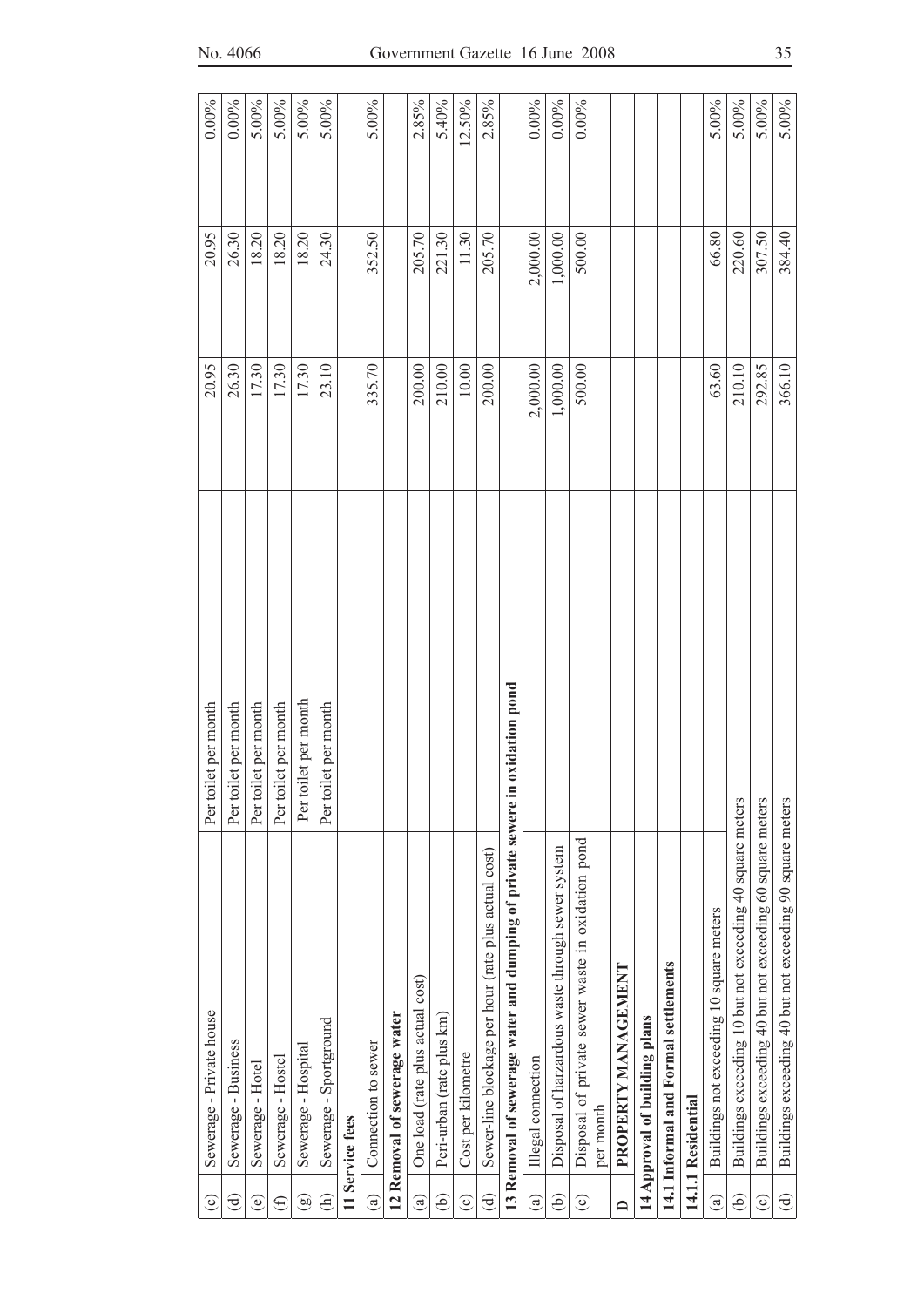| $\widehat{\mathbf{e}}$ | Buildings exceeding 90 but not exceeding 120 square meters   | 439.30             | 461.30    | 5.00%    |
|------------------------|--------------------------------------------------------------|--------------------|-----------|----------|
| $\in$                  | Buildings exceeding 120 but not exceeding 160 square meters  | 512.50             | 538.10    | 5.00%    |
| ම                      | Buildings exceeding 160 but not exceeding 200 square meters  | 585.80             | 615.10    | 5.00%    |
| $\widehat{\in}$        | Buildings exceeding 200 but not exceeding 250 square meters  | 659.00             | 692.00    | 5.00%    |
| Ξ                      | Buildings exceeding 250 but not exceeding 500 square meters  | 732.20             | 768.80    | 5.00%    |
| Ξ                      | Buildings exceeding 500 but not exceeding 2000 square meters | 2,928.80           | 3,075.20  | 5.00%    |
| ⊛                      | Buildings exceeding 2000 square metres                       | 5,857.65           | 6,150.50  | 5.00%    |
|                        | Approval of storeys above 1st storey                         | 50% of 1 st storey |           |          |
| $\binom{m}{m}$         | Boundary wall                                                | 318.35             | 334.30    | $5.00\%$ |
|                        | 14.1.2 Commercial                                            |                    |           |          |
| $\widehat{a}$          | Buildings not exceeding 10 square meters                     | 73.20              | 76.90     | 5.00%    |
| ව                      | Buildings exceeding 10 but not exceeding 40 square meters    | 636.70             | 668.50    | 5.00%    |
| $\odot$                | Buildings exceeding 40 but not exceeding 60 square meters    | 764.10             | 802.30    | 5.00%    |
| ਰਿ                     | Buildings exceeding 40 but not exceeding 90 square meters    | 891.35             | 935.90    | 5.00%    |
| $\widehat{\mathbf{e}}$ | Buildings exceeding 90 but not exceeding 120 square meters   | 1,018.70           | 1,069.60  | 5.00%    |
| $\oplus$               | Buildings exceeding 120 but not exceeding 160 square meters  | 1,146.10           | 1,203.40  | 5.00%    |
| ම                      | Buildings exceeding 160 but not exceeding 200 square meters  | 1,273.45           | 1,337.10  | 5.00%    |
| €                      | Buildings exceeding 200 but not exceeding 250 square meters  | 1,528.10           | 1,604.50  | 5.00%    |
| $\widehat{\Xi}$        | Buildings exceeding 250 but not exceeding 500 square meters  | 1,782.80           | 1,871.90  | $5.00\%$ |
| ⊜                      | Buildings exceeding 500 but not exceeding 2000 square meters | 5,730.25           | 6,016.80  | 5.00%    |
| ⊛                      | Buildings exceeding 2000 square metres                       | 5,730.25           | 13,370.60 | 5.00%    |
| €                      | Approval of storeys above 1st storey                         | 50% of 1st storey  |           |          |
| $\widehat{E}$          | Boundary wall                                                | 318.35             | 334.30    | 5.00%    |
|                        | 15 Subdivision                                               |                    |           |          |
| $\mathbf{a})$          | Plots in informal and formal settlements                     | 578.90             | 607.80    | 5.00%    |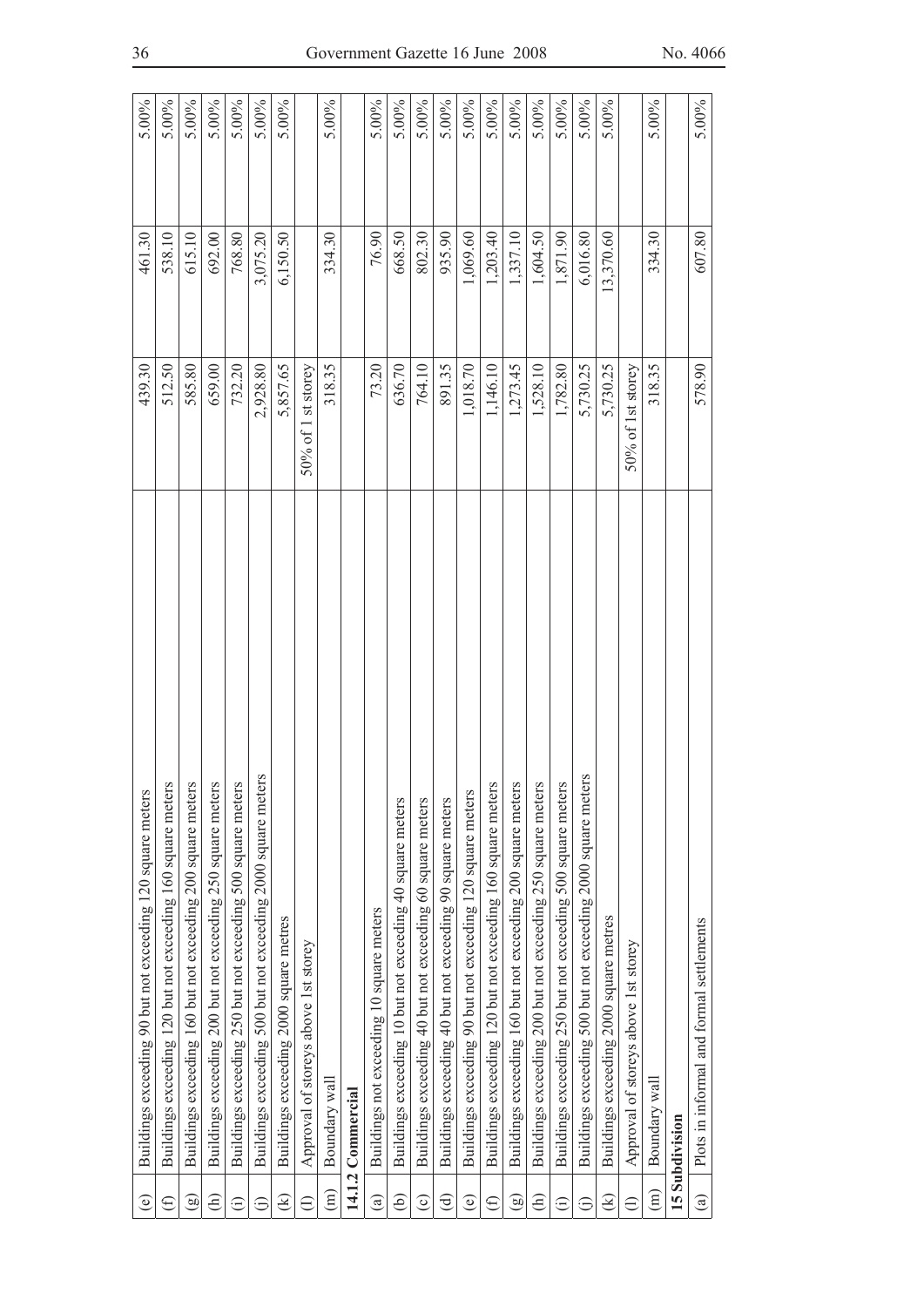|                        | 16 Re-identifying beacons                 |                      |          |           |            |
|------------------------|-------------------------------------------|----------------------|----------|-----------|------------|
| $\widehat{a}$          | Per beacon                                |                      | 115.80   | 121.60    | 5.00%      |
|                        | 17 Penalties/spot fines                   |                      |          |           |            |
|                        | 17.1 Informal and Formal settlements      |                      |          |           |            |
| $\widehat{a}$          | Removal of beacon                         | Ity per erf<br>Penal | 3,000.00 | 3,000.00  | $0.00\%$   |
| ව                      | Spot fine, violation of land restrictions | Per notice           | 3,000.00 | 3,000.00  | $0.00\%$   |
| $\widehat{\circ}$      | Spot fine, illegal construction/squatting | Per notice           | 3,000.00 | 3,000.00  | $0.00\%$   |
|                        | 18 Sale of immovable properties           |                      |          |           |            |
| $\widehat{a}$          | Administration costs costs                |                      | 600.00   | 600.00    | $0.00\%$   |
| ව                      | Advertising costs                         |                      |          |           | Phased out |
| $\widehat{\circ}$      | Clearance Certificate                     |                      | 50.00    | 50.00     | $0.00\%$   |
| ਰਿ                     | Valuation Certificate                     |                      | 50.00    | 50.00     | $0.00\%$   |
| $\mathbf{E}$           | ENVIRONMENTAL HEALTH                      |                      |          |           |            |
|                        | 19 Fumigation and disinfection fee        |                      |          |           |            |
| $\widehat{a}$          | For every room                            |                      | 243.10   | 243.10    | $0.00\%$   |
|                        | 20 Abattoir: Inspection fees              |                      |          |           |            |
| $\widehat{\mathbf{a}}$ | Cattle                                    | Per animal           | 21.00    | 22.00     | 5.00%      |
| ව                      | Calves                                    | Per animal           | 10.50    | $11.00\,$ | 5.00%      |
| $\widehat{\circ}$      | Sheep                                     | Per animal           | 10.50    | $11.00\,$ | 5.00%      |
| ਰੁ                     | Goats                                     | Per animal           | 10.50    | $11.00\,$ | 5.00%      |
| $\circledcirc$         | Pigs                                      | Per animal           | 10.50    | $11.00\,$ | 5.00%      |
| €                      | Porklings                                 | Per animal           | 10.50    | 11.00     | 5.00%      |
| $\circledcirc$         | Registration and control                  |                      | 6.60     | 7.00      | 5.00%      |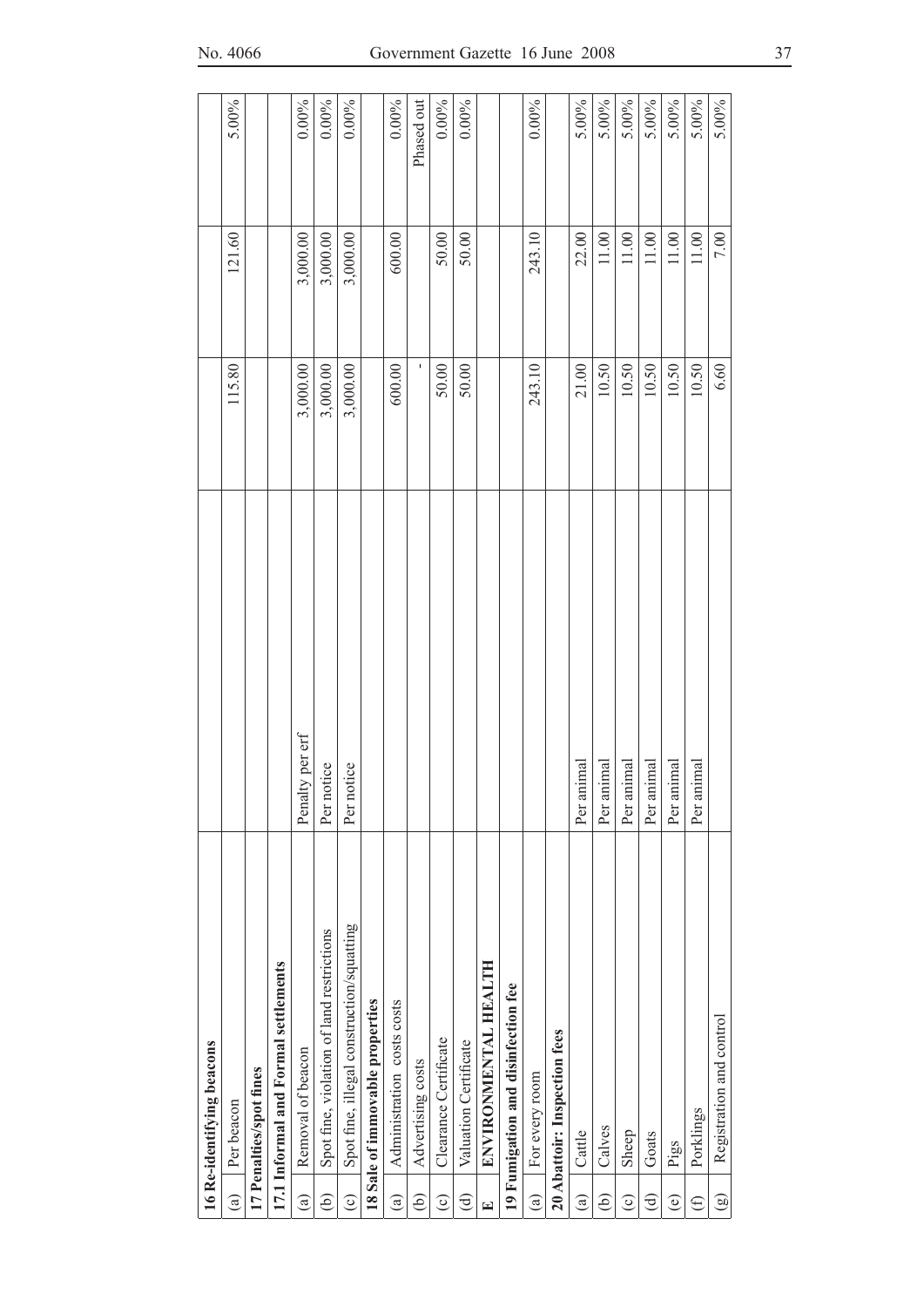| 匞                      | <b>POUND FEES</b>                  |                                            |        |        |          |
|------------------------|------------------------------------|--------------------------------------------|--------|--------|----------|
|                        | 21 Detention fees                  |                                            |        |        |          |
| $\widehat{a}$          | All animals except sheep and goats | Per animal per day                         | 14.40  | 15.10  | 5.00%    |
| $\widehat{e}$          | Sheep and goats                    | imal per day<br>Per ani                    | 8.80   | 9.20   | 5.00%    |
|                        | 22 Grazing fees                    |                                            |        |        |          |
| $\widehat{a}$          | All animals except sheep and goats | imal per day<br>Per ani                    | 10.00  | 13.50  | 35.00%   |
| ව                      | Sheep and goats                    | Per animal per day                         | 5.60   | 5.90   | 5.00%    |
|                        | 23 Feeding fees                    |                                            |        |        |          |
| $\widehat{a}$          | All animals except sheep and goats | Per animal per day                         | 14.40  | 15.10  | 5.00%    |
| ව                      | Sheep and goats                    | imal per day<br>Per ani                    | 8.80   | 9.20   | 5.00%    |
|                        | 24 Driving fees                    |                                            |        |        |          |
| $\widehat{\mathbf{a}}$ | All animals except sheep and goats | imal per day<br>Per ani                    | 4.40   | 5.00   | 14.00%   |
| ව                      | Sheep and goats                    | imal per day<br>Per an                     | 4.40   | 5.00   | 14.00%   |
| ڻ                      | PLANT AND FACILTY HIRE             |                                            |        |        |          |
|                        | 25 Rentals                         |                                            |        |        |          |
| $\widehat{a}$          | Bulldozer D6                       | Per hour+N\$ 10.00 per km -travelled       | 510.00 | 535.50 | 5.00%    |
| ව                      | Road grader                        | Per hour+N\$ 10.00 per km travelled        | 450.00 | 472.50 | 5.00%    |
| $\odot$                | Back hoe loader                    | Per hour+N\$ 10.00 per km travelled        | 500.00 | 525.00 | 5.00%    |
| ਰਿ                     | Tipper truck, 7 ton                | Per trip+N\$ 10.00 per km travelled        | 400.00 | 420.00 | 5.00%    |
| $\widehat{\mathbb{e}}$ | Tipper truck, 10 ton               | Per trip+N\$ 10.00 per km travelled        | 510.00 | 535.50 | 5.00%    |
| $\oplus$               | Water tank                         | Per tank+N\$ 10.00 per km travelled        | 385.00 | 404.30 | 5.00%    |
| මු                     | Tractor                            | Per tank+N\$ 10.00 per km travelled        | 385.00 | 404.30 | $5.00\%$ |
| $\widehat{\in}$        | Public Address System              | Per day or part thereof                    | 105.05 | 110.30 | 5.00%    |
| $\widehat{\Xi}$        | Fire Truck (not a call out fee)    | Per day or part thereof + N\$ 10.00 per km | 636.70 | 668.50 | 5.00%    |
| ⊕                      | Concrete Mixer                     | Per day or part thereof                    | 229.20 | 240.70 | 5.00%    |
| $\circledcirc$         | Compactor machine                  | Per day or part thereof                    | 229.20 | 240.70 | 5.00%    |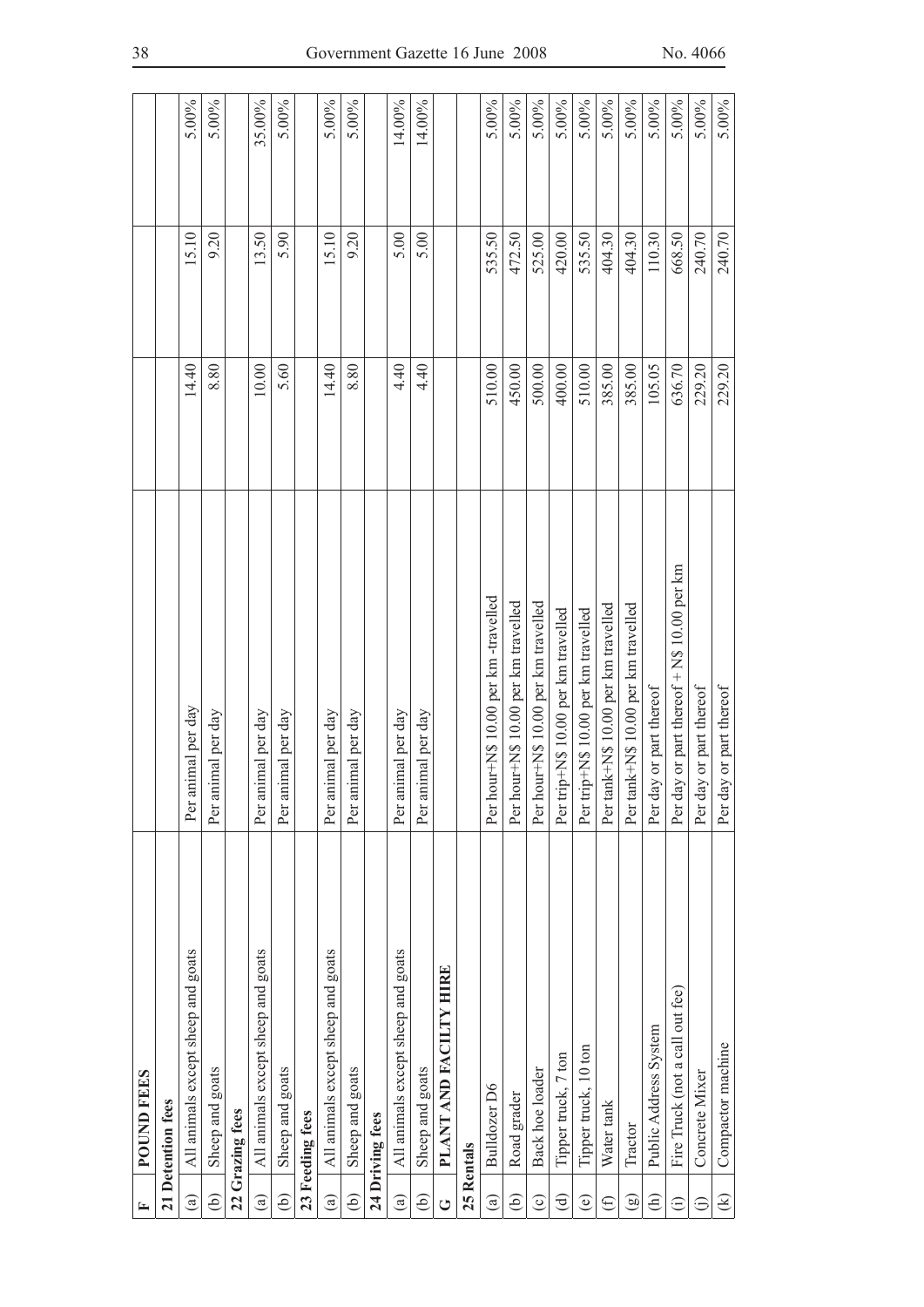| $\ominus$          | Road sweeper machine                               | Per trip+N\$ 10.00 per km travelled | 229.20                     | 240.70   | 5.00%    |
|--------------------|----------------------------------------------------|-------------------------------------|----------------------------|----------|----------|
| $\widehat{E}$      | Conference facility - Engineering Office           | Per day or part thereof             | 350.00                     | 367.50   | 5.00%    |
| $\widehat{\Xi}$    | Board Room - Oshakati Civic Centre                 | Per day or part thereof             | 550.00                     | 577.50   | 5.00%    |
| $\widehat{\circ}$  | Auditorium Room - Oshakati Civic Centre            | Per day or part thereof             | 1,100.00                   | 1,155.00 | 5.00%    |
| $\widehat{\Theta}$ | Kiosk - Oshakati Civic Centre                      |                                     | As per tender<br>agreement |          |          |
| H                  | RENTALS, RATES AND TAXES                           |                                     |                            |          |          |
|                    | 26 Old houses                                      |                                     |                            |          |          |
| $\widehat{a}$      | Houses                                             | Per month                           | 231.53                     | 231.53   | $0.00\%$ |
| 27 Flats           |                                                    |                                     |                            |          |          |
| $\widehat{a}$      | Flats                                              | Per month                           | 231.53                     | 231.53   | $0.00\%$ |
|                    | 28 Better housing                                  |                                     |                            |          |          |
| $\widehat{a}$      | Better houses type 1                               | Per month                           | 289.37                     | 289.37   | $0.00\%$ |
| ව                  | Better houses type 2                               | Per month                           | 347.34                     | 347.34   | $0.00\%$ |
| $\odot$            | Better houses type 3                               | Per month                           | 405.19                     | 405.19   | $0.00\%$ |
| ਰਿ                 | Better houses type 4                               | Per month                           | 636.71                     | 636.71   | $0.00\%$ |
| ම                  | Better houses type 5                               | Per month                           | 752.42                     | 752.42   | $0.00\%$ |
|                    | 29 Plot rent                                       |                                     |                            |          |          |
| $\widehat{a}$      | Informal settlement                                | Per month                           | 12.00                      | 15.00    | 25.00%   |
| $\widehat{e}$      | Business plot                                      | Per month                           | As per agreement           |          |          |
|                    | 30 Assessment rates and PTO                        |                                     |                            |          |          |
| 30.1               | Residential                                        |                                     |                            |          |          |
| $\mathbf{G}$       | on site value                                      | Per annum                           | 0.0441                     | 0.0221   | $0.00\%$ |
| ê                  | On improvement value                               | Per annum                           | 0.0182                     | 0.0091   | $0.00\%$ |
| $\odot$            | On unimprovement value (penalty clause after 2 yrs | Per annum                           | 0.0091                     | 0.0046   | $0.00\%$ |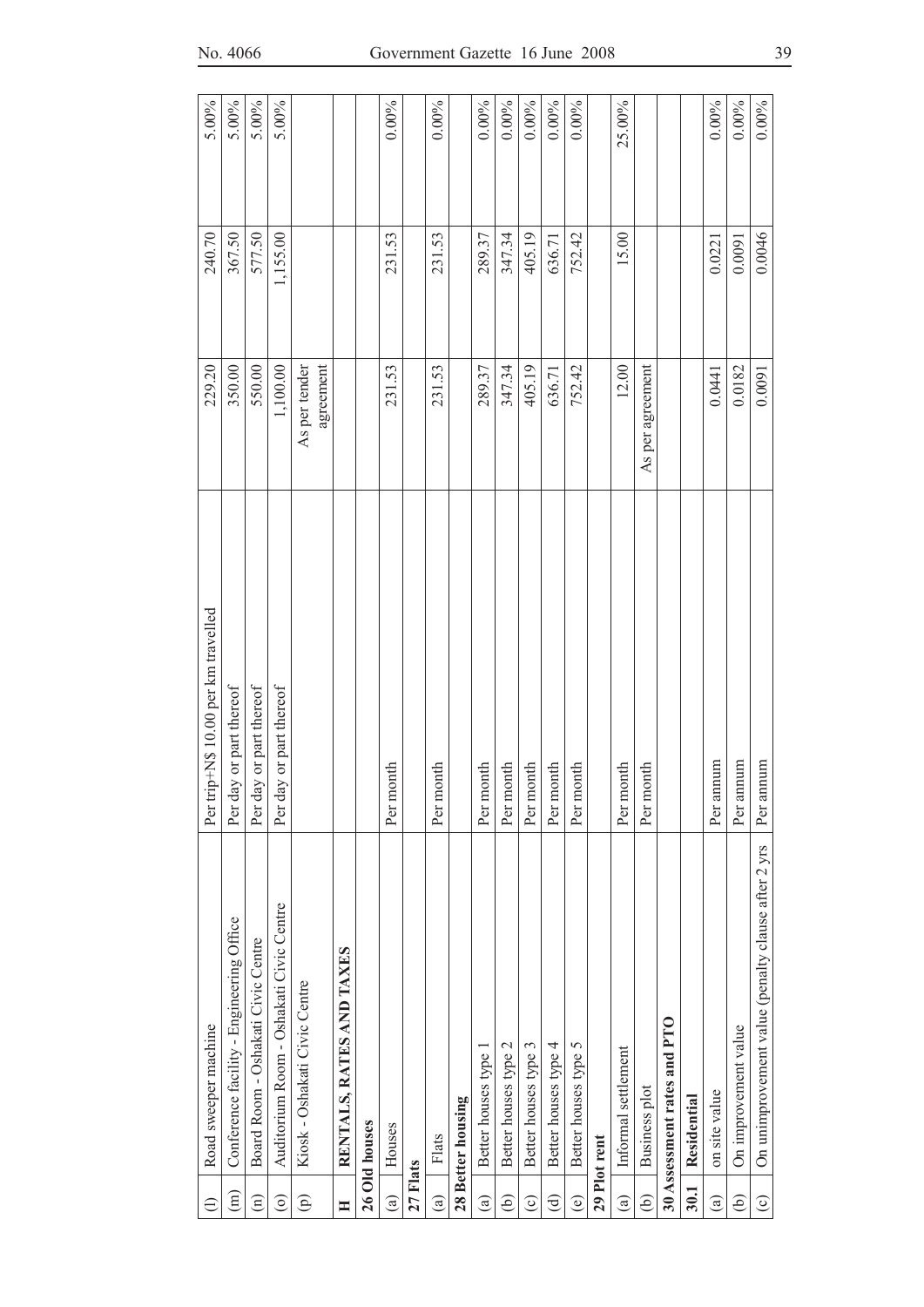|                | 30.2 Business                                            |           |        |        |          |
|----------------|----------------------------------------------------------|-----------|--------|--------|----------|
| $\circledast$  | on site value                                            | Per annum | 0.0445 | 0.0223 | $0.00\%$ |
| ව              | On improvement value                                     | Per annum | 0.0184 | 0.0092 | $0.00\%$ |
| $\odot$        | On unimprovement value (penalty clause after 2 yrs)      | Per annum | 0.0092 | 0.0046 | $0.00\%$ |
|                | <b>MISCELLANEOUS</b>                                     |           |        |        |          |
|                | 31 Grave space                                           |           |        |        |          |
| $\mathbf{G}$   | Still born                                               |           | 11.54  | 12.00  | 4.00%    |
| $\widehat{e}$  | Child                                                    |           | 28.98  | 30.00  | 4.00%    |
| $\odot$        | Adult                                                    |           | 40.53  | 42.00  | 4.00%    |
|                | 32 Fitness Certificates                                  |           |        |        |          |
| $\mathbf{G}$   | Hawkers                                                  |           | 65.00  | 70.00  | 8.00%    |
| $\widehat{e}$  | Peddlers                                                 |           | 300.00 | 324.00 | 8.00%    |
| $\odot$        | Large business/chain store                               |           | 650.00 | 702.00 | 8.00%    |
| $\bigoplus$    | Small business                                           |           | 300.00 | 324.00 | 8.00%    |
| $\circlede$    | Cuca Shops                                               |           | 107.62 | 116.00 | 8.00%    |
| $\bigoplus$    | Caterers                                                 |           | 107.62 | 116.00 | 8.00%    |
| $\circledcirc$ | Penalty on late payment (all types of Certificates)      |           | 50.00  | 50.00  | $0.00\%$ |
|                | 33 Renting of the Independence Stadium                   |           |        |        |          |
| $\widehat{a}$  | Atheletic events / competitions per day                  |           | 200.00 | 200.00 | $0.00\%$ |
| @              | Soccer league per league per day                         |           | 300.00 | 300.00 | $0.00\%$ |
| $\odot$        | Soccer tournament per tournament per day                 |           | 750.00 | 750.00 | $0.00\%$ |
| $\bigoplus$    | Charitable gathering per day                             |           | 150.00 | 150.00 | $0.00\%$ |
| $\circlede$    | Double-header per day                                    |           | 400.00 | 400.00 | $0.00\%$ |
| $\oplus$       | Other meetings other listed above per day                |           | 750.00 | 750.00 | $0.00\%$ |
| $\circledcirc$ | Light usage for all events per hours (Additional charge) |           | 300.00 | 300.00 | $0.00\%$ |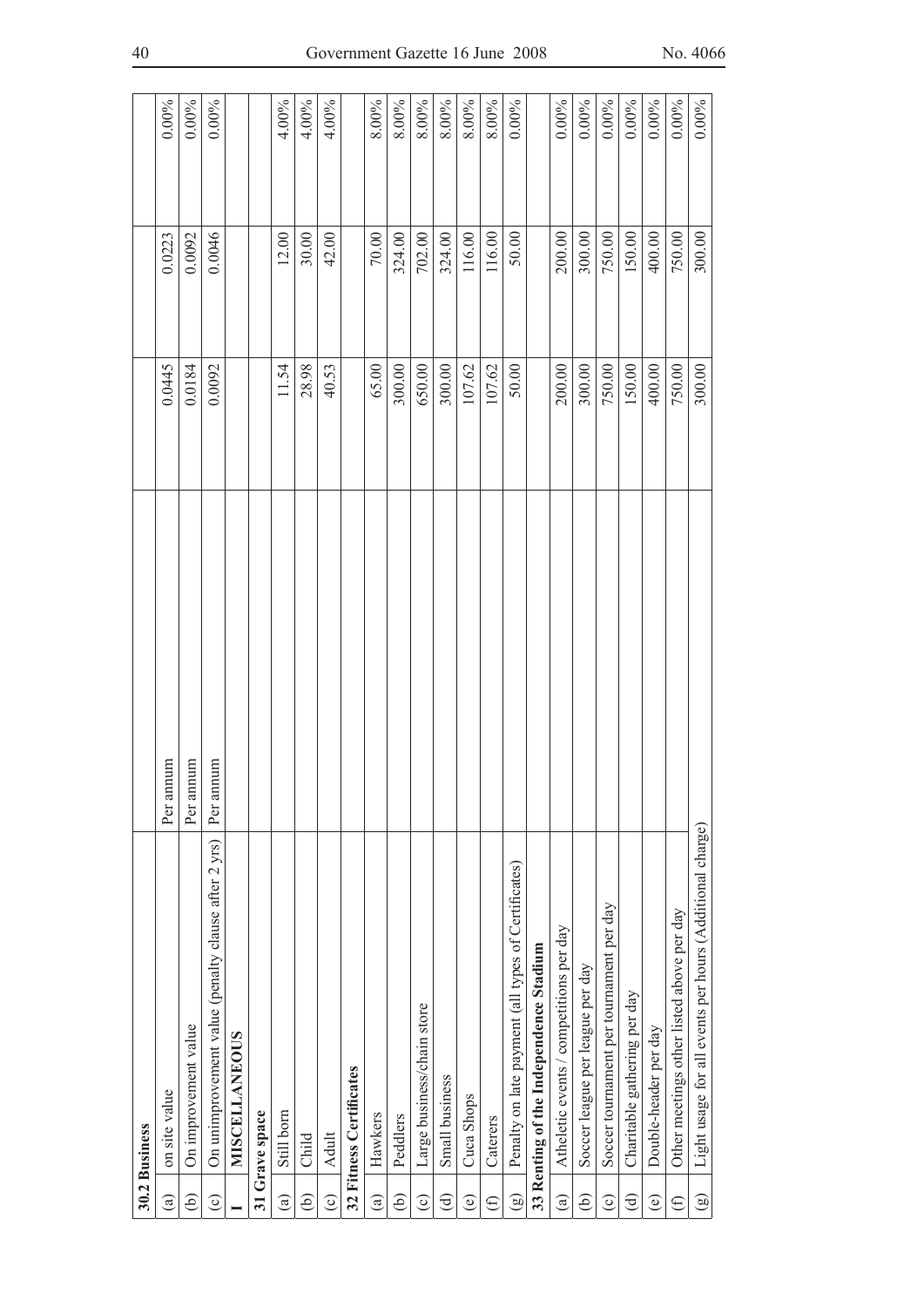|                        | 34 Cutting and removing of trees             |                           |        |        |          |
|------------------------|----------------------------------------------|---------------------------|--------|--------|----------|
| $\widehat{a}$          | Small trees or bushes                        |                           | 115.82 | 124.00 | 7.00%    |
| ව                      | Large trees                                  |                           | 208.43 | 225.00 | 8.00%    |
| $\odot$                | Illegal cutting of trees                     |                           | 289.37 | 315.00 | 9.00%    |
|                        | 35 Adverts on walls and streets              |                           |        |        |          |
| $\widehat{a}$          | Per square metre                             | Per application           | 57.85  | 60.00  | 4.00%    |
| ê                      | Illegal adverts per square metre             | Per illegal advert        | 289.37 | 300.00 | 4.00%    |
|                        | 36 Displaying items in designated area       |                           |        |        |          |
| $\circledR$            | Vehicle                                      | Per month or part thereof | 231.53 | 232.00 | $0.00\%$ |
| ê                      | Others                                       | Per month or part thereof | 231.53 | 232.00 | $0.00\%$ |
| $\widehat{c}$          | Illegal display of goods/items on the street |                           | 57.85  | 60.00  | 3.00%    |
|                        | 37 Copies of maps                            |                           |        |        |          |
| $\widehat{a}$          | A3 papers                                    |                           | 11.54  | 12.00  | 5.00%    |
| ව                      | A4 papers                                    |                           | 6.92   | 7.00   | $5.00\%$ |
| $\odot$                | Ordinary A3 papers                           |                           | 2.30   | 2.50   | 10.00%   |
| $\widehat{\mathbf{d}}$ | Ordinary A4 papers                           |                           | 1.16   | 1.50   | 30.00%   |
|                        | 38 Printing of maps                          |                           |        |        |          |
| $\binom{a}{b}$         | A0 colour                                    |                           | 231.53 | 240.00 | 4.00%    |
| ව                      | Al colour                                    |                           | 208.43 | 220.00 | 6.00%    |
| $\odot$                | A2 colour                                    |                           | 208.43 | 220.00 | 6.00%    |
| ਰਿ                     | A3 colour                                    |                           | 92.61  | 100.00 | 8.00%    |
| $\circlede$            | A4 colour                                    |                           | 57.85  | 60.00  | 4.00%    |
| $\bigoplus$            | A0 black/white                               |                           | 173.66 | 180.00 | 4.00%    |
| $\circledcirc$         | Al black/white                               |                           | 173.66 | 180.00 | 4.00%    |
| $\widehat{\in}$        | A2 black/white                               |                           | 173.66 | 180.00 | $4.00\%$ |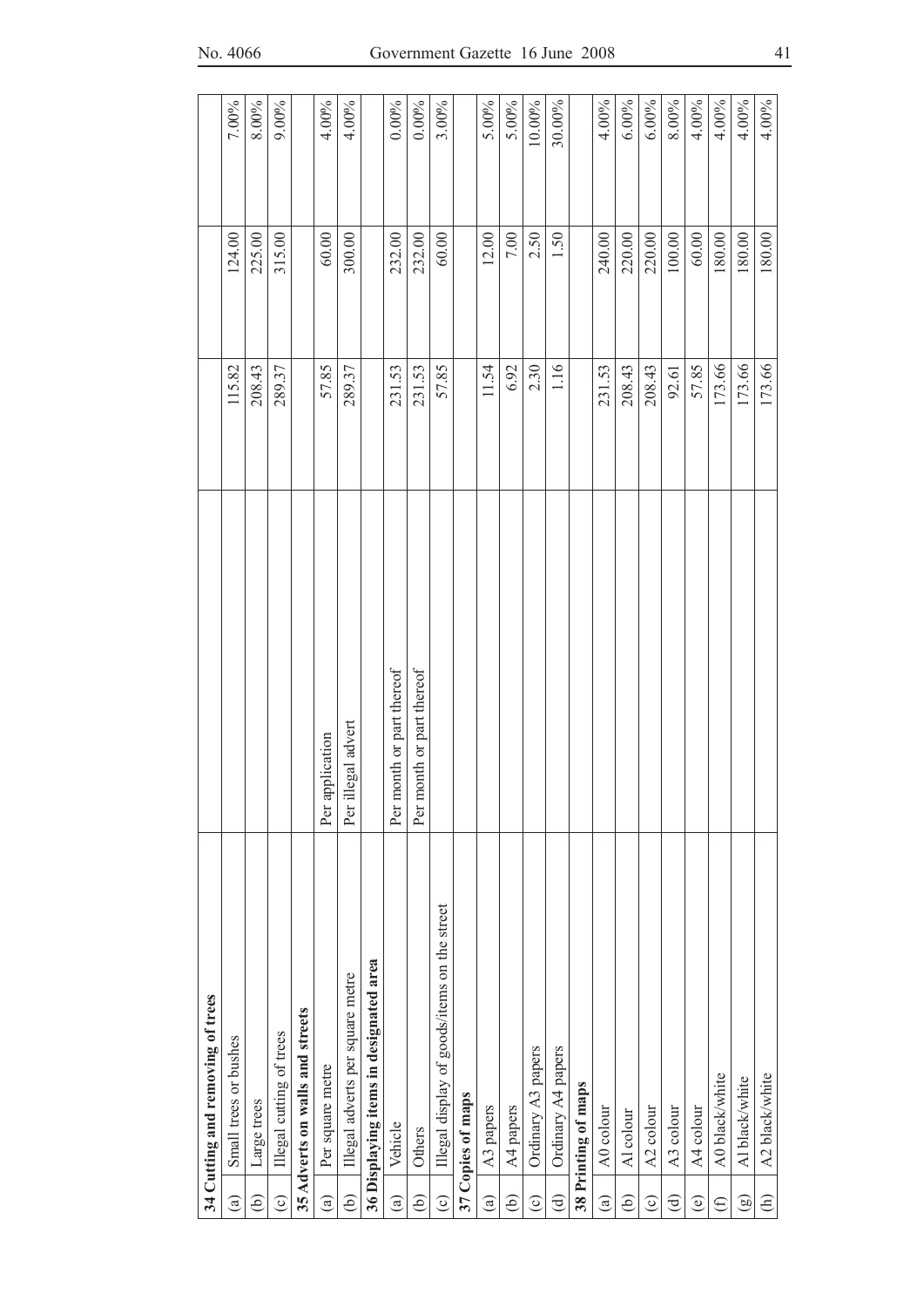| $\widehat{\Xi}$        | A3 black/white                                                                                             | 57.85                   | 60.00                   | 4.00%    |
|------------------------|------------------------------------------------------------------------------------------------------------|-------------------------|-------------------------|----------|
| ε                      | A4 black/white                                                                                             | 34.75                   | 36.00                   | 4.00%    |
|                        | 38 Printing of duplicate accounts                                                                          |                         |                         |          |
| $\binom{a}{b}$         | Print screen debtor account                                                                                | 2.50                    | 2.50                    | 0.00%    |
| $\widehat{a}$          | Duplicate monthly bill                                                                                     | 5.00                    | 5.00                    | $0.00\%$ |
|                        | 39 Mosquitoes nets                                                                                         |                         |                         |          |
| $\circledcirc$         | Mosquito nets single                                                                                       | 66.20                   | 66.20                   | $0.00\%$ |
| ව                      | Mosquito nets double                                                                                       | 66.20                   | 66.20                   | $0.00\%$ |
| $\odot$                | Impregnating of mosquito nets                                                                              | 2.50                    | 2.50                    | $0.00\%$ |
| 40 Dog tax             |                                                                                                            |                         |                         |          |
| $\mathbf{G}$           | Female dog                                                                                                 | 40.00                   | 40.00                   | $0.00\%$ |
| ම                      | Male dog                                                                                                   | 30.00                   | 30.00                   | $0.00\%$ |
|                        | 41 Lamination                                                                                              |                         |                         |          |
| $\circledast$          | Id size                                                                                                    | 5.00                    | 5.00                    | $0.00\%$ |
| ව                      | A4 size                                                                                                    | 5.00                    | 5.00                    | $0.00\%$ |
| $\widehat{\circ}$      | A5 size                                                                                                    | 5.00                    | 5.00                    | $0.00\%$ |
|                        | 42 Fire fighting fees                                                                                      |                         |                         |          |
| $\widehat{a}$          | Monthly levy to be added to every current account with Council (2006/2007: Per water unit consumed)        | 5.00                    | 5.00                    | $0.00\%$ |
| ව                      | Call out fee: Within Oshakati Town boundaries - when service is rendered                                   | free of charge          | free of charge          | $0.00\%$ |
| $\odot$                | Call out fee: Within Oshakati Town boundaries - when no service is rendered                                | free of charge          | free of charge          | $0.00\%$ |
| $\odot$                | Call out fee per return trip: outside of Oshakati Town boundaries - when service is rendered + N\$ 5.00    | 300.00                  | 300.00                  | $0.00\%$ |
| $\widehat{\mathbf{d}}$ | Call out fee per return trip: outside of Oshakati Town boundaries - when no service is rendered + N\$ 5.00 | 100.00                  | 100.00                  | $0.00\%$ |
|                        | 43 Tender document fees                                                                                    |                         |                         |          |
| $\widehat{a}$          | Per Tender document - Cleanising Services                                                                  | 100.00                  | 100.00                  | $0.00\%$ |
| ê)                     | Per Tender document - Other                                                                                | advert<br>As per tender | As per tender<br>advert |          |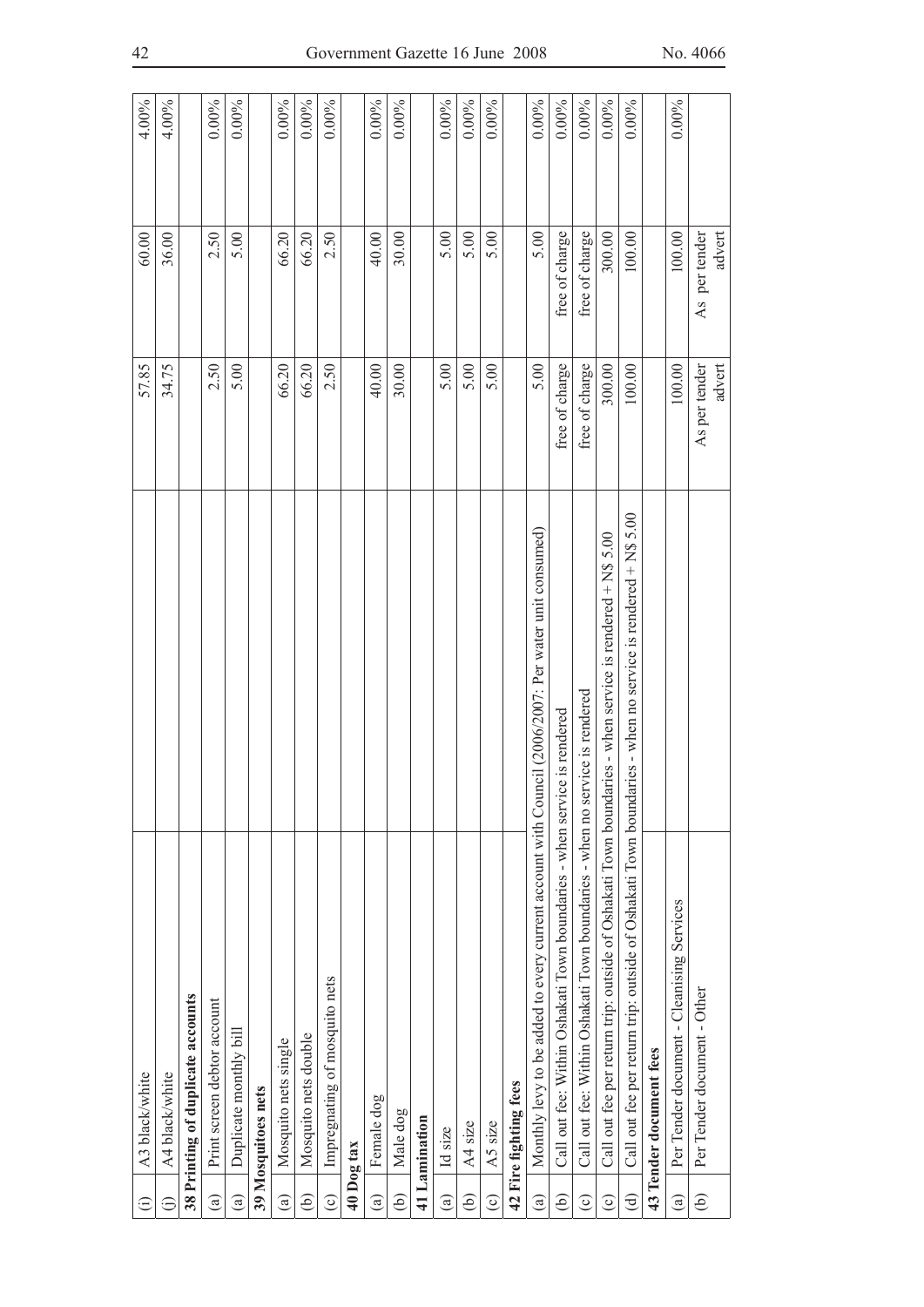|                        | 44 Offences - Hawkers and pedlars                                                                                                                                                                 |        |        |          |
|------------------------|---------------------------------------------------------------------------------------------------------------------------------------------------------------------------------------------------|--------|--------|----------|
| $\widehat{\mathbf{e}}$ | Hawker/pedlar or his/her Assistant not been registered, No Registration Certificate                                                                                                               | 150.00 | 150.00 | $0.00\%$ |
| ව                      | of change of residential address within 14 days<br>Hawker/pedlar or his/her Assistant failing to notify Council                                                                                   | 50.00  | 50.00  | $0.00\%$ |
| $\odot$                | of the lost Registration Certificate or failure to<br>Hawker/pedlar or his/her Assistant failing to notify Council<br>obtain the replacement within 14 days                                       | 50.00  | 50.00  | $0.00\%$ |
| $\widehat{c}$          | Hawker or his/her Assistant using somebody else's Registration Certificate                                                                                                                        | 150.00 | 150.00 | $0.00\%$ |
| $\widehat{\bullet}$    | Hawker or his/her Assistant failing to produce Registration Certificate on request by Council                                                                                                     | 200.00 | 200.00 | 0.00%    |
| $\bigoplus$            | Hawker or his/her Assistant selling/offer/expose anything not authorized by Registration Certificate                                                                                              | 100.00 | 100.00 | $0.00\%$ |
| $\circledcirc$         | Hawker or his/her Assistant suffering from infectious/contagious diseases or who has asuppurating abscess<br>sore handles/takes in disposition of food                                            | 300.00 | 300.00 | $0.00\%$ |
| $\widehat{E}$          | Hawker or his/her assistant whose body /clothing is not clean/hygienic handles/takes                                                                                                              | 150.00 | 150.00 | $0.00\%$ |
| $\odot$                | Hawker or his/her assistant not confining all food to vehicle/cart/handcart/barrow/display-stand/receptacle<br>(except fresh vegetable and fruit)                                                 | 100.00 | 100.00 | $0.00\%$ |
| $\widehat{\Theta}$     | Hawker or his/her assistant placing any food in direct contact with ground or surface of pavement/street/<br>public place                                                                         | 100.00 | 100.00 | $0.00\%$ |
| $\circledast$          | Hawker or pedlar or his/her assistant who dumps or keeps waste material/disused vehicles/machinery on an<br>unapproved place/public road                                                          | 100.00 | 100.00 | $0.00\%$ |
| $\ominus$              | Hawker or his/her assistant trading in processed food without an approved storeroom to his/her disposal                                                                                           | 100.00 | 100.00 | $0.00\%$ |
| $\widehat{\Xi}$        | Hawker or his/her assistant carries on business in place /area/street/road not approved by Council                                                                                                | 100.00 | 100.00 | $0.00\%$ |
| $\widehat{\Xi}$        | by Council in respect of allocated stand<br>Hawker or his/her assistant contravenes conditions imposed                                                                                            | 100.00 | 100.00 | $0.00\%$ |
| $\odot$                | Hawker or his/her assistant illegally oocupies a stand without written authority of Council                                                                                                       | 100.00 | 100.00 | $0.00\%$ |
| $\widehat{\Theta}$     | Barber/Hairdresser who fails to keep apparatus and other equipment in a clean/sanitary condition or who<br>apparatus or equipment<br>operates without the necessary formalin disinfecting box for | 60.00  | 60.00  | $0.00\%$ |
|                        | 45 Offences - Cemeteries                                                                                                                                                                          |        |        |          |
| $\binom{a}{b}$         | Illegally establishment of a cemetery in Town                                                                                                                                                     | 300.00 | 300.00 | $0.00\%$ |
| ව                      | Buries/causes to be buries any human remains in illegal establishment of a cemetery in Town                                                                                                       | 300.00 | 300.00 | $0.00\%$ |
| $\odot$                | which have closed in term of section 45 of the<br>Buries/causes to be buried any human remains in a cemetry<br>Local Authorities Act, 1992 (Act 23 of 1992), as amended                           | 300.00 | 300.00 | $0.00\%$ |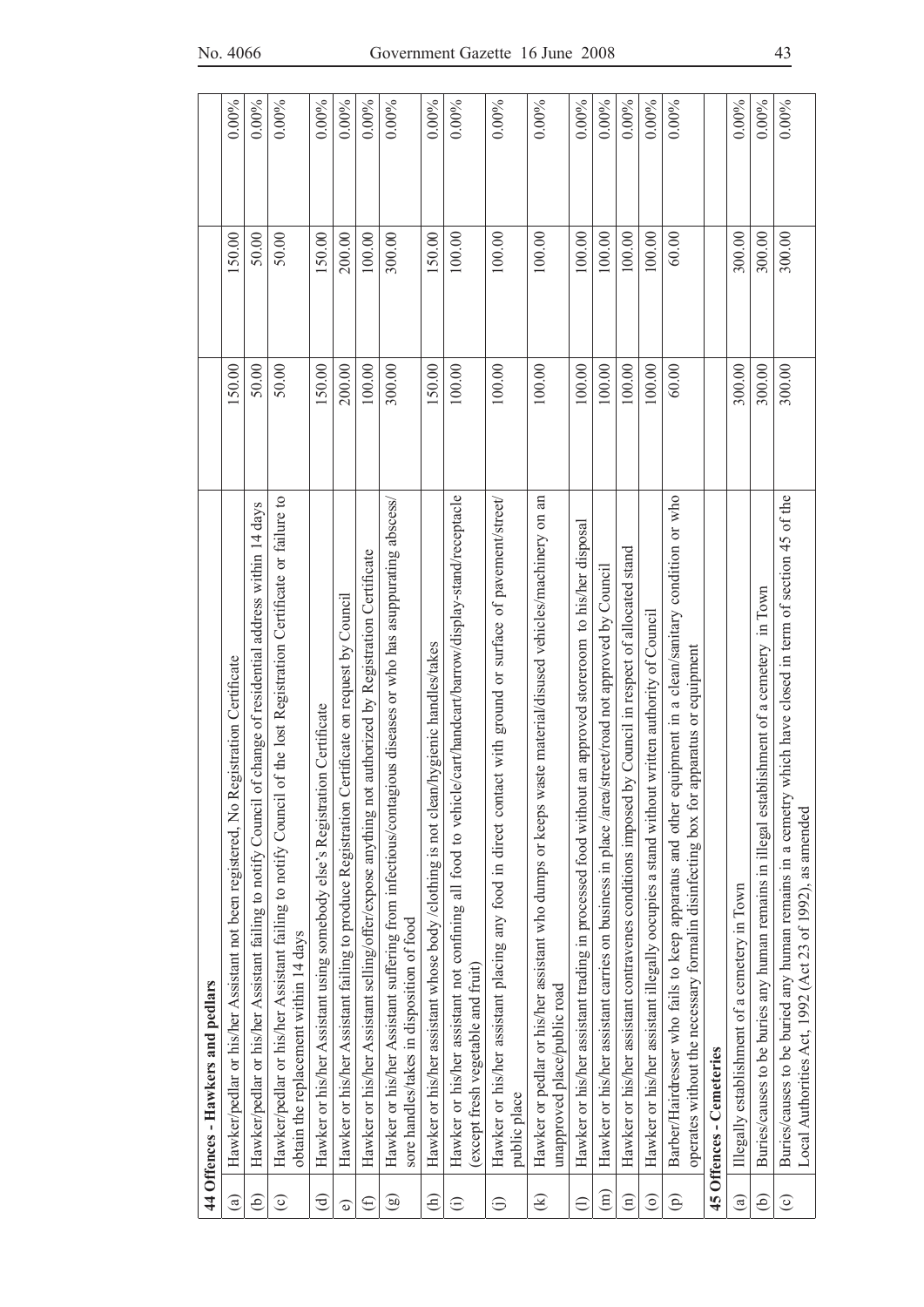|                        | 46 Offences - Premises and dwellings                                                                                                                                                 |       |       |          |
|------------------------|--------------------------------------------------------------------------------------------------------------------------------------------------------------------------------------|-------|-------|----------|
| $\binom{a}{b}$         | Person who overcrowds his/her premises                                                                                                                                               | 50.00 | 50.00 | $0.00\%$ |
| ව                      | Person who erects any building without sufficient latrine accomodation of his/her workmen                                                                                            | 60.00 | 60.00 | $0.00\%$ |
| $\odot$                | Person who keeps/allows to keep any animal/game/bird/poultry causing nuisance                                                                                                        | 50.00 | 50.00 | 0.00%    |
| $\widehat{\mathbf{c}}$ | Person who introduces or allows to intriduce buthers' meat into an area of urban local authoritry without the<br>necessary permission (game exluded)                                 | 60.00 | 60.00 | $0.00\%$ |
|                        | 47 Offences - Protection of foodstuffs                                                                                                                                               |       |       |          |
| $\widehat{\mathbf{e}}$ | pproved by Council<br>Person who sells food through a food vending machine not ap                                                                                                    | 30.00 | 30.00 | 0.00%    |
| ව                      | rusted or damaged<br>Person who sells certain canned foodstuffs which are blown,                                                                                                     | 50.00 | 50.00 | $0.00\%$ |
| $\odot$                | Person who sells confectionary and other processed meat products without the necessary protection against<br>flies and dust                                                          | 50.00 | 50.00 | $0.00\%$ |
| $\bigoplus$            | eevils/insects<br>Person who sells meal/similar products/spice infested with w                                                                                                       | 50.00 | 50.00 | $0.00\%$ |
| $\circledcirc$         | Person who is engaged in foodtuffs business failing to maintain premises/containers/other equipment/vehicle<br>in good repair                                                        | 50.00 | 50.00 | $0.00\%$ |
| $\bigoplus$            | Person who is engaged in foodstuff business selling foodstuffs (other than uncooked food/vegetables/eggs/<br>wrapped ice cream/bakery products) not from a fixed registered premises | 50.00 | 50.00 | $0.00\%$ |
| $\circledcirc$         | Person who is engaged in foodstuff business using unclean vessel/utensil/container/paper for the containing<br>wrapping of food                                                      | 50.00 | 50.00 | $0.00\%$ |
| $\bigoplus$            | Person who is engaged in foodstuff business failing to prevent food from being handled uncessarily or from<br>coming into contact with the body or clothing of person                | 50.00 | 50.00 | $0.00\%$ |
| $\hat{c}$              | ect food to be delivered to the customer from<br>Person who is engaged in foodstuff business failing to prot<br>contamination by dust/dirt/flies                                     | 50.00 | 50.00 | $0.00\%$ |
| $\hat{\Theta}$         | Person who is engaged in foodstuff business failing to provide clean overalls to his/her employees                                                                                   | 30.00 | 30.00 | $0.00\%$ |
| ⊛                      | Person who is engaged in foodstuff business failing to ensuer that clean overalls of his/ her employees are<br>worn at all times                                                     | 30.00 | 30.00 | $0.00\%$ |
| $\ominus$              | Person who is engaged in foodstuff business failing to keep overalls in change rooms when in use                                                                                     | 20.00 | 20.00 | 0.00%    |
| $\widehat{E}$          | Person who is engaged in foodstuff business failing to provide hot and cold running water/soap/clean towels/<br>nailbrushes at wash basins                                           | 30.00 | 30.00 | $0.00\%$ |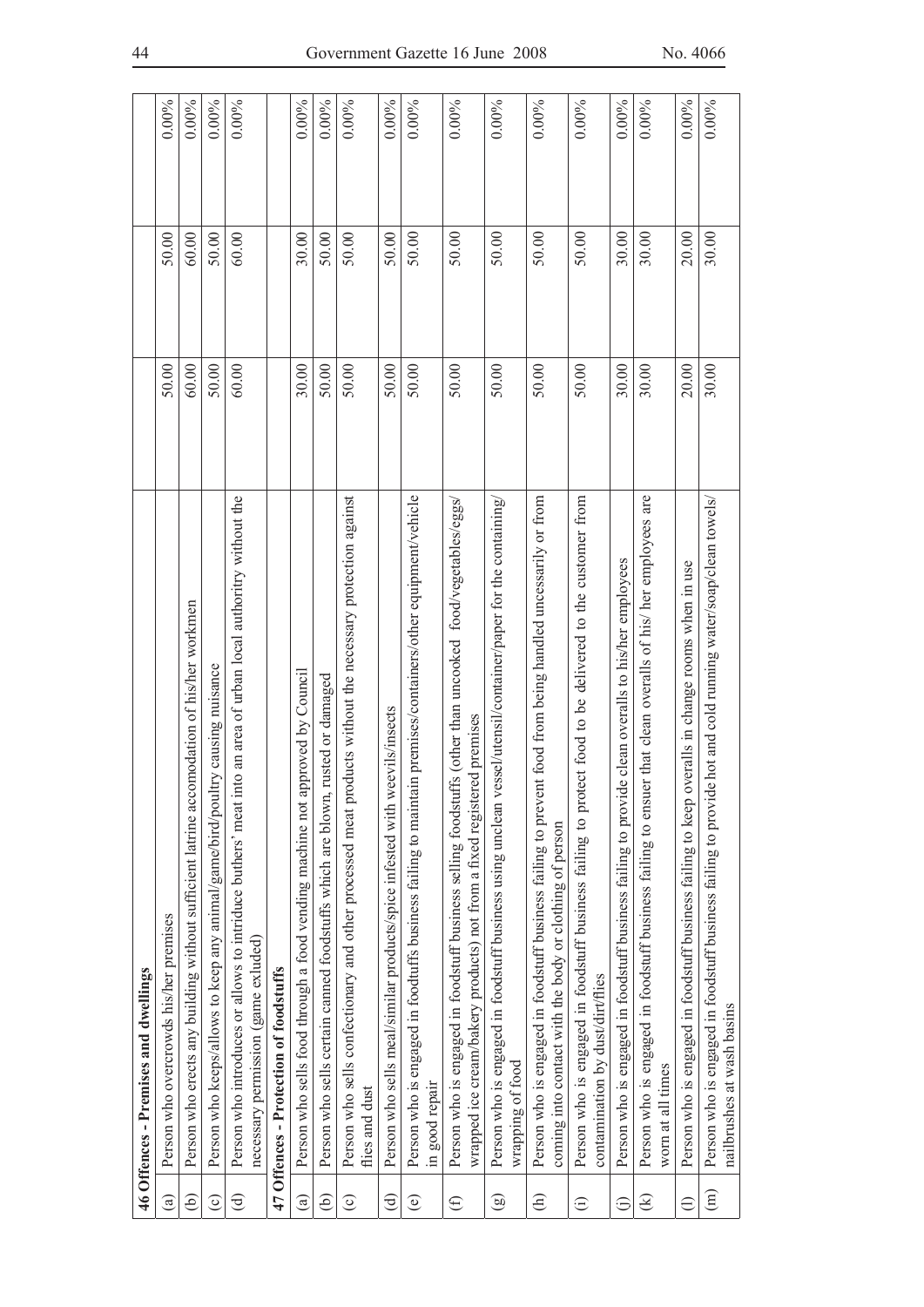| $\widehat{E}$  | Person who is engaged in foodstuff business failing to wear overalls/uniforms while prepaing foodstuffs                                                                                                | 50.00  | 50.00  | $0.00\%$ |  |
|----------------|--------------------------------------------------------------------------------------------------------------------------------------------------------------------------------------------------------|--------|--------|----------|--|
| $\overline{c}$ | Person who is engaged in foodstuff business failing to clean nails and wash hands before beginning to work                                                                                             | 50.00  | 50.00  | $0.00\%$ |  |
| $\widehat{P}$  | Person who works in food premises with unclean hands/nails/overalls/uniforms                                                                                                                           | 50.00  | 50.00  | $0.00\%$ |  |
| $\widehat{G}$  | Employer who is engaged in foodstuff business failing to submit once a year medical examinations and x-rays<br>of his/her employees preparinng foodstuffs                                              | 50.00  | 50.00  | $0.00\%$ |  |
|                | Registration Certificate<br>Any formal business conducts business without the necessary l                                                                                                              | 300.00 | 300.00 | $0.00\%$ |  |
| $\overline{s}$ | Any formal business conducts business without registering in terms of the General Health Regulations                                                                                                   | 300.00 | 300.00 | $0.00\%$ |  |
|                | Any person who hinders/obstructs a Health Officer in execution of official duty of inspection or any other in<br>by such an Officer<br>connection therewith or refuses to furnish information required | 150.00 | 150.00 | $0.00\%$ |  |
|                |                                                                                                                                                                                                        |        |        |          |  |